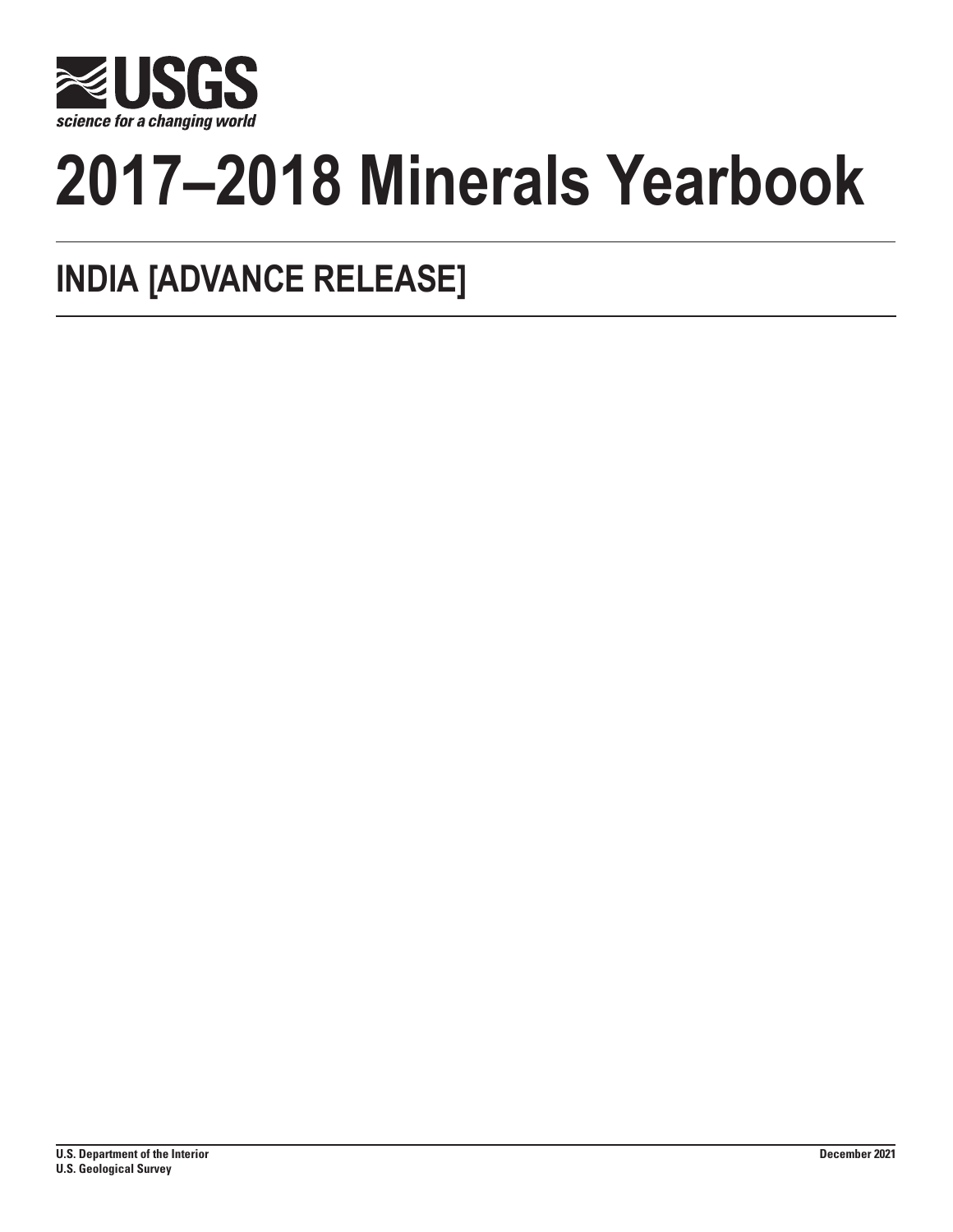## **The Mineral Industry of India**

## By Karine M. Renaud

#### **Note: In this chapter, information for 2017 is followed by information for 2018.**

In 2017, India ranked 1st in the world in the production of iron oxide pigments; 2d in the production of barite, cement, talc and pyrophyllite, and wollastonite; 3d, of aluminum, garnet, kaolin, kyanite and sillimanite, pig iron, salt, and raw steel; 4th, of alumina, chromium, coal, feldspar, graphite, iron ore (Fe content), nitrogen (ammonia), and zinc; 5th, of bauxite, bentonite, and rutile; 6th, of bromine, ilmenite, and fuller's earth; 7th, of lead, lime, and mica (natural); 8th, of manganese, sulfur, and vermiculite; 11th, of magnesium compounds; 12th, of silicon; 15th, of phosphate rock; and 16th, of gypsum. The country's estimated share of world production for wollastonite in 2017 was 20%; barite, 18%; garnet, 15%; talc and pyrophyllite, 12%; kaolin, 11%; chromium and salt, 10% each; coal, iron ore (Fe content), and nitrogen (ammonia), 8% each; bauxite and cement, 7% each; aluminum, feldspar, mica (scrap and flake), pig iron, raw steel, and zinc, 6% each; and alumina and ilmenite, 5% each (Apodaca, 2019; Bedinger, 2019; Bolen, 2019a, b; BP p.l.c., 2019, p. 44; Bray, 2019a–c; Corathers, 2019a, b; Crangle, 2019; Curry, 2019a–c; Jasinski, 2019; Klochko, 2019; McRae, 2019; Olson, 2019a, b; Schnebele, 2019a, b; Schulte, 2019; Tanner, 2019a–d; Thomas, 2019; Tuck, 2019a, b; van Oss, 2019; West, 2019).

#### **Minerals in the National Economy**

In 2017, India's real gross domestic product (GDP) increased by 7.0% compared with an increase of 8.3% in 2016. The nominal GDP in 2017 was \$2.63 trillion. In fiscal year 2017 (which ran from April 1, 2016, through March 31, 2017), the mining and quarrying sector accounted for 2.4% of the GDP compared with 2.6% in fiscal year 2016 (which ran from April 1, 2015, through March 31, 2016). In fiscal year 2016, the manufacturing sector accounted for 16.1% of the GDP compared with 16.3% in fiscal year 2015 (Ministry of Statistics and Programme Implementation, 2016, cover; 2017, cover; World Bank, The, 2019; International Monetary Fund, 2020, p. 3).

#### **Government Policies and Programs**

In 2017, the Government approved the new National Steel Policy 2017. The new policy sets a goal for India's steel sector to achieve 300 million metric tons per year (Mt/yr) of steel capacity by 2030. The Government would provide incentives to increase steel consumption to 160 kilograms per capita from 60 kilograms per capita by investing in infrastructure, automobiles, and housing, and making sure that the supplies of raw materials and energy required for steelmaking, such as iron ore, coal, and natural gas, are available domestically (Press Information Bureau, 2017).

The amended Mines and Minerals (Development and Regulations) Act, 1957 (MMDR) was passed by the Parliament in 2016. The objectives of the MMDR are to identify illegally obtained mining licenses, make the process of allocating licenses more transparent, ensure that licenses are allocated only through auctions, improve the living conditions of communities around mines, and give States the rights to award licenses with approval from the central Government. Under the MMDR, the minerals in India are divided into categories of major minerals and minor minerals. Major minerals include bauxite, bentonite, chromite, coal, copper, diamond, fluorite, garnet, gold, graphite, ilmenite, iron ore, kyanite, lead, limestone, magnesite, manganese, marble, natural gas, petroleum, phosphate rock, rutile, salt, selenite, sillimanite, silver, sulfur, tin, uranium, vermiculite, wollastonite, and zinc. Minor minerals include barite, calcite, clay, corundum, diaspore, dolomite, dunite, feldspar, granite, gypsum, kaolin, mica, ochre, quartz, and talc (Bhushan, 2015; Times of India, The, 2016; Indian Bureau of Mines, 2017; prsindia.org, 2018).

#### **Production**

The production of minor minerals has not been reported by the Indian Bureau of Mines since 2015. The production estimates of minor minerals in table 1 are based on past levels of production and occasional data reports published in the mass media. In 2017, the production of refined cadmium (primary) increased by 190%; refined and smelter copper (secondary), by 186% each; kaolin (crude, marketable), by 183%; kyanite, by 142%; kaolin (processed, marketable), by 139%; phosphate rock ( $P_2O_5$  content, including apatite), by 133%; phosphate rock (gross weight), by 92%; abrasives (garnet), by 75%; zirconium (zircon), by 65%; ferroalloys (ferrotitanium), by 68%; sulfur (byproduct of petroleum and fertilizer, S content), by 43%; refined zinc (primary), by 31%; barite, by 30%; mined zinc (Zn content), by 26%; diamond (industrial) and sillimanite, by 25% each; refined lead (primary), by 23%; diamond (natural, gem quality), by 22%; ferromanganese, by 21%; aluminum metal (primary), rare earths (mineral concentrate, oxide-equivalent), and monazite concentrate (gross weight), by 20% each; mined lead (Pb content), by 19%; silver (smelter, Ag content), by 18%; graphite (amorphous), graphite (crystalline flake), and silver (refined), by 17% each; gold (bullion), by 16%; silicomanganese and mined tin (concentrate, gross weight), by 15% each; bentonite and smelter tin (primary), by 11% each; iron ore (Fe content), by 10%; direct-reduced iron, iron ore (gross weight), finished steel products, and mined uranium (U content), by 9% each; mica scrap and waste, by 8%; distillate fuel oil and fuel oil products, by 7%; smelter copper (primary), refined copper (primary), raw steel, refined petroleum (other products), and industrial sand, by 6% each (table 1).

In 2017, the production of mined fluorspar decreased by 42%; calcite and magnesite, by 41% each; vermiculite, by 34%;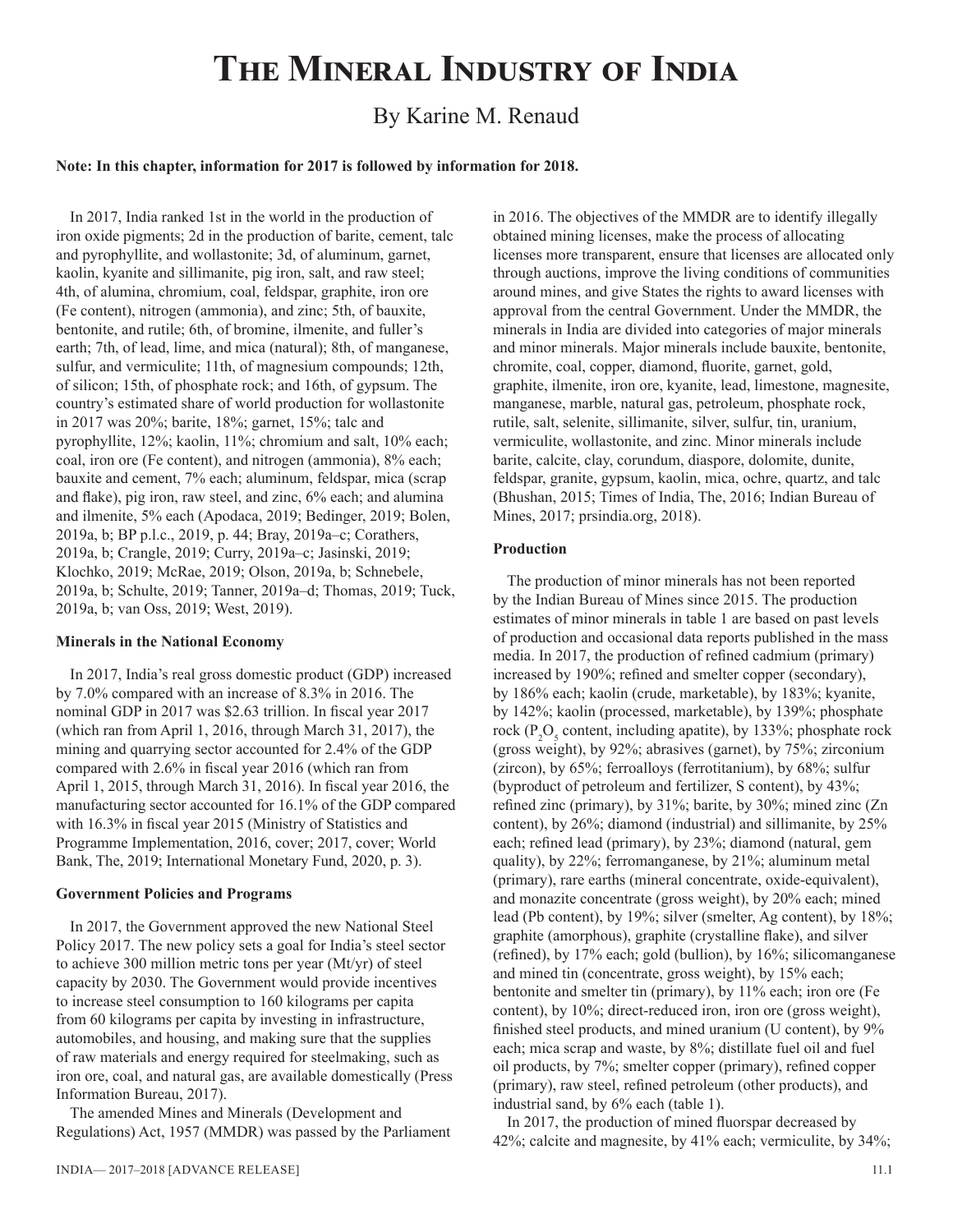ferrosilicomagnesium and refined tin (secondary), by 21% each; ferromolybdenum, by 19%; titanium (ilmenite and leucoxene), by 16%; dolomite and mined gold (ore, gross weight), by 15% each; titanium (rutile), by 13%; bromine (elemental), by 11%; and crude petroleum and wollastonite, by 6% each. Data on mineral production are in table 1.

#### **Structure of the Mineral Industry**

In India's fiscal year 2017, the number of mines (excluding those for nuclear and minor minerals) that reported production was 2,020 compared with 2,131 (revised) in fiscal year 2016. Of the 2,020 operating mines, 512 were fuel mineral mines, 644 were metallic mineral mines, and 864 were industrial mineral mines. In 2017, the Government continued with the privatization of coal mines owned by Coal India Ltd. and planned to invite companies to bid for coal blocks before the end of 2019 (Indian Bureau of Mines, 2018c, p. 5; Varadhan, 2019). Table 2 is a list of major mineral industry facilities.

#### **Mineral Trade**

India's total value of exports increased to \$309 billion in 2017 from \$280 billion in 2016. The total value of imports increased to \$469 billion in 2017 from \$393 billion in 2016 (International Monetary Fund, 2019a, p. 4).

In fiscal year 2017, gold metal exports decreased to 133,032 kilograms (kg) from 135,275 kg in 2016. The main gold export partner was the United Arab Emirates (UAE), which received 99% of India's gold exports. Imports decreased to 778,449 kg from 968,075 kg in fiscal year 2016. The main gold import partners were Switzerland (which supplied 48% of India's gold imports), the UAE (10%), the Dominican Republic (8%), the United States and Ghana (6% each), South Africa (5%), and Peru (3%) (Indian Bureau of Mines, 2018b, p. 11, 12, 13).

In 2017, India's exports of copper alloys and ingots increased by 215%; graphite (natural), by 167%; direct-reduced iron, by 91%; copper and alloys (semifabricated), by 42%; copper ore and concentrates, by 40%; barite, by 34%; copper (refined), iron ore (gross weight), and iron ore (Fe content), by 29% each; copper and alloys (scrap), by 25%; lead (metal), by 20%; tabular steel products, by 19%; pig iron, by 18%; coal, by 12%; and cement (in fiscal year 2017), by 10%. Exports of copper blister and anode decreased by 100%; bauxite, by 42%; potassic nitrate, by 22%; gypsum, by 21%; zinc (metal), by 13%; and potash, by 11%. In 2017, the imports of direct-reduced iron increased by 309%; alumina, by 57%; cement (in fiscal year 2017), by 50%; potassic nitrate, by 39%; barite, by 37%; graphite (natural) and potassic fertilizer, by 19% each; potash, by 16%; crude petroleum, by 13%; and gypsum, by 11%. The imports of zinc (metal) decreased by 40%; copper ore and concentrates, by 34%; pig iron, by 29%; gold metal, by 20%; and iron ore and steel (scrap), by 16% (tables 3, 4).

In 2017, India's exports of iron ore increased to 28.1 million metric tons (Mt) from 21.7 Mt in 2016. The increase was due to an increase in mine production of iron ore in the State of Goa after bans were gradually lifted. In 2017, imports of iron ore increased to 5.4 Mt from 3.6 Mt in 2016. The main export partner of iron ore was China (which received 96% of India's

**Commodity Review**

#### *Metals*

**Bauxite and Alumina.**—In 2017, India produced 22.8 Mt of bauxite compared with 23.9 Mt in 2016. The leading producing State was Odisha, which accounted for 49% of the country's total production; it was followed by Gujarat, 24%; Jharkhand, 9%; Chhattisgarh and Maharashtra, 8% each; Goa, Karnataka, Madhya Pradesh, and Tamil Nadu, which together contributed the remaining 2% (table 1; Indian Bureau of Mines, 2018a, p. 3, 6).

In September, the State-owned Odisha Mining Corp. (OMC) received stage II environmental clearance to develop the Kodingamali Mine in Odisha State. The mine was expected to produce 3 Mt/yr of bauxite. Bauxite output from the Kodingamali Mine would be fed to Vedanta's Lanjigarh alumina refinery (Mohanty, 2017).

OMC was not able to begin development of the Niyamgiri deposit because of the protest by Dongaria tribesmen concerning the potential environmental impacts of the project. The mine,

iron ore exports). The main import partners of iron ore were South Africa (which supplied 52% of India's iron ore imports) and Brazil (38%) (tables 3, 4; Topf, 2017; Indian Bureau of Mines, 2018d, p. 27; World Steel Association, 2018, p. 102, 104).

In 2017, India imposed an 18.95% duty on some hot-rolled and cold-rolled stainless-steel products. In 2015, India had imposed a 20% antidumping import tax on stainless-steel imports from China. India had also imposed a 2.5% duty on imports of basic steel products in June 2015. The duty on flat-rolled products increased to 10% from 7.5%, and on long products, to 7.5% from 5.0%. In 2017, the imports of long steel products decreased by 25% to 1.1 Mt from 1.4 Mt in 2016; semifinished and finished steel products, by 10% to 8.9 Mt from 9.9 Mt; tabular products, by 13% to 658,000 metric tons (t) from 752,000 t; flat products, by 8% to 6.6 Mt from 7.1 Mt; and ingots and semis products, by 4% to 555,000 t from 577,000 t. The exports of long steel products increased by 76% to 1.8 Mt in 2017 from 1.1 Mt in 2016; flat products, by 68% to 9.7 Mt from 5.8 Mt. The exports of semifinished and finished steel products and ingots and semis increased by 58% each to 16.3 Mt from 10.3 Mt and to 2.8 Mt from 1.8 Mt, respectively; and tabular products, by 19% to 1.6 Mt from 1.3 Mt (tables 3, 4; Times of India, The, 2015; Thomson Reuters, 2018; World Steel Association, 2018, p. 53, 56, 58, 61, 63, 66, 68, 71, 73, 76).

In 2017, Israel Chemicals Limited (ICL) signed a contract with Indian buyers and planned to deliver 750,000 t of potash to India for the next 12 months. India's imports of potash increased to 4.2 Mt in 2017 from 3.6 Mt in 2016 (Wong, 2017a).

In 2017, the Government extended antidumping duties on soda ash imports for the following countries and regions: China, the European Union (EU), Iran, Kenya, Pakistan, Ukraine, and the United States. The import duty for the United States was \$38.79 per metric ton; China, \$36.26 per metric ton; and the EU, \$9.17 per metric ton. The duties were first applied in 2012 to support local production; however, domestic demand exceeded the domestic supply in 2017 and, because of the antidumping duties, it was difficult for buyers to import soda ash (Wong, 2017b).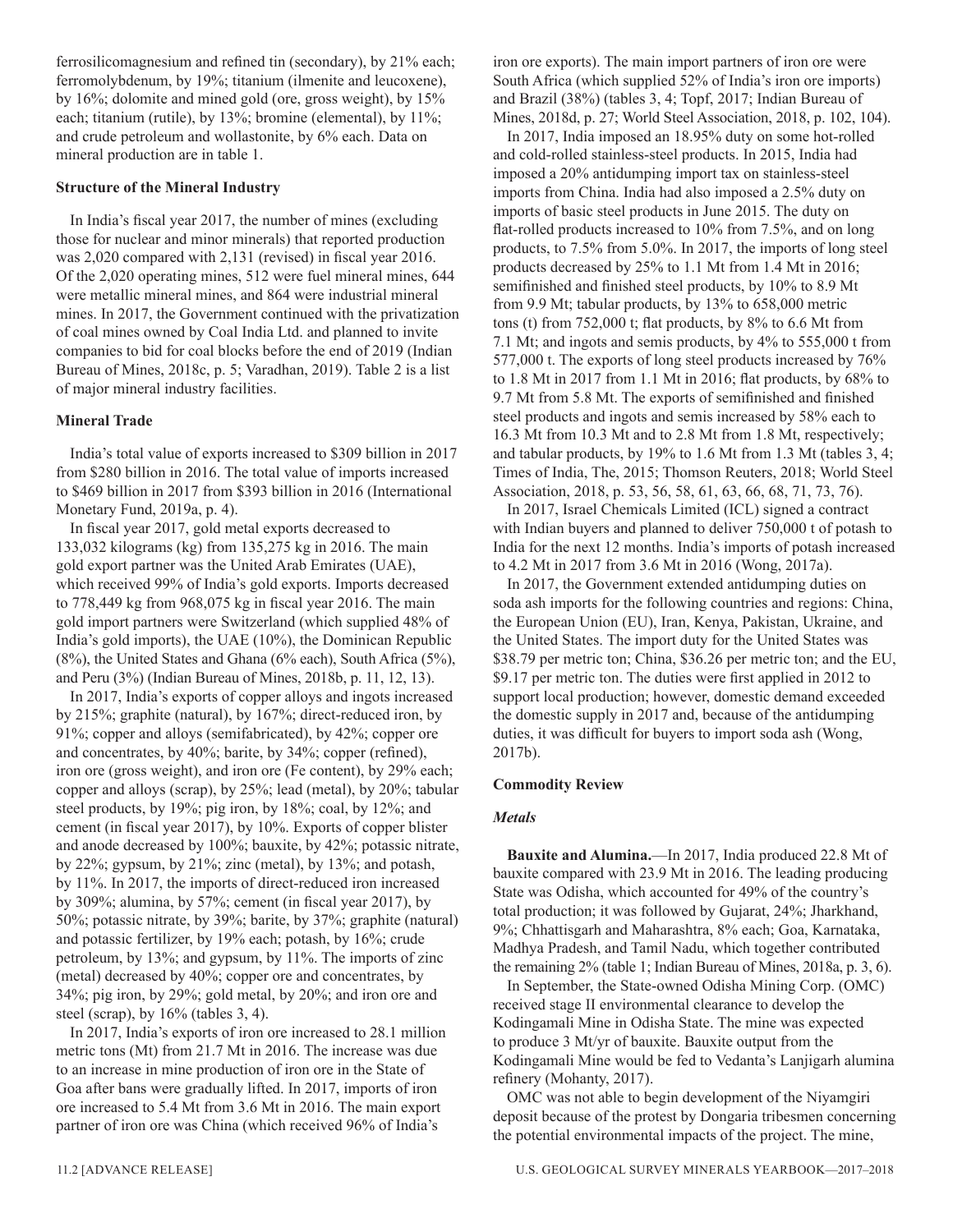which is located atop the Niyamgiri hills and had an estimated resource of 75 Mt, was expected to supply bauxite to Vedanta's Lanjigarh alumina refinery. The Supreme Court had said in 2013 that it would issue the forest clearance license—which had been withdrawn in 2010 by the Environmental Ministry—to OMC after hearing the decision of the gram sabhas, or village council. In 2016, the OMC's attempt to convince the Supreme Court to hold the gram sabhas was unsuccessful. The government of Odisha State was considering reauctioning the Niyamgiri deposit, and OMC was expected to bid on it (Dash, 2017b; Metal Bulletin Magazine, 2017, p. 30; Seetharaman, 2018).

**Iron Ore and Iron and Steel.**—India produced 125 Mt of iron ore (Fe content) in 2017 compared with 114 Mt in 2016. In 2017, the leading producing State was Odisha, which accounted for 52% of India's total production; it was followed by Chhattisgarh, 16%; Karnataka, 14%; and Jharkhand, 11%. Andhra Pradesh, Goa, Madhya Pradesh, and Rajasthan contributed the remaining 7% (table 1; Indian Bureau of Mines, 2018e, p. 3).

In 2017, the Steel Authority of India Ltd. (SAIL), a Government-owned company, operated the following five steel plants: the Bhilai steel plant in the State of Chhattisgarh, the Rourkela steel plant in the State of Odisha, the Durgapur steel plant in the State of West Bengal, the Bokaro steel plant in the State of Jharkhand, and the Indian Iron and Steel Company Ltd. (IISCO) steel plant at Burnpur in the State of West Bengal. The combined production capacity of the five steel plants was 14.1 Mt/yr. In 2017, SAIL continued working on expanding the production capacity of the four steel plants at Bhilai, Bokaro, Burnpur, and Rourkela to 21.4 Mt/yr from 12.1 Mt/yr (table 2; Indian Bureau of Mines, 2018d, p. 14).

In 2017, following the company's announcement in 2016 that it would not be pursuing its plan to construct a 12-Mt/yr steel plant in the State of Odisha, POSCO of the Republic of Korea asked Odisha State to take back the land that the company had acquired for the project. When it was announced in 2005, the project had been one of the biggest foreign direct investments in India. POSCO had acquired 11 square kilometers (km<sup>2</sup>) for an 8-Mt/yr steel plant (out of a total of 16 km2 needed for the 12 Mt-yr steel plant) in 2013, and as of yearend 2014, had received environmental clearance approval; however, the company announced that it would not start the construction of the plant owing to land acquisition issues. Also, the implementation of the Mineral (Auction) Rule indicated that the company would have to obtain a mining license through an auction (Nam and Mukherji, 2015; Sethi, 2016; Dash, 2017a).

**Titanium and Zirconium (Mineral Sands).**—The beach sands on the coast of Tamil Nadu contain garnet, ilmenite, rutile, and zircon. In March 2017, some of the sand-mining activities on the coast of Tamil Nadu, which is located on the southeast coast of the Indian Peninsula, were temporarily halted owing to investigations of illegal mining. While awaiting the high court verdict scheduled for March 27, the companies had to submit documents to prove the legality of their operations (Wong, 2017d).

As of 2017, the Trimex Group of the UAE had not commenced mining operations at the Bhavanapadu and Kalingaratnam heavy-mineral-sand projects in Srikakulam District.

The Trimex Group had received approval from the State of Andhra Pradesh to develop these heavy-mineral-sand projects in 2016. The Bhavanapadu project was expected to be developed by Trimex Heavy Minerals Pvt. Ltd. (THMPL), and the production capacity was expected to be 10 Mt/yr of heavymineral sands. The Kalingaratnam project would be developed by Trimex Ores Pvt. Ltd., and the production capacity was expected to be 4 Mt/yr of heavy-mineral sands, including garnet, ilmenite, rutile, sillimanite, and zircon. The timeframe for the development was not specified (Salwan, 2016a–c; CRISIL, 2018).

#### *Industrial Minerals*

**Diamond.**—In 2017, the National Mineral Development Corp. Ltd. (NMDC), which was the leading iron ore producer and exporter in India, bid \$9 billion for the Bunder diamond project. NMDC operated the Majhgawan diamond mine located in Madhya Pradesh, which produced 84,000 carats per year of diamond. In 2016, Rio Tinto Ltd. of Australia (the owner of the Bunder diamond project) had announced that it would not proceed further with the project owing to regulatory issues and local opposition (Jamasmie, 2015, 2016, 2017; Rio Tinto Ltd., 2016, p. 222; DFI Switzerland AG, 2017).

**Rare Earths (Monazite).**—In April, the Government announced plans to auction off a rare-earth mining block in Bramer District in the State of Rajasthan. In 2015, state-owned IREL (India) Ltd. (formerly known as India Rare Earths Ltd.) commenced operations at its only monazite-processing plant, which had a production capacity of 11,000 metric tons per year (t/yr) of mixed rare-earth chlorides. The plant processed monazite from beaches in the States of Kerala, Odisha, and Tamil Nadu. The State of Andhra Pradesh hosts monazite deposits with an estimated resource of 3.7 Mt; Tamil Nadu, 2.5 Mt; Odisha, 2.4 Mt; Kerala, 2.0 Mt; West Bengal, 1.0 Mt; and Jharkhand, 220,000 t (Industrial Minerals, 2015, p. 14; Li, 2016; Indian Bureau of Mines, 2017, p. 2).

**Salt.**—Salt production in 2017 was estimated to be 28 Mt, which was an increase of 1.8% from the 27.5 Mt produced in 2016. According to Dev Salt Pvt. Ltd., the production of salt would exceed 50 Mt by 2025. The increase in salt production was expected to be driven by increased consumption of salt by domestic soda ash and chlor-alkali industries. India exported salt to Bangladesh, China, Japan, Nepal, Qatar, and Vietnam (Wong, 2017c).

#### *Mineral Fuels and Related Materials*

**Coal.**—In 2017, the total proved mineral reserves of coal in India were estimated to be 97.7 billion metric tons (Gt); in terms of its coal reserves, India was the fifth-ranked country in the world after China, the United States, Russia, and Australia. India produced 667 Mt of bituminous coal and 47 Mt of lignite coal in 2017 compared with 647 Mt and 45 Mt, respectively, in 2016. In 2017, India remained the world's second-ranked consumer of coal (424.0 Mt) after China (1.9 Gt). In 2015, the Government set up a goal for state-owned Coal India Ltd., which was responsible for more than 80% of coal production in the country, through the Billion Ton policy. According to the policy, the company was to increase its production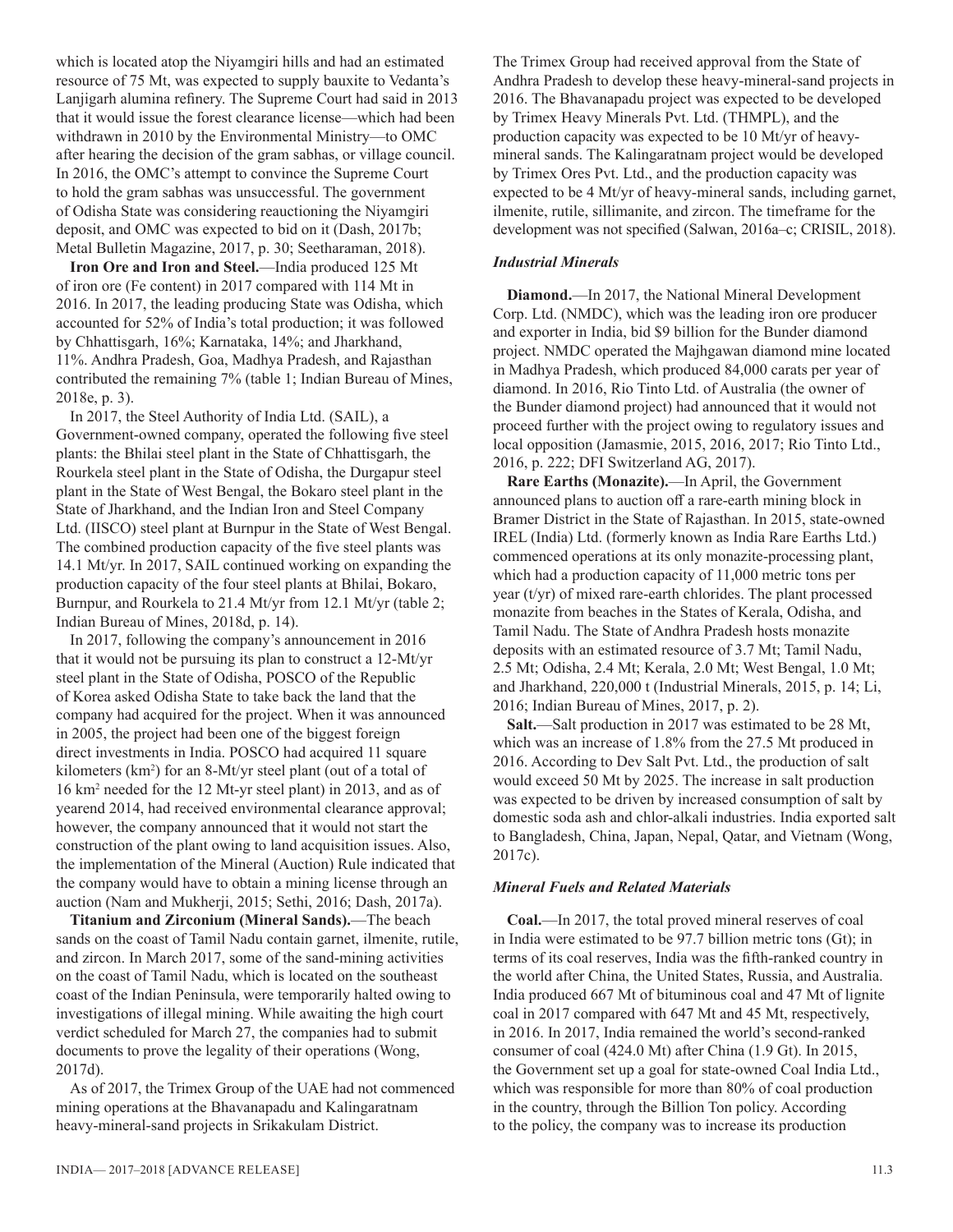to 1 billion metric tons per year of coal by 2020. However, the Government planned to increase the use of renewable sources for its power needs to 17% from 10%, and natural gas, to 10% from 8% by 2047, which might reduce the share of coal in total energy consumption in 2047 to between 42% and 48% from 58% (table 1; PricewaterhouseCoopers Private Ltd., 2016, p. 2; Russell, 2017; Ahand, 2017; Varadhan, 2017; BP p.l.c., 2019, p. 36, 39).

**Uranium.**—In 2017, India's production of uranium (U content) increased to 421 t from 385 t. Uranium mineralization has been identified over a large area in Meghalaya State in the Domiasiat, Wahkyn, and Lostoin deposits. In 2017, companies were invited to submit bids to conduct exploration on the lands that the State puts up for lease. Uranium Corporation of India Ltd. (UCIL), which was under Department of Atomic Energy (DAE), planned to develop the resources at Domiasiat; the name of the project was the Kylleng Phendengsohiong Mawthabah (KMP) uranium mining project (table 1; Business Standard Private Ltd., 2017).

#### **MINERAL INDUSTRY HIGHLIGHTS IN 2018**

In 2018, India ranked 1st in the world in the production of iron oxide pigments; 2d in the production of aluminum, barite, cement, feldspar, kyanite and sillimanite, raw steel, talc and pyrophyllite, and wollastonite; 3d, of kaolin, lime, pig iron, and salt; 4th, of alumina, chromium, garnet, iron ore (Fe content), nitrogen (ammonia), and zinc; 5th, of bauxite and bentonite; 6th, of bromine and graphite; 7th, of fuller's earth, ilmenite, lead, lime, manganese, rutile, and sulfur vermiculite; 8th, of mica (natural); 11th, of magnesium compounds and silicon; 13th, of gypsum; 15th, of phosphate rock; and 16th, of gypsum. The country's estimated share of world production for barite in 2018 was 26%; feldspar, 16%; pyrophyllite, talc, and wollastonite, 14% each; garnet, 13%; chromium and salt, 10% each; kaolin and iron ore (Fe content), 9% each; nitrogen (ammonia), 8%; bauxite, 7%; aluminum, pig iron, raw steel, and zinc, 6% each; alumina, 5% (table 1; Apodaca, 2020a, b; Bolen, 2020a, b; Bray, 2020a–c; Brioche, 2020; Corathers, 2020a, b; Crangle, 2020; Curry, 2020a–c; Gambogi, 2020; Ghalayini, 2020a–c; Jasinski, 2020a, b; Klochko, 2020; McRae, 2020; Olson, 2020a, b; Schnebele, 2020a, b; Schulte, 2020; Tolcin, 2020; Tuck, 2020a, b; Willett, 2020a, b).

#### **Minerals in the National Economy**

In 2018, India's real gross domestic product (GDP) increased by 7.3% compared with a 6.7% increase (revised) in 2017. The nominal GDP in 2018 was \$2.72 trillion. The mining and quarrying sector in fiscal year 2018 (April 1, 2018, through March 31, 2019), which was the latest year for which detailed data were available, accounted for 2.3% of the GDP, and the manufacturing sector, 16.4% (Ministry of Statistics and Programme Implementation, 2017, cover; 2018, cover; International Monetary Fund, 2018; 2019b, p. 156; World Bank, The, 2020).

#### **Production**

In 2018, the production of semimanufactured steel products increased by 135%; monazite concentrate, by 67%; rare-earth mineral concentrate (oxide equivalent), by 61%; barite, by 53%; fluorspar (metallurgical grade), by 43%; graphite (crystalline flake) and refined tin (primary), by 40% each; mined manganese (ore and concentrates, gross weight), by 37%; mined manganese (Mn content), by 31%; sulfur (byproduct of petroleum and fertilizer, (S content) and smelter silver (Ag content), by 23% each; refined silver, by 22%; mined tin (concentrate, gross weight), by 20%; refined lead (primary), by 18%; mined chromium (chromite), by 17%; mined copper (concentrates, Cu content), by 16%; garnet and mica (scrap and waste), by 14% each; limestone, by 13%; aluminum (metal, primary), by 12%; bentonite and finished steel products, by 11% each; ferromagnesium and mined lead (Pb content), by 10% each; coal and pig iron, by 7% each; and alumina  $(Al_2O_3)$  equivalent), ferromanganese, and refined lead (secondary), by 6% each (table 1).

In 2018, the production of ferrotitanium decreased by 68%; chalk, by 60%; zirconium (zircon), by 54%; smelter copper (primary), by 41%; refined copper, by 34%; feldspar, by 32%; phosphate rock ( $P_2O_5$  content), by 27%; ferroaluminum, by 26%; kyanite, by 18%; ferromolybdenum, by 17%; ferrovanadium, by 13%; phosphate rock (gross weight) and mined zinc (Zn content), by 10% each; iron oxide pigments (natural, ocher) and refined zinc (primary), by 9% each; and magnesite, by 8%. Data on mineral production are in table 1.

#### **Structure of the Mineral Industry**

In fiscal year 2018 (April 1, 2018, through March 31, 2019), the number of mines (excluding those for nuclear and minor minerals) that reported production was 1,430. Of these operating mines, 638 were metallic minerals mines, and 792 were industrial minerals mines (Indian Bureau of Mines, 2018c, p. 5). Table 2 is a list of major mineral industry facilities.

#### **Mineral Trade**

The total value of India's exports was \$337 billion in 2018. The total value of the country's imports was \$518 billion (International Monetary Fund, 2019a, p. 4).

In 2018, the imports of potassic fertilizer increased by 167%; tabular steel products, by 39%; semifabricated copper alloys, by 38%; alumina, by 31%; cement, by 29%; barite and gold, by 23% each; gypsum, by 20%; iron and steel scrap, by 18%; liquefied natural gas (LNG), by 17%; bauxite, by 16%; long steel products, by 13%; copper and alloys scrap, by 11%; zinc metal, by 9%; and steel ingots and semis and lead metal, by 8% each. Imports of potassium nitrate decreased by 62%; directreduced iron products, by 41%; copper ore and concentrates, by 28%; pig iron, by 26%; and copper blister and anode, by 8% (table 4).

In 2018, exports of iron ore (gross weight) decreased by 36% to 17.9 Mt. Imports of iron ore (gross weight) increased by 196% to 15.9 Mt. The increase in imports and decrease in exports of iron ore were due to the government policies, environmental considerations, the influence of India's steelmakers, the low import duty (2.5%), and the cancellation of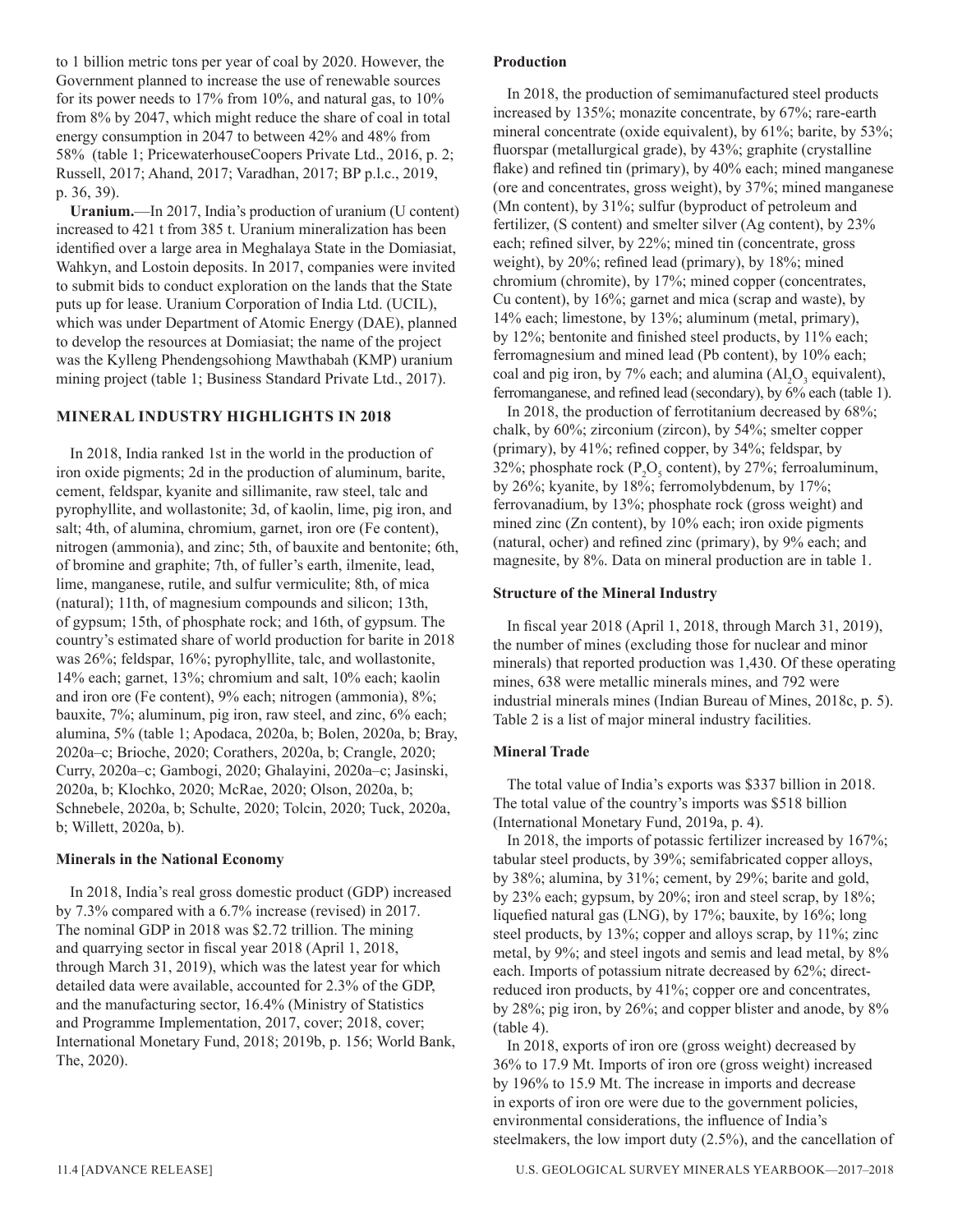all mining licenses in the State of Goa. The main export partners for iron ore were China (which received 76% of India's iron ore exports), Japan (12%), and the Republic of Korea (5%). The main import partners of iron ore were Australia (which supplied 33% of India's iron ore imports), South Africa (31%), Brazil (25%), and Bahrain (6%) (tables 3, 4; Metal Market Magazine, 2018a, p. 62–63; Indian Bureau of Mines, 2019b, p. 29).

In 2018, India's imports of refined copper increased by 133% to 84,000 t. Exports of refined copper decreased by 68% to 127,000 t. The increase in imports and decrease in exports of refined copper were due to the permanent closure of the Tuticorin smelter, which had a capacity of 400,000 t/yr and was operated by Vedanta Ltd. The main export partners for refined copper were China (which received 63% of India's refined copper exports), Malaysia (11%), the Republic of Korea (7%), and Singapore and the UAE (6% each). The main import partners for refined copper were Japan (which supplied 57% of India's refined copper imports), the Republic of the Congo [Congo (Brazzaville)] (18%), Malaysia (11%), and Zambia (5%) (tables 3, 4; Varadhan, 2018a; Indian Bureau of Mines, 2019a, p. 16).

In 2018, the exports of copper ore and concentrates increased by129%; gypsum, by 98%; barite, by 58%; direct-reduced iron, by 32%; and zinc metal, by 6%. Exports of potassic fertilizer decreased by 93%; gold metal, by 72%; graphite (natural), by 58%; copper alloys ingots, by 52%; pig iron, by 51%; flat steel products, by 43%; bauxite, by 33%; semifinished and finished steel products, by 32%; tabular steel products, by 22%; long steel products, by 19%; coal, by 15%; steel ingots and semis, by 12%; semifabricated copper and alloys, by 9%; and potassium nitrate, by 7% (table 3).

#### **Commodity Review**

#### *Metals*

**Bauxite and Alumina.**—In 2018, production of bauxite increased to 23.2 Mt from 22.8 Mt in 2017, and alumina, to 6.4 Mt from 6.1 Mt. National Aluminium Co. Ltd. (Nalco) planned to expand its alumina refining capacity by constructing a fifth stream with a capacity of 1 Mt/yr at the Damanjodi smelter in the State of Odisha. To meet the raw material supply requirement for the expanded capacity at the refinery, Nalco was planning to begin mining at the Pottangi bauxite mines, which had an estimated 75 Mt of resources. The mining plan was approved in 2018 by the Indian Bureau of Mines (Metal Market Magazine, 2018b, p. 36; National Aluminium Co., 2019, p. 15–16).

**Copper.**—In 2018, India produced 492,000 t of copper blister and anode and 551,000 t of copper cathode compared with 823,000 t and 829,000 t, respectively, in 2017. In 2018, Vedanta had to shut down its 400,000-t/yr-capacity Tuticorin smelter in Tamil Nadu. The permanent closure of the smelter was ordered by the Government after protests by residents and environmental activists (Varadhan, 2018a, b).

In 2018, Hindustan Copper Ltd. reopened the Kendadih Mine, which was located in Jharkhand and had a production capacity of 2.2 Mt/yr of copper ore. The mine had been closed since 2000 for economic reasons. The company also planned to reopen the

Rakha Mine, which was closed in 2002 and had a production capacity of 47.19 Mt/yr of copper ore at a grade of 0.97% copper. The date for the reopening of the Rakha Mine was not provided (Metal Market Magazine, 2018c, p. 9).

**Iron Ore and Steel.**—India produced 127 Mt of iron ore (Fe content) in 2018 compared with 125 Mt in 2017. In 2018, India produced 106 Mt of raw steel compared with 101 Mt in 2017. In 2018, the leading iron-ore-producing State was Odisha, which accounted for 51% of India's total production; it was followed by Chhattisgarh, 17%; Karnataka, 14%; and Jharkhand, 11%. Andhra Pradesh, Goa, Madhya Pradesh, and Rajasthan contributed the remaining 7% (table 1; Indian Bureau of Mines, 2019b, p. 3).

In 2018, India's Supreme Court canceled all iron ore operating leases in the State of Goa, which caused the mining of iron ore in the State to come to a complete stop. The State Government was informed that according to the MMDR, the new mining leases would be awarded through auction and after new environmental clearance was obtained (table 1; Metal Market Magazine, 2018a, p. 62–63).

In 2018, the Supreme Court raised the cap on annual production of iron ore mines to 35 Mt of iron ore in the State of Karnataka; however, the State of Karnataka did not have access to overseas market and could sell its iron ore production only through e-auction. This caused the auction prices of iron ore from the State of Karnataka to fall. As a result, the iron ore producers reduced their production levels and steel companies began to import iron ore (Metal Market Magazine, 2018a, p. 62–63).

In 2018, Tata Steel Ltd. announced a plan to increase its total steel production capacity to approximately 18 Mt/yr. The company planned to increase the capacity of its Kalinganagar plant to 8 Mt/yr within 48 months from the start of the expansion. The exact dates of the planned expansion were not specified (Metal Market Magazine, 2018d, p. 13).

#### **Reserves and Resources**

Table 5 is a list of mineral reserves in India (Indian Bureau of Mines, 2018f).

#### **Outlook**

The International Monetary Fund projects that India's GDP will increase by 4.2% in 2019. As in recent years, the Government is continuing its efforts to increase the country's mineral production and to attract foreign investment into its mineral industry. The development of India's mineral industry will be highly dependent on how the country overcomes challenges faced by the industry, the pace of the implementation of some reforms and policies, and the pace of growth in domestic demand. The production capacity for iron ore is expected to continue to increase. The production of steel most likely will continue to increase, as steel companies are expected to increase their domestic raw steel capacity to meet the National Steel Policy target of 300 Mt/yr of steel by 2030. The country continues to increase alumina production in response to increased demand from China. As a result of the projected increase in alumina production, bauxite production is expected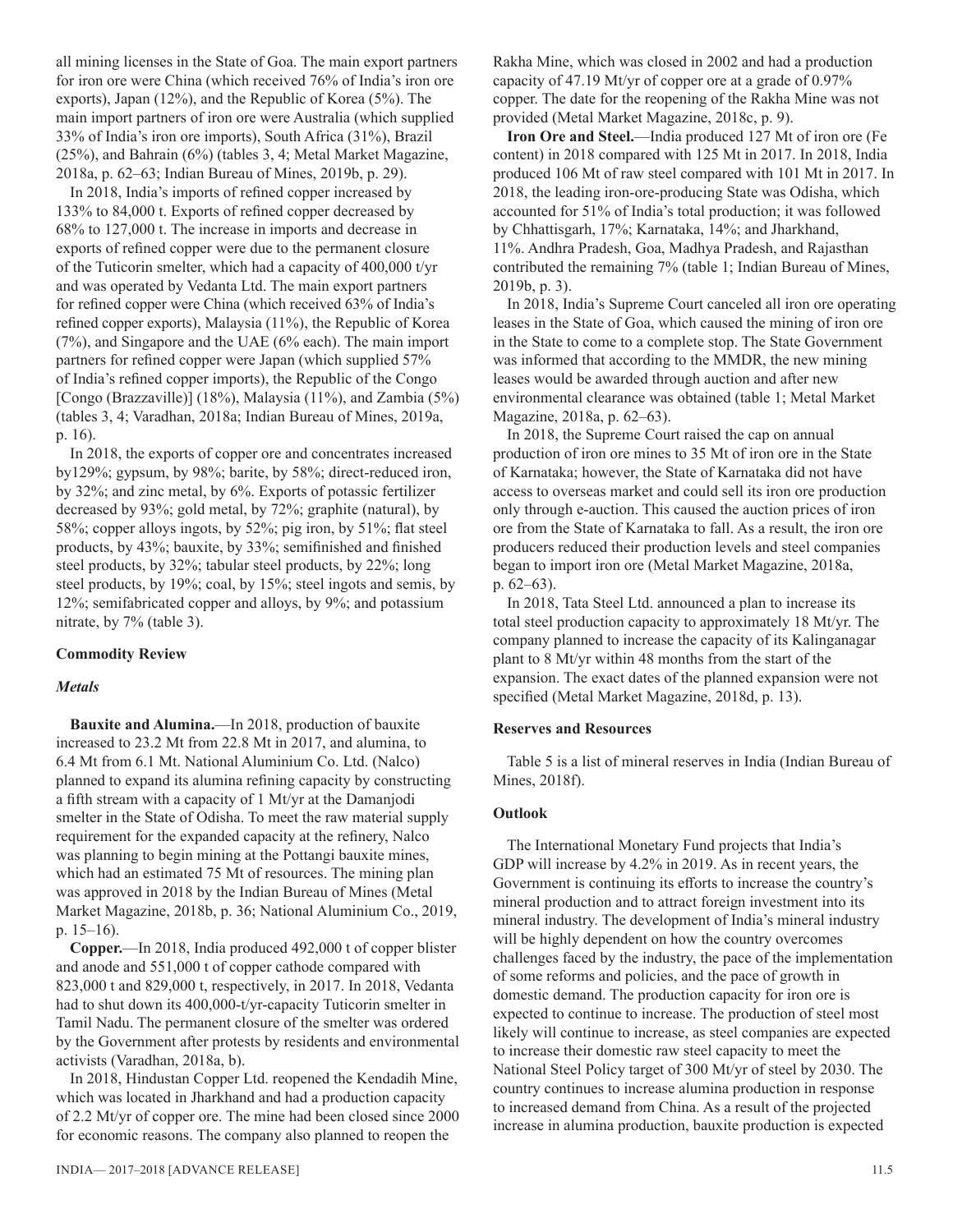to increase as well. Salt production is also expected to increase; Dev Salt Pvt. Ltd. anticipates that the production of salt will exceed 50 Mt by 2025. As a result of the shutdown of the Tutocaring smelter, copper concentrates imports are projected to decrease as is the production of smelted and refined copper (Varadhan, 2017; Financial Express, 2019; Tata Steel Ltd., 2019, p. 26; International Monetary Fund, 2020, p. 3).

#### **References Cited**

- Ahand, Geeta, 2017, India, once a coal goliath, is fast turning green: The New York Times, June 2. (Accessed March 5, 2019, at https://www.nytimes.com/2017/ 06/02/world/asia/india-coal-green-energy-climate.html.)
- Apodaca, L.E., 2019, Nitrogen (fixed)—Ammonia: U.S Geological Survey Mineral Commodity Summaries 2019, p. 116-117.
- Apodaca, L.E., 2020a, Lime: U.S Geological Survey Mineral Commodity Summaries 2020, p. 96-97.
- Apodaca, L.E., 2020b, Nitrogen (fixed)—Ammonia: U.S. Geological Survey Mineral Commodity Summaries 2020, p. 116-117.
- Bedinger, G.M., 2019, Titanium mineral concentrates: U.S. Geological Survey Mineral Commodity Summaries 2019, p. 176-177.
- Bhushan, Chandra, 2015, Will the new law improve the social and environment performance of the mining sector: New Delhi, India, Centre for Science and Environment, presentation, 16 p.
- Bolen, W.P., 2019a, Salt: U.S. Geological Survey Mineral Commodity Summaries 2019, p. 138-139.
- Bolen, W.P., 2019b, Talc and pyrophyllite: U.S Geological Survey Mineral Commodity Summaries 2019, p. 162-163.
- Bolen, W.P., 2020a, Salt: U.S. Geological Survey Mineral Commodity Summaries 2020, p. 138-139.
- Bolen, W.P., 2020b, Talc and pyrophyllite: U.S. Geological Survey Mineral Commodity Summaries 2019, p. 162-163.
- BP p.l.c., 2019, BP statistical review of world energy: London, United Kingdom, BP p.l.c., June, 61 p. (Accessed May 29, 2019, at https://www.bp.com/ content/dam/bp/business-sites/en/global/corporate/pdfs/energy-economics/ statistical-review/bp-stats-review-2019-full-report.pdf.)
- Bray, E.L., 2019a, Aluminum: U.S. Geological Survey Mineral Commodity Summaries 2019, p. 20-21.
- Bray, E.L., 2019b, Bauxite and alumina: U.S. Geological Survey Mineral Commodity Summaries 2019, p. 30-31.
- Bray, E.L., 2019c, Magnesium compounds: U.S. Geological Survey Mineral Commodity Summaries 2019, p. 100-101.
- Bray, E.L., 2020a, Aluminum: U.S. Geological Survey Mineral Commodity Summaries 2020, p. 20–21.
- Bray, E.L., 2020b, Bauxite and alumina: U.S. Geological Survey Mineral Commodity Summaries 2020, p. 30-31.
- Bray, E.L., 2020c, Magnesium compounds: U.S. Geological Survey Mineral Commodity Summaries 2020, p. 100-101.
- Brioche, A.S., 2020, Iron oxide pigments: U.S. Geological Survey Mineral Commodity Summaries 2020, p. 90-91.
- Business Standard Private Ltd., 2017, Uranium reserves in Meghalaya: Business Standard [New Delhi, India], February 9. (Accessed May 27, 2020, at https://www.business-standard.com/article/government-press-release/ uranium-reserves-in-meghalaya-117020800906\_1.html.)
- Corathers, L.A., 2019a, Lime: U.S. Geological Survey Mineral Commodity Summaries 2019, p. 96-97.
- Corathers, L.A., 2019b, Manganese: U.S. Geological Survey Mineral Commodity Summaries 2019, p. 104-105.
- Corathers, L.A., 2020a, Lime: U.S. Geological Survey Mineral Commodity Summaries 2020, p. 96-97.
- Corathers, L.A., 2020b, Manganese: U.S. Geological Survey Mineral Commodity Summaries 2020, p. 104-105.
- Crangle, R.D., Jr., 2019, Gypsum: U.S. Geological Survey Mineral Commodity Summaries 2019, p. 74‒75.
- Crangle, R.D., Jr., 2020, Gypsum: U.S. Geological Survey Mineral Commodity Summaries 2020, p. 74‒75.
- CRISIL, 2018, Trimex Sands Private Ltd.: Mumbai, India, CRISIL, September 11. (Accessed March 1, 2019, at https://www.crisil.com/mnt/winshare/Ratings/ RatingList/RatingDocs/Trimex\_Sands\_Private\_Limited-ad\_RR.pdf.)
- Curry, K.C., 2019a, Garnet (industrial): U.S. Geological Survey Mineral Commodity Summaries 2019, p. 64–65.
- Curry, K.C., 2019b, Mica (natural): U.S. Geological Survey Mineral Commodity Summaries 2019, p. 108-109.
- Curry, K.C., 2019c, Wollastonite: U.S. Geological Survey Mineral Commodity Summaries 2019, p. 184-185.
- Curry, K.C., 2020a, Cement: U.S. Geological Survey Mineral Commodity Summaries 2020, p. 42-43.
- Curry, K.C., 2020b, Garnet (industrial): U.S. Geological Survey Mineral Commodity Summaries 2020 p. 64–65.
- Curry, K.C., 2020c, Wollastonite: U.S. Geological Survey Mineral Commodity Summaries 2020, p. 184‒185.
- Dash, Jatindra, 2017a, South Korea's POSCO offers to surrender land for planned India steel project: Thomson Reuters, March 18. (Accessed March 1, 2019, at https://www.reuters.com/article/india-posco/south-koreas-posco-offers-tosurrender-land-for-planned-india-steel-project-idUSL3N1GV04U.)
- Dash, Jayajit, 2017b, Odisha weighs legal option to auction Niyamgiri mine: Business Standard [New Delhi, India], June 27. (Accessed May 27, 2020, at https://www.business-standard.com/article/economy-policy/odisha-weighslegal-option-to-auction-niyamgiri-mine-117062600603\_1.html.)
- DFI Switzerland AG, 2017, Another India conglomerate joins the race for \$9 billion diamond mining project: DFI Switzerland AG, October 11. (Accessed May 27, 2020, at http://dfiswiss.com/en/media/dfi-news-update/another-indianconglomerate-joins-the-race-for-9-billion-diamond-mining-project.)
- Financial Express, 2019, India steel production, demand may grow at 7 per cent: Financial Express [Noida, India], May 11. (Accessed July 16, 2020, at https://www.financialexpress.com/industry/india-steel-production-demandmay-grow-at-7-per-cent/1574988/.)
- Gambogi, Joseph, 2020, Titanium mineral concentrates: U.S. Geological Survey Mineral Commodity Summaries 2020, p. 116−117.
- Ghalayini, Z.T., 2020a, Feldspar and nepheline syenite: U.S. Geological Survey Mineral Commodity Summaries 2020, p. 58−59.
- Ghalayini, Z.T., 2020b, Kyanite and related minerals: U.S. Geological Survey Mineral Commodity Summaries 2020, p. 92−93.
- Ghalayini, Z.T., 2020c Vermiculite: U.S. Geological Survey Mineral Commodity Summaries 2020, p. 182−183.
- Indian Bureau of Mines, 2017, Mineral reviews (final release): Nagpur, India, Indian Minerals Yearbook 2016, v. III. (Accessed July 2, 2018, at https://ibm.gov.in/index.php?c=pages&m=index&id=882.)
- Indian Bureau of Mines, 2018a, Bauxite, chap. 3 *of* Mineral reviews: Nagpur, India, Indian Minerals Yearbook 2017, v. III, March, p. 1−15. (Accessed March 1, 2019, at http://ibm.nic.in/writereaddata/ files/01092019131839Bauxite%202017.pdf.)
- Indian Bureau of Mines, 2018b, Gold, chap. 8 *of* Metals and alloys (final release): Nagpur, India, Indian Minerals Yearbook 2018, v. II, November, p. 1−15. (Accessed February 7, 2019, at https://ibm.gov.in/writereaddata/ files/11272019153511Gold\_2018\_FR.pdf.)
- Indian Bureau of Mines, 2018c, Indian mineral industry and national economy, chap. 1 *of* General reviews: Nagpur, India, Indian Minerals Yearbook 2017, v. I, September, p. 1–30. (Accessed February 1, 2019, at http://ibm.nic.in/ writereaddata/files/10122018174036IMINE%20IMYB\_2017\_Adv.pdf.)
- Indian Bureau of Mines, 2018d, Iron and steel and scrap, chap. 9 *of* Metals and alloys: Nagpur, India, Indian Minerals Yearbook 2017, v. II, p. 1−29. (Accessed March 5, 2019, at http://ibm.nic.in/writereaddata/ files/01092019101533Iron%20Steel%20and%20Scrap%202017.pdf.)
- Indian Bureau of Mines, 2018e, Iron ore, chap. 16 *of* Mineral reviews: Nagpur, India, Indian Minerals Yearbook 2017, v. III, March, p. 1−31. (Accessed February 6, 2019, at http://ibm.nic.in/writereaddata/ files/01092019132421Iron%20ore%202017.pdf.)
- Indian Bureau of Mines, 2018f, Minerals yearbook 2018: Nagpur, Indian, Indian Minerals Yearbook. (Accessed June 17, 2021, at https://ibm.gov.in/ ?c=pages&m=index&id=1363.)
- Indian Bureau of Mines, 2019a, Copper, chap. 5 of Metals and alloys: Nagpur, India, Indian Minerals Yearbook 2018, v. II, p. 1−23. (Accessed January 22, 2020, at http://ibm.nic.in/writereaddata/ files/11272019153443Copper\_2018\_FR.pdf.)
- Indian Bureau of Mines, 2019b, Iron ore, chap. 17 *of* Mineral reviews: Nagpur, India, Indian Minerals Yearbook 2018, v. III, p. 1−33. (Accessed January 22, 2020, at http://ibm.nic.in/writereaddata/ files/09272019111122Iron%20ore%20\_2018.pdf.)
- Industrial Minerals, 2015, India launches first monazite processing plant: Industrial Minerals, no. 557, November, 70 p.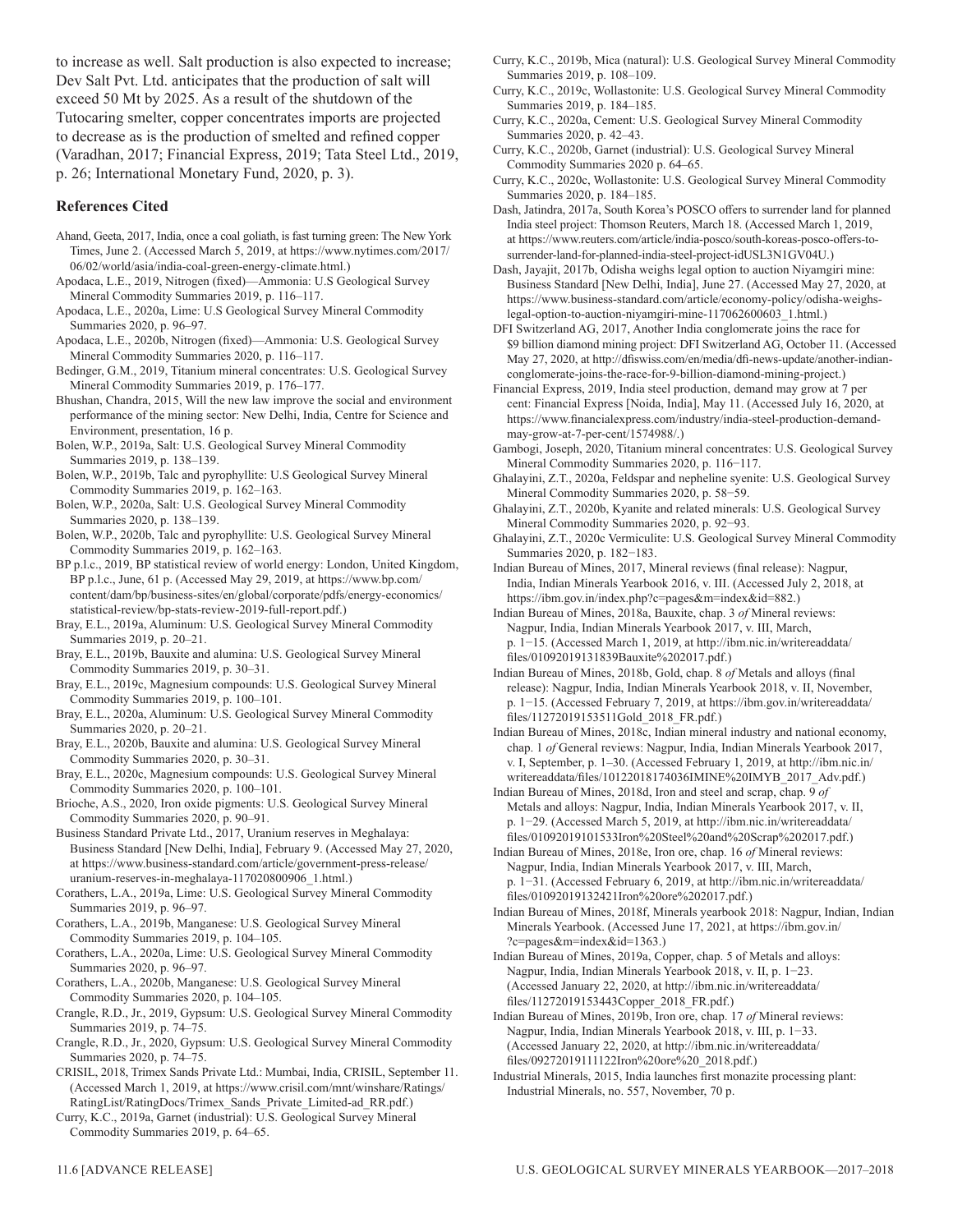International Monetary Fund, 2018, Report for selected countries and subjects: Washington, DC, International Monetary Fund. (Accessed March 15, 2018, at http://www.imf.org/external/pubs/ft/weo/2017/02/weodata/weorept.aspx?sy= 2015&ey=2016&scsm=1&ssd=1&sort=country&ds=.&br=1&pr1.x=39&pr1. y=13&c=534&s=NGDP\_RPCH&grp=0&a=.)

International Monetary Fund, 2019a, India—2019 article IV consultation—Press release—Staff report—Staff statement and statement by the executive director from India: Washington, DC, International Monetary Fund, December 23, 104 p. (Accessed January 20, 2020, at https://www.imf.org/~/media/Files/ Publications/CR/2019/1INDEA2019001.ashx.)

International Monetary Fund, 2019b, Report for selected countries and subjects: Washington, DC, International Monetary Fund. (Accessed March 15, 2018, at http://www.imf.org/external/pubs/ft/weo/2017/02/weodata/weorept.aspx?sy= 2015&ey=2016&scsm=1&ssd=1&sort=country&ds=.&br=1&pr1.x=39&pr1. y=13&c=534&s=NGDP\_RPCH&grp=0&a=.)

International Monetary Fund, 2020, World economic outlook—The great lockdown: Washington, DC, International Monetary Fund, April, 57 p. (Accessed January 14, 2020, at https://www.imf.org/en/Publications/WEO/ Issues/2020/04/14/weo-april-2020.)

Jamasmie, Cecilia, 2015, Rio Tinto to spend at least \$500 million to advance diamond project in India: Mining.com, January 12. (Accessed April 24, 2017, at http://www.mining.com/rio-tinto-to-spend-at-least-500-million-to-advancediamond-project-in-india-44089/.)

Jamasmie, Cecilia, 2016, Rio Tinto walks away from India Bunder diamond project: Mining.com, August 22. (Accessed March 17, 2018, at http://www.mining.com/rio-tinto-walks-away-from-india-bunder-diamondmine-due-to-costs-hurdles/.)

Jamasmie, Cecilia, 2017, India's NMDC joins the race for \$9bn diamond project: Mining.com, November 7. (Accessed February 26, 2019, at http://www.mining.com/indias-nmdc-joins-race-9bn-diamond-project/.)

Jasinski, S.M., 2019, Phosphate rock: U.S. Geological Survey Mineral Commodity Summaries 2019, p. 122-123.

Jasinski, S.M., 2020a, Mica (natural): U.S. Geological Survey Mineral Commodity Summaries 2020, p. 108-109.

Jasinski, S.M., 2020b, Phosphate rock: U.S. Geological Survey Mineral Commodity Summaries 2020, p. 122-123.

Klochko, Kateryna, 2019, Lead: U.S. Geological Survey Mineral Commodity Summaries 2019, p. 94‒95.

Klochko, Kateryna, 2020, Lead: U.S. Geological Survey Mineral Commodity Summaries 2020, p. 94‒95.

Li, Albert, 2016, Rare earths—Year in review 2016: Industrial Minerals, December 28. (Accessed March 17, 2018, at http://www.indmin.com/ Article/3646973/Rare-earths-Year-in-Review-2016.html.)

McRae, M.E., 2019, Barite: U.S. Geological Survey Mineral Commodity Summaries 2019, p. 28−29.

McRae, M.E., 2020, Barite: U.S. Geological Survey Mineral Commodity Summaries 2020, p. 28−29.

Metal Bulletin Magazine, 2017, India's growing demand for bauxite and alumina: Metal Bulletin Magazine, September, 66 p.

Metal Market Magazine, 2018a, Assessing impacts on Indian iron ore: Metal Market Magazine, November-December, p. 62-63.

Metal Market Magazine, 2018b, Metal spotlight—Bauxite and alumina: Metal Market Magazine, March, p. 36‒38.

Metal Market Magazine, 2018c, New review—Non-ferrous: Metal Market Magazine, February, p. 8-9.

Metal Market Magazine, 2018d, New review—Steel: Metal Market Magazine, February, p. 13.

Ministry of Statistics and Programme Implementation, 2016, Annual report 2015–16: New Delhi, India, Ministry of Statistics and Programme Implementation, 146 p. (Accessed March 15, 2018, at http://mospi.nic.in/ sites/default/files/publication\_reports/mospi\_annual\_report\_2015-16.pdf.)

Ministry of Statistics and Programme Implementation, 2017, Annual report 2016– 17: New Delhi, India, Ministry of Statistics and Programme Implementation, 144 p. (Accessed March 15, 2018, at http://www.mospi.nic.in/sites/default/files/ publication\_reports/mospi\_Annual\_Report\_2016-17.pdf.)

Ministry of Statistics and Programme Implementation, 2018, Annual report 2018–19: New Delhi, India, Ministry of Statistics and Programme Implementation, 152 p. (Accessed May 26, 2020, at http://mospi.nic. in/sites/ default/files/ publication\_reports/Annual%20Report%202018-19%20Eng%20 Web.pdf.)

Mohanty, Meera, 2017, MoEF grants forest clearance for Kodingamali bauxite mine: The Economic Times [Mumbai, India], October 17. (Accessed February 28, 2019, at https://economictimes.indiatimes.com/industry/ indl-goods/svs/metals-mining/moef-grants-forest-clearance-for-kodingamalibauxite-mine/articleshow/61109551.cms.)

Nam, In-Soo, and Mukherji, Biman, 2015, Posco suspends steel plant project in India: The Wall Street Journal, July 17. (Accessed April 24, 2017, at https://www.wsj.com/articles/posco-scraps-steel-plant-project-in-india-fornow-1437103789.)

National Aluminium Co., 2019, 38th annual report 2018-19: Nayapalli, Bhubaneswar, India, National Aluminium Co., 264 p. (Accessed January 27, 2020, at https://nalcoindia.com/wp-content/uploads/2019/08/ Annual-Report\_38th-AGM.pdf.)

Olson, D.W., 2019a, Graphite: U.S. Geological Survey Mineral Commodity Summaries 2019, p. 72‒73.

Olson, D.W., 2019b, Gypsum: U.S. Geological Survey Mineral Commodity Summaries 2019, p. 74‒75.

Olson, D.W., 2020a, Graphite: U.S. Geological Survey Mineral Commodity Summaries 2020, p. 72‒73.

Olson, D.W., 2020b, Gypsum: U.S. Geological Survey Mineral Commodity Summaries 2020, p. 74‒75.

Press Information Bureau, 2017, Cabinet approves National Steel Policy, 2017: New Delhi, India, Press Information Bureau Government of India Cabinet, May 3. (Accessed March 5, 2019, at https://pib.gov.in/PressReleseDetail. aspx?PRID=1514333.)

prsindia.org, 2018, The mines and minerals (development and regulation) amendment bill, 2016: prsindia.org. (Accessed June 29, 2018, at http://www.prsindia.org/billtrack/the-mines-and-minerals-development-andregulation-amendment-bill-2016-4228/.)

PricewaterhouseCoopers Private Ltd., 2016, Bringing the gap—Increasing coal production and sector augmentation: Kolkata, India, Indian Chamber of Commerce, June, 34 p. (Accessed July 2, 2018, at https://www.pwc.in/assets/ pdfs/publications/2016/icc-pwc-coal-report-june.pdf.)

Rio Tinto Ltd., 2016, 2015 annual report: Melbourne, Victoria, Australia, Rio Tinto Ltd., March2, 244 p. (Accessed April 25, 2017, at https://www.riotinto.com/invest/reports.)

Russell, Clyde, 2017, Coal India missing output target doesn't matter, mining millions of tonnes more does—Russell: Thomson Reuters, March 16. (Accessed March 17, 2018, at https://www.reuters.com/article/us-columnrussell-coal-india/coal-india-missing-output-target-doesnt-matter-miningmillions-of-tonnes-more-does-russell-idUSKBN16N0Z2.)

Salwan, Shruti, 2016a, India's beach sand miners skeptical about new rules: Industrial Minerals, June 6. (Accessed March 17, 2018, at http://www.indmin.com/ Article/3560119/Indias-beach-sand-miners-sceptical-about-new-rules.html.)

Salwan, Shruti, 2016b, Private miners oppose India's atomic mineral mining draft: Industrial Minerals, June 3. (Accessed March 17, 2018, at http://www.indmin.com/Article/3559790/Private-miners-oppose-Indiasatomic-mineral-mining-draft.html.)

Salwan, Shruti, 2016c, Time to expand heavy mineral operations: Industrial Minerals, January 25. (Accessed March 17, 2018, at http://www.indmin.com/ Article/3523342/Trimex-to-expand-heavy-mineral-operations.html.)

Schnebele, E.K., 2019a, Bromine: U.S. Geological Survey Mineral Commodity Summaries 2019, p. 38‒39.

Schnebele, E.K., 2019b, Silicon: U.S. Geological Survey Mineral Commodity Summaries 2019, p. 148-149.

Schnebele, E.K., 2020a, Bromine: U.S. Geological Survey Mineral Commodity Summaries 2020, p. 38‒39.

Schnebele, E.K., 2020b, Silicon: U.S. Geological Survey Mineral Commodity Summaries 2020, p. 148-149.

Schulte, R.F., 2019, Chromium: U.S. Geological Survey Mineral Commodity Summaries 2019, p. 46-47.

Schulte, R.F., 2020, Chromium: U.S. Geological Survey Mineral Commodity Summaries 2020, p. 46-47.

Seetharaman, G., 2018, The story of one of the biggest land conflicts—No mine now, but is it all fine in Niyamgiri?: The Economic Times [Mumbai, India], April 18. (Accessed May 27, 2020, at https://economictimes.indiatimes.com/ industry/indl-goods/svs/metals-mining/theres-no-mine-but-is-it-all-fine-onniyam-hills/articleshow/63763978.cms.)

Sethi, Nitin, 2016, Project in Odisha is over, says Posco: Business Standard [New Delhi, India], April 9. (Accessed March 17, 2018, at http://www.business-standard.com/article/companies/project-in-odisha-isover-says-posco-116040801130\_1.html.)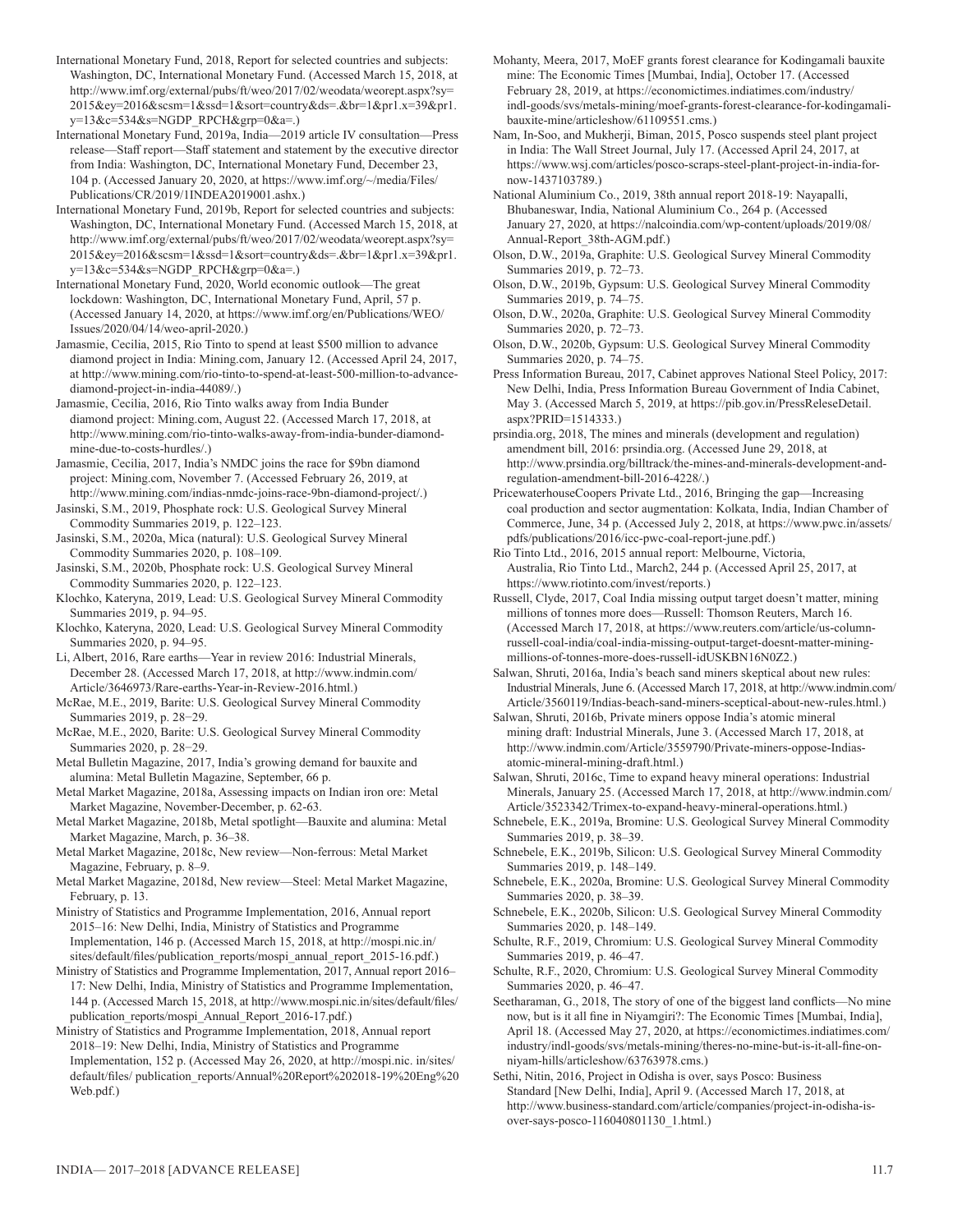- Tanner, A.O., 2019a, Feldspar: U.S. Geological Survey Mineral Commodity Summaries 2019, p. 58-59.
- Tanner, A.O., 2019b, Iron oxide pigments: U.S. Geological Survey Mineral Commodity Summaries 2019, p. 90-91.

Tanner, A.O., 2019c, Kyanite and related minerals: U.S. Geological Survey Mineral Commodity Summaries 2019, p. 92-93.

Tanner, A.O., 2019d, Vermiculite: U.S. Geological Survey Mineral Commodity Summaries 2019, p. 182-183.

Tata Steel Ltd. 2019, Integrated Report & Annual Accounts 2018–19—112th Year: Jharkhand, India, Tata Steel Ltd., 437 p. (Accessed June 17, 2021, at https://www.tatasteel.com/media/9238/tata-steel-ir-2018-19-220619.pdf.) Thomas, C.L., 2019, Zinc: U.S Geological Survey Mineral Commodity

Summaries 2019, p. 190-191. Thomson Reuters, 2018, India slaps additional tax on some Chinese stainlesssteel imports: Thomson Reuters, September 8. (Accessed February 7, 2019,

at https://in.reuters.com/article/india-stainlesssteel-imports/india-slapsadditional-tax-on-some-chinese-stainless-steel-imports-idINKCN1BJ192.)

Times of India, The, 2015, India imposes anti-dumping duty on steel products: The Times of [Mumbai] India, December 12. (Accessed December 26, 2016, at http://timesofindia.indiatimes.com/business/india-business/India-imposesanti-dumping-duty-on-steel-products/articleshow/50145593.cms.)

Times of India, The, 2016, Mines and Minerals Bill passed by Parliament: The Times of [Mumbai] India, May 2. (Accessed July 3, 2018, at https://timesofindia.indiatimes.com/city/delhi/Mines-and-Minerals-Billpassed-by-Parliament/articleshow/52079758.cms.)Tolcin, A.C., 2020, Zinc: U.S Geological Survey Mineral Commodity Summaries 2020, p. 190-191.

Tolcin, A.C., 2020, Zinc: U.S Geological Survey Mineral Commodity Summaries 2020, p. 190-191.

Topf, Andrew, 2017, India iron ore shipments up 169%: Mining.com, March 5. (Accessed March 17, 2018, at http://www.mining.com/indian-iron-oreshipments-169/.)

Tuck, C.A., 2019a, Iron and steel: U.S Geological Survey Mineral Commodity Summaries 2019, p. 82-83.

- Tuck, C.A., 2019b, Iron ore: U.S Geological Survey Mineral Commodity Summaries 2019, p. 88‒89.
- Tuck, C.A., 2020a, Iron and steel: U.S Geological Survey Mineral Commodity Summaries 2020, p. 82-83.
- Tuck, C.A., 2020b, Iron ore: U.S Geological Survey Mineral Commodity Summaries 2020, p. 88‒89.
- van Oss, H.G., 2019, Cement: U.S Geological Survey Mineral Commodity Summaries 2019, p. 42-43.
- Varadhan, Sudarshan, 2017, Coal to be India's energy mainstay for next 30 years—Policy paper: The Thomson Reuters, May 15. (Accessed March 5, 2019, at https://www.reuters.com/article/us-india-energy/coal-to-beindias-energy-mainstay-for-next-30-years-policy-paper-idUSKCN18B1YE.)

Varadhan, Sudarshan, 2018a, India closes Vedanta copper smelter permanently after bloody protest: Thomson Reuters, May 28. (Accessed January 22, 2020, at https://www.reuters.com/article/us-vedanta-smelter/india-closes-vedantacopper-smelter-permanently-after-bloody-protest-idUSKCN1IT0AH.)

Varadhan, Sudarshan, 2018b, India court orders Vedanta to not reopen copper smelter for at least a month—Petitioner: Thomson Reuters, December 21. (Accessed January 23, 2020, at https://www.reuters.com/article/us-vedantasmelter/indian-court-orders-vedanta-to-not-reopen-copper-smelter-for-atleast-a-month-petitioner-idUSKCN1OK1S0.)

- Varadhan, Sudarshan, 2019, Exclusive—India to invite bids from global coal miners before end of 2019: Thomson Reuters, September 18. (Accessed May 26, 2020, at https://www.reuters.com/article/us-india-coal-exclusive/ exclusive-india-to-invite-bids-from-global-coal-miners-before-end-of-2019 sources-idUSKBN1W30R3.)
- West, D.N., 2019, Clays: U.S Geological Survey Mineral Commodity Summaries 2019, p. 48-49.
- Willett, J.C., 2020a, Clays: U.S. Geological Survey Mineral Commodity Summaries 2020, p. 48-49.
- Willett, J.C., 2020b, Kyanite and related minerals: U.S. Geological Survey Mineral Commodity Summaries 2020, p. 92-93.

World Bank, The, 2019, GDP (constant 2010 \$US): The World Bank. (Accessed January 29, 2019, at https://data.worldbank.org/indicator/NY.GDP.MKTP.KD.)

World Bank, The, 2020, India: The World Bank. (Accessed January 14, 2020, at https://data.worldbank.org/country/india?view=chart.)

World Steel Association, 2018, Steel statistical yearbook 2017: Brussels, Belgium, World Steel Association, 123 p. (Accessed March 17, 2018, at https://www.worldsteel.org/en/dam/jcr:7eb5b4b0-2d1d-49d8-b580 a8ed74e67436/World%2520Steel%2520in%2520Figures%25202018.pdf.)

Wong, Yoke, 2017a, ICL conclude 2017 potash contract with India: Industrial Minerals, August 14. (Accessed February 28, 2019, at https://www.indmin.com/Article/3741281/ICL-conclude-2017-potashcontract-with-India.html.)

Wong, Yoke, 2017b, India extends soda ash anti-dumping duty to 2018: Industrial Minerals, September 8. (Accessed February 26, 2019, at https://www.indmin.com/Article/3748930/India-extends-soda-ash-antidumping-duty-to-2018.html.)

Wong, Yoke, 2017c, India salt production to nearly double by 2025—Dev Salt: Industrial Minerals, March 29. (Accessed February 26, 2019, at https://www.indmin.com/Article/3673585/India-salt-production-to-nearlydouble-by-2025-Dev-Salt.html.)

Wong, Yoke, 2017d, Mineral sand mining in Tamil Nadu could restart in short-term: Industrial Minerals, March 7. (Accessed May 27, 2020, at https://www.indmin.com/Article/3667602/Mineral-sand-mining-in-Tamil-Nadu-could-restart-in-short-term.html.)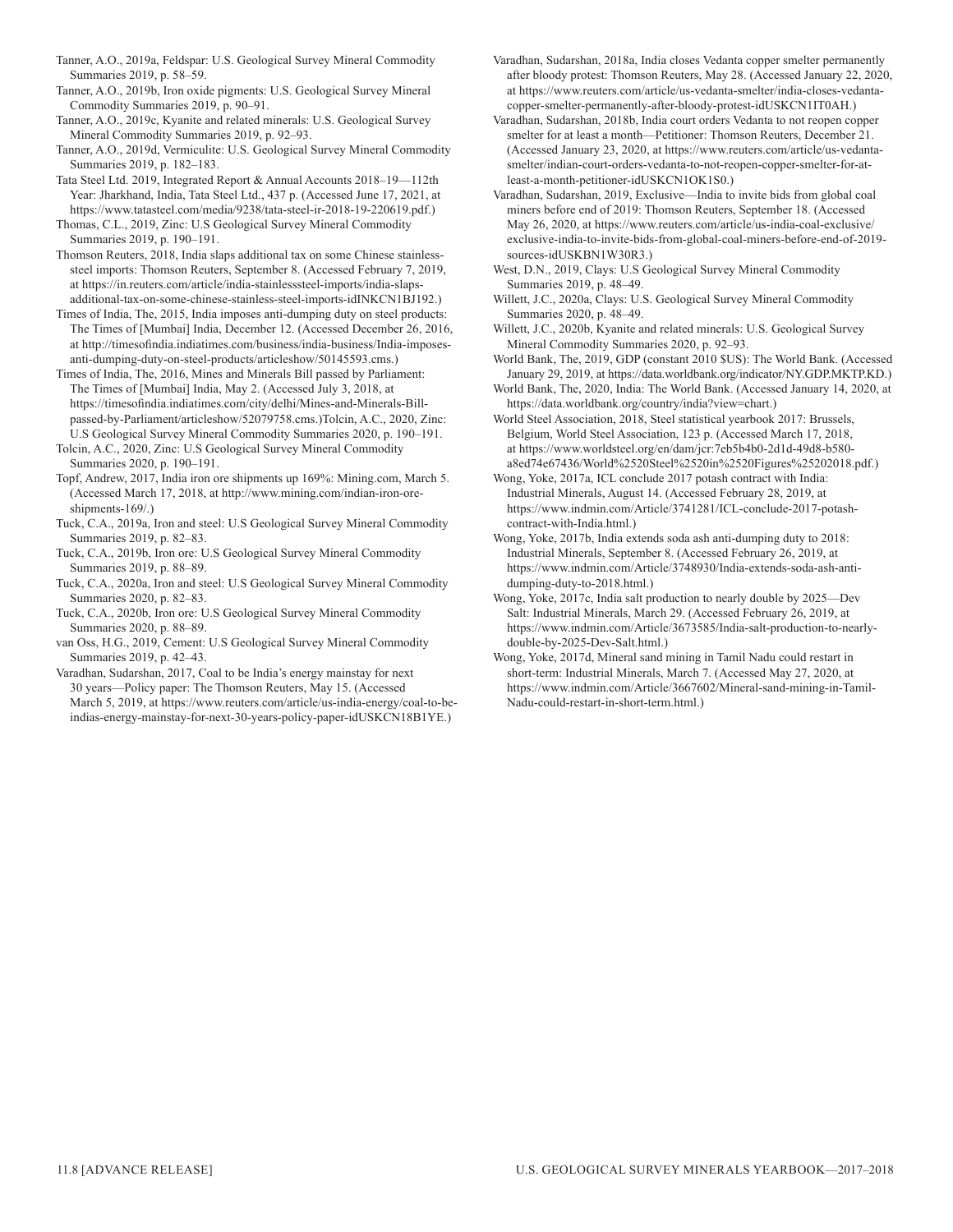#### TABLE 1 INDIA: PRODUCTION OF MINERAL COMMODITIES  $^{\mathrm{l}}$

#### (Metric tons, gross weight, unless otherwise specified)

| Commodity <sup>2</sup>                             |                      | 2014                     | 2015                     | 2016                     | 2017               | 2018               |
|----------------------------------------------------|----------------------|--------------------------|--------------------------|--------------------------|--------------------|--------------------|
| <b>METALS</b>                                      |                      |                          |                          |                          |                    |                    |
| Aluminum:                                          |                      |                          |                          |                          |                    |                    |
| Bauxite                                            | thousand metric tons | 22,636                   | 27,757                   | 23,886                   | 22,803             | 23,229             |
| Alumina, Al <sub>2</sub> O <sub>3</sub> equivalent | do.                  | 5,060                    | 5,512                    | 6,028                    | 6,055              | 6,430              |
| Metal, primary                                     | do.                  | 1,939                    | 2,355                    | 2,723                    | 3,269              | 3,675              |
| Cadmium, refinery, primary                         |                      | 116                      | 130                      | 21                       | 61                 | 60 <sup>e</sup>    |
| Chromium, mine, chromite                           | thousand metric tons | 2,374                    | $2,666$ <sup>r</sup>     | 3,329                    | 3,478              | 4,076              |
| Cobalt, refinery, metal and salts, Co content      |                      | 100                      | 150 <sup>r</sup>         | $100$ <sup>r</sup>       | 100                | 100                |
| Copper:                                            |                      |                          |                          |                          |                    |                    |
| Mine, concentrates, Cu content                     |                      | 26,700                   | 29,900                   | $29,600$ r, e            | $30,300$ e         | 35,000 $^{\circ}$  |
| Smelter:                                           |                      |                          |                          |                          |                    |                    |
| Primary                                            |                      | 766,000                  | 792,600                  | 769,800 r                | 813,100            | 481,500            |
| Secondary                                          |                      |                          |                          | $3,500$ <sup>r</sup>     | 10,000             | 10,000             |
| Total                                              |                      | 766,000                  | 793,000                  | $773,000$ r              | 823,000            | 492,000            |
| Refinery:                                          |                      |                          |                          |                          |                    |                    |
| Primary                                            |                      | 766,000                  | 791,900                  | 769,300 <sup>r</sup>     | 819,000            | 541,054            |
| Secondary                                          |                      |                          |                          | 3,500                    | $10,000$ $\degree$ | $10,000$ $\degree$ |
| Total                                              |                      | 766,000                  | 792,000                  | 773,000                  | $829,000$ e        | 551,000            |
| Ferroalloys:                                       |                      |                          |                          |                          |                    |                    |
| Ferroaluminum                                      |                      | 4,596                    | $3,010$ <sup>r</sup>     | $4,140$ <sup>r</sup>     | 4,337              | 3,221              |
| Ferroboron                                         |                      | 45                       | $42$ <sup>r</sup>        | н.                       | --                 |                    |
| Ferromanganese                                     |                      | 676,000 r                | 646,000 r                | 621,000 r                | 752,000            | 795,000            |
| Ferromolybdenum                                    |                      | 1,281                    | 1,281                    | 1,614                    | 1,315              | 1,086              |
| Ferrosilicomagnesium                               |                      | 25,788                   | 21,887                   | 21,140                   | 16,724             | 18,436             |
| Ferrosilicon                                       |                      | 92,014                   | 92,000                   | 90,000                   | 90,000             | 90,000             |
| Ferrotitanium                                      |                      | 760                      | 204                      | 231                      | 389                | 125                |
| Ferrovanadium                                      |                      | 1,031                    | 879                      | 1,266                    | 1,318              | 1,150              |
| Silicomanganese                                    |                      | $1,920,000$ <sup>r</sup> | $1,832,000$ <sup>r</sup> | $1,768,000$ <sup>r</sup> | 2,038,000          | 2,098,000          |
| Total                                              |                      | $2,720,000$ <sup>r</sup> | $2,600,000$ <sup>r</sup> | $2,510,000$ <sup>r</sup> | 2,900,000          | 3,010,000          |
| Gold:                                              |                      |                          |                          |                          |                    |                    |
| Mine, ore, gross weight                            | kilograms            | 435,245                  | 469,336                  | 631,815                  | 536,240            | 562,681            |
| Smelter, primary                                   | do.                  | 1,587                    | 1,375                    | 1,555                    | 1,502              | 1,554              |
| Refinery, bullion                                  | do.                  | 10,304                   | 10,255                   | 10,299                   | 11,907             | 12,274             |
| Iron ore, mine:                                    |                      |                          |                          |                          |                    |                    |
| Gross weight                                       | thousand metric tons | $138,000^3$              | 142,399                  | 184,501                  | 201,815            | 204,091            |
| Fe content                                         | do.                  | $85,560$ <sup>r</sup>    | 88,287 <sup>r</sup>      | 114,000                  | 125,000            | 127,000            |
| Iron and steel:                                    |                      |                          |                          |                          |                    |                    |
| Direct-reduced iron                                | do.                  | 24,542 <sup>r</sup>      | 22,644 r                 | 26,982 r                 | 29,505             | 28,110             |
| Pig iron                                           | do.                  | 55,166                   | 58,393                   | 63,714                   | 66,808             | 71,497             |
| Raw steel                                          | do.                  | 87,292                   | 89,026                   | 95,477                   | 101,455            | 106,463            |
| Products:                                          |                      |                          |                          |                          |                    |                    |
| Finished                                           | do.                  | 105,861                  | 99,650                   | 104,931                  | 114,812            | 127,094            |
| Semimanufactured                                   | do.                  | 61,751                   | 45,266                   | 38,391                   | 37,733             | 88,857             |
| Lead:                                              |                      |                          |                          |                          |                    |                    |
| Mine, Pb content                                   |                      | $106,000$ $\degree$      | 136,000                  | 147,000                  | 175,000            | 192,496            |
| Refinery:                                          |                      |                          |                          |                          |                    |                    |
| Primary                                            |                      | 129,000                  | 143,000                  | 134,000                  | 165,122            | 195,055            |
| Secondary                                          |                      | 348,000                  | 358,000                  | 385,000                  | 404,900            | 428,000 $^{\circ}$ |
| Total                                              |                      | 477,000                  | 501,000                  | 519,000                  | 570,000            | 623,000            |
| Manganese, mine, ore and concentrate:              |                      |                          |                          |                          |                    |                    |
| Gross weight                                       | thousand metric tons | $2,200$ <sup>r</sup>     | $2,300$ <sup>r</sup>     | 2,100                    | 2,100              | 2,880              |
| Mn content                                         | do.                  | 792 <sup>r</sup>         | $810$ <sup>r</sup>       | 745                      | 734                | 961                |
| Rare earths, monazite concentrate:                 |                      |                          |                          |                          |                    |                    |
| Gross weight                                       |                      | 3,000                    | 3,000                    | $2,500$ <sup>r</sup>     | 3,000              | 5,000              |
| Rare-earth oxide equivalent                        |                      | $1,700$ $\degree$        | $1,700$ $\degree$        | $1,500$ <sup>r</sup>     | 1,800 °            | $2,900$ $^{\circ}$ |
| Selenium, Se content                               | kilograms            | 17,000                   | 17,000                   | $17,000$ $\degree$       | 17,000 °           | 17,000 °           |
|                                                    |                      |                          |                          |                          |                    |                    |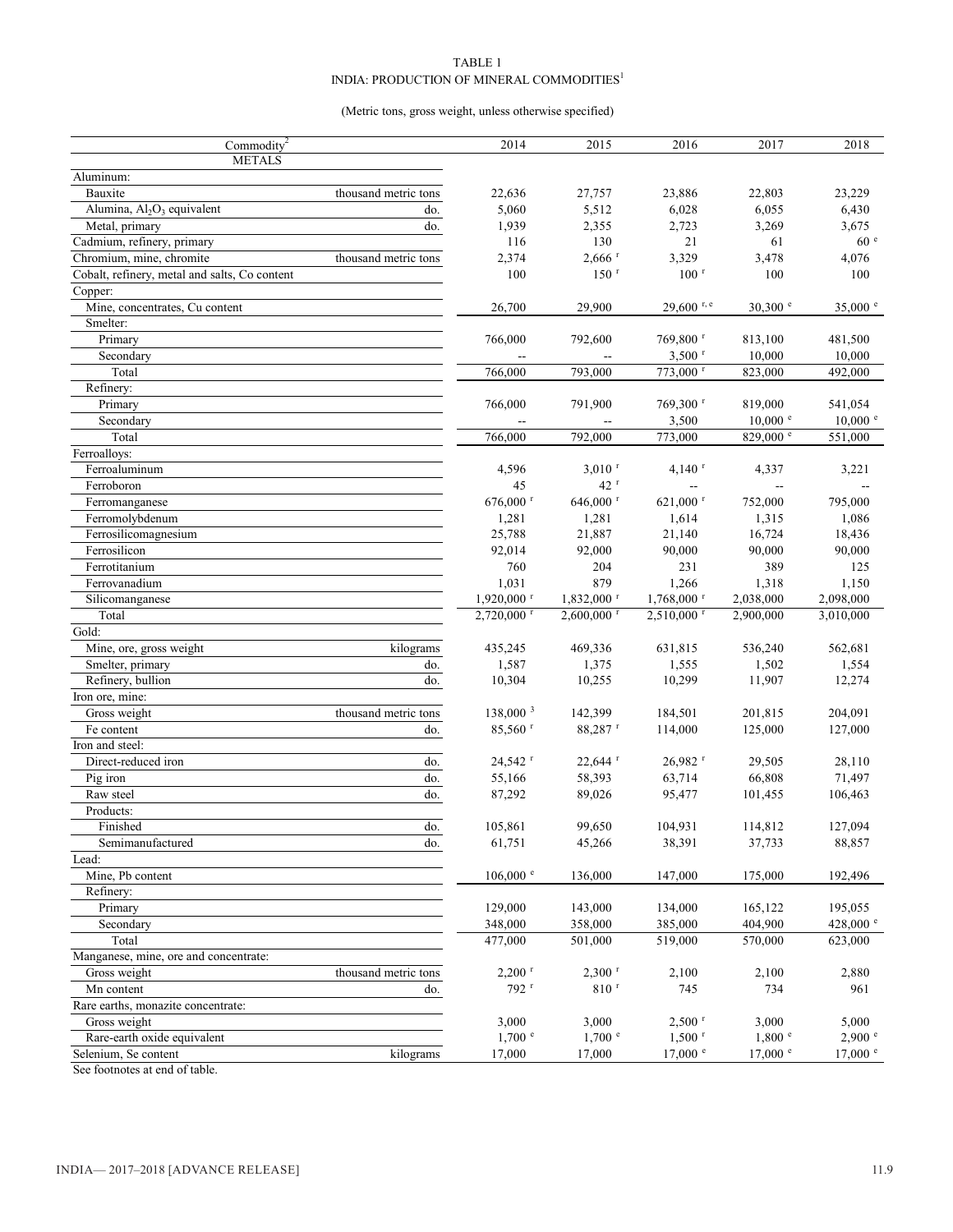#### TABLE 1—Continued INDIA: PRODUCTION OF MINERAL COMMODITIES<sup>1</sup>

(Metric tons, gross weight, unless otherwise specified)

| Commodity <sup>2</sup>                       | 2014                     | 2015                     | 2016                        | 2017                     | 2018                     |
|----------------------------------------------|--------------------------|--------------------------|-----------------------------|--------------------------|--------------------------|
| METALS-Continued                             |                          |                          |                             |                          |                          |
| Silver:                                      |                          |                          |                             |                          |                          |
| Smelter<br>do.                               | 338,084                  | 383,479                  | 445,367                     | 526,604                  | 648,600                  |
| Refinery                                     | 410 <sup>r</sup>         | $453$ <sup>r</sup>       | 509 <sup>r</sup>            | 596                      | 730                      |
| Tin:                                         |                          |                          |                             |                          |                          |
| Mine, concentrate, gross weight              | 30                       | 17                       | 13                          | 15                       | 18                       |
| Refinery:                                    |                          |                          |                             |                          |                          |
| Primary                                      | 30 <sup>r</sup>          | 17 <sup>r</sup>          | 9 <sup>r</sup>              | 10 <sup>e</sup>          | 14                       |
| Secondary                                    | 3,800                    | 3,800 °                  | 3,800 °                     | 3,000 °                  |                          |
| Titanium, mineral concentrate: <sup>e</sup>  |                          |                          |                             |                          |                          |
| Ilmenite and leucoxene                       | 728,000 r                | 849,000 r                | $618,000$ <sup>r</sup>      | 517,000                  | 517,000                  |
| Rutile                                       | $18,600$ <sup>r</sup>    | $22,200$ <sup>r</sup>    | $16,200$ <sup>r</sup>       | 14,100                   | 14,100                   |
| Zinc:                                        |                          |                          |                             |                          |                          |
| Mine, Zn content                             | 706,000                  | 821,617                  | $658,000$ r, e              | $830{,}000$ $^{\circ}$   | 750,000 e                |
| Refinery:                                    |                          |                          |                             |                          |                          |
| Primary                                      | 705,707                  | 821,617                  | 611,814                     | 799,877                  | 727,693                  |
| Secondary, remelt                            | 18,293                   | 16,383                   | 16,816                      | $17,600$ $\degree$       | 18,300                   |
| Total                                        | 724,000                  | 838,000                  | 629,000                     | 817,000                  | 746,000                  |
| Zirconium, zircon                            | 20,626                   | 18,891                   | 18,437                      | 30,351                   | 13,951                   |
| <b>INDUSTRIAL MINERALS</b>                   |                          |                          |                             |                          |                          |
| Abrasives:                                   |                          |                          |                             |                          |                          |
| Diaspore, natural                            | 17,753                   | 15,000                   | <b>NA</b>                   | NA                       | NA                       |
| thousand metric tons<br>Garnet               | 88                       | 76                       | 81                          | 142                      | 162                      |
| Asbestos                                     | 227                      |                          |                             | 44                       |                          |
| Barite                                       | 1,182,829 r              | 670,000 r, e             | $1,200,000$ <sup>r, e</sup> | $1,560,000$ <sup>e</sup> | $2.390,000$ e            |
| Bromine, elemental <sup>e</sup>              | 2,200                    | 2,400                    | 2,700                       | 2,400                    | 2,300                    |
| Cement, hydraulic<br>thousand metric tons    | 240,000                  | 260,000                  | 280,000 °                   | $283,000$ e              | 298,000                  |
| Clay:                                        |                          |                          |                             |                          |                          |
| Ball clay<br>do.                             | 1,927                    | $1,970$ $^{\circ}$       | 500 <sup>°</sup>            | 500 <sup>°</sup>         | 500 e                    |
| Bentonite <sup>e</sup><br>do.                | 800                      | 802                      | 1,370                       | 1,520                    | 1,690                    |
| Fire clay<br>do.                             | 712                      | 765 e                    | 450 e                       | 450 e                    | 450 °                    |
| Fuller's earth                               | $\sim$                   | $\overline{\phantom{a}}$ | --                          | 5,600 °                  | $5,600$ e                |
| Kaolin, marketable: <sup>e</sup>             |                          |                          |                             |                          |                          |
| Crude<br>thousand metric tons                | 4,580                    | 4,040                    | 1,450                       | 4,110                    | 4,000                    |
| Processed<br>do.                             | 86                       | 74                       | 31                          | 74                       | 74                       |
| Diamond:                                     |                          |                          |                             |                          |                          |
| thousand carats<br>Gem                       | 10 <sup>e</sup>          | 9 <sup>e</sup>           | 9 <sup>r</sup>              | 11                       | 11 <sup>e</sup>          |
| Industrial <sup>e</sup><br>do.               | 27                       | $25$ <sup>r</sup>        | $24$ <sup>r</sup>           | 30                       | 29                       |
| Feldspar                                     | $1,634,240$ <sup>r</sup> | 4,116,527 r              | 5,893,652 r                 | 5,900,000 e              | 4,000,000 $^{\circ}$     |
| Fluorspar, metallurgical grade               | 2,439                    | 2,270                    | 1,920                       | 1,120                    | 1,600 °                  |
| Gemstones, unspecified                       | NA                       | 90,330                   | $\overline{\phantom{a}}$    | $\overline{\phantom{a}}$ | $\overline{a}$           |
| Graphite:                                    |                          |                          |                             |                          |                          |
| Amorphous <sup>e</sup>                       | 2,300                    | 2,700                    | 3,000                       | 3,500                    | 3,500                    |
| Crystalline flake                            | $21,000$ $^{\circ}$      | $24,200$ $\degree$       | $27,000$ $\degree$          | $31,500$ e               | 44,207                   |
| Gypsum, mine<br>thousand metric tons         | $2,902$ <sup>r</sup>     | $2,640$ r, e             | $2,700$ r, e                | $2,700$ e                | $2,700$ $\degree$        |
| Iron oxide pigments, mineral, natural, ocher | 2,467,767                | 2,203,708                | $2,200,000$ <sup>e</sup>    | $2,200,000$ <sup>e</sup> | $2,000,000$ <sup>e</sup> |
| Kyanite and related materials:               |                          |                          |                             |                          |                          |
| Kyanite                                      | 6,680                    | 2,300                    | $2,932$ <sup>r</sup>        | 7,094                    | 5,827                    |
| Sillimanite                                  | 73,661                   | 65,243                   | 64,923                      | 81,044                   | 84,215                   |
| Lime <sup>e</sup>                            | 16,000,000               | 16,000,000               | 16,000,000                  | 16,000,000               | 16,000,000               |
| Magnesite, mine                              | $195, 105$ <sup>r</sup>  | $251,737$ <sup>r</sup>   | 317,084                     | 187,974                  | 172,947                  |
| Mica: <sup>e</sup>                           |                          |                          |                             |                          |                          |
| Crude<br>thousand metric tons                | 1 <sup>r</sup>           | $\mathbf{1}$             | $\mathbf{1}$                | $\mathbf{1}$             | 1                        |
| Scrap and waste<br>do.                       | 16 <sup>r</sup>          | 14                       | 13 <sup>r</sup>             | 14                       | 16                       |
| Total<br>do.                                 | $17$ <sup>r</sup>        | 15                       | 14 <sup>r</sup>             | 15                       | 17                       |
| Nitrogen, ammonia, N content<br>do.          | 10,780                   | $11,309$ <sup>r</sup>    | $11,574$ <sup>r</sup>       | 11,405                   | $11,400$ $\degree$       |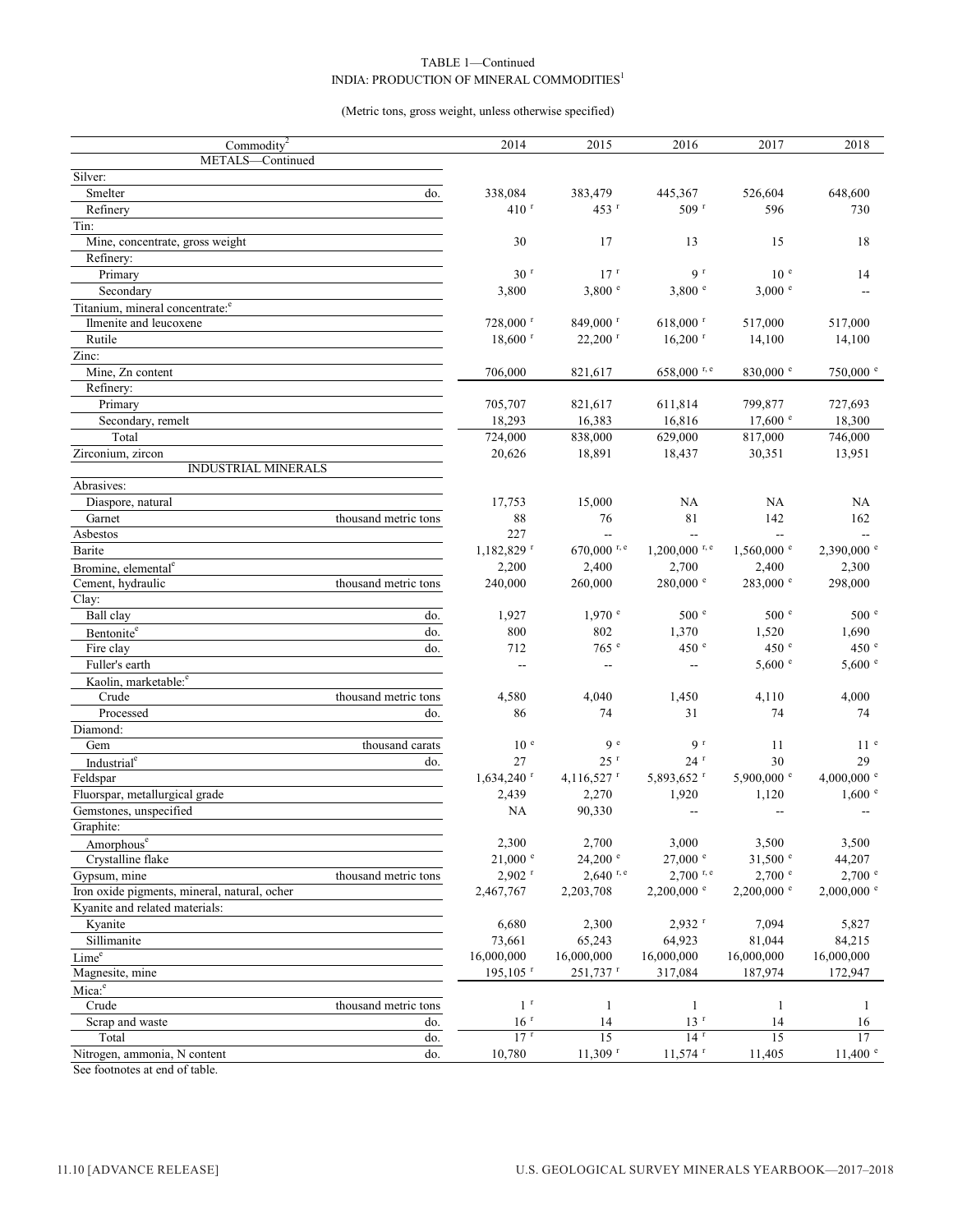#### TABLE 1—Continued INDIA: PRODUCTION OF MINERAL COMMODITIES<sup>1</sup>

#### (Metric tons, gross weight, unless otherwise specified)

| Commodity <sup>2</sup>                               |                            | 2014                     | 2015                     | 2016                     | 2017                | 2018                |
|------------------------------------------------------|----------------------------|--------------------------|--------------------------|--------------------------|---------------------|---------------------|
| INDUSTRIAL MINERALS-Continued                        |                            |                          |                          |                          |                     |                     |
| Phosphate rock, including apatite:                   |                            |                          |                          |                          |                     |                     |
| Gross weight                                         | do.                        | $1,296$ <sup>r</sup>     | $1,959$ <sup>r</sup>     | $825$ <sup>r</sup>       | 1,588               | 1,423               |
| $\overline{P_2O_5}$ content, 25% $\overline{P_2O_5}$ | do.                        | 370                      | 490                      | $210$ <sup>r</sup>       | 490                 | 360                 |
| Salt                                                 | do.                        | $23,017$ <sup>r</sup>    | 24,241                   | $27,500$ $\degree$       | 28,000 e            | $29,000$ e          |
| Sand and gravel, industrial:                         |                            |                          |                          |                          |                     |                     |
| Sand                                                 | do.                        | 2,728                    | 3,000                    | 3.200 r, $e$             | 3,400 °             | 3,400 °             |
| Quartz and quartzite                                 | do.                        | 3,778                    | 4,000                    | 4,530 °                  | 4,500 $^{\circ}$    | 4,500 $^{\circ}$    |
| Unspecified                                          | do.                        | 6,302                    | 4,000                    | 4,000 °                  | 4,000 °             | 4,000 °             |
| Soda ash, synthetic <sup>e</sup>                     | do.                        | 2,370                    | 2,500                    | 2,400                    | 2,500               | 2,500               |
| Stone:                                               |                            |                          |                          |                          |                     |                     |
| Crushed:                                             |                            |                          |                          |                          |                     |                     |
| Calcite                                              |                            | 109,446                  | 92,000                   | $184,000$ e              | $109,000$ $\degree$ | $109,000$ $\degree$ |
| Chalk                                                |                            | 125,244                  | 107,000                  | $308,000$ <sup>r</sup>   | 296,000             | $118,000$ $e$       |
| Dolomite                                             | thousand metric tons       | 7,411                    | 6,485                    | 4,740 $r, e$             | 4,022               | $4,022$ e           |
| Limestone                                            | do.                        | 291,042                  | 294,621                  | 312,644                  | 327,846             | 371,377             |
| Size and shape unspecified, dunite                   |                            | 86,733                   | $72,500$ $\degree$       | $76,000$ $\degree$       | $80,000$ $\degree$  | $80,000$ $^{\circ}$ |
| Sulfur, byproduct, S content:                        |                            |                          |                          |                          |                     |                     |
| Metallurgy <sup>e</sup>                              | thousand metric tons       | 1,200                    | 1,200                    | 1,200                    | 1,200               | 1,200               |
| Petroleum and fertilizer                             |                            | 401,000 r, e             | 428,000 r, e             | 508,998 r, e             | 726,639             | 892,821             |
| Talc and related materials:                          |                            |                          |                          |                          |                     |                     |
| Pyrophyllite                                         |                            | 401,347                  | $167,000$ $^{\circ}$     | $170,000$ $\degree$      | $170,000$ $\degree$ | $170,000$ $\degree$ |
| Soapstone and steatite                               |                            | 936,261                  | $803,000$ e              | 730,000                  | 750,000 °           | 750,000 °           |
| Vermiculite                                          |                            | 16,384                   | 13,250                   | 8,058                    | 5,315               | 5,159               |
| Wollastonite                                         |                            | 177,465                  | 181,720                  | 166,554                  | 156,096             | 148,379             |
| MINERAL FUELS AND RELATED MATERIALS                  |                            |                          |                          |                          |                     |                     |
| Coal:                                                |                            |                          |                          |                          |                     |                     |
| <b>Bituminous</b>                                    | thousand metric tons       | 600,970                  | 631,085                  | 647,344                  | 667,362             | 716,051             |
| Lignite                                              | do.                        | 46,167                   | 44,453                   | 45,049                   | 47,026              | 46,032              |
| Total                                                | do.                        | 647,000                  | 676,000                  | 692,000                  | 714,000             | 762,000             |
| Natural gas:                                         |                            |                          |                          |                          |                     |                     |
| Gross                                                | million cubic meters       | 33,046                   | 26,517                   | 30,391                   | 31,855              | 31,776              |
| Marketable                                           | do.                        | $29,400$ <sup>r</sup>    | $28,100$ r, e            | $26,600$ <sup>r</sup>    | 27,700              | 27,500              |
| Petroleum:                                           |                            |                          |                          |                          |                     |                     |
| Crude                                                | thousand 42-gallon barrels | 291,700                  | 289,400                  | 280,100                  | 263,100             | 254,200             |
| Refinery: <sup>e</sup>                               |                            |                          |                          |                          |                     |                     |
| Distillate fuel oil                                  | do.                        | $130,000$ <sup>r</sup>   | $100,000$ <sup>r</sup>   | $150,000$ <sup>r</sup>   | 160,000             | 160,000             |
| Gasoline                                             | do.                        | $280,000$ <sup>r</sup>   | $226,000$ <sup>r</sup>   | $315,000$ r              | 330,000             | 330,000             |
| Kerosene, including jet fuel                         | do.                        | 58,000 r                 | 55,000 $^{\rm r}$        | 44,000 $^{\rm r}$        | 46,000              | 46,000              |
| Liquefied petroleum gas                              | do.                        | $114,000$ <sup>r</sup>   | $125,000$ <sup>r</sup>   | $134,000$ <sup>r</sup>   | 140,000             | 140,000             |
| Residual fuel oil                                    | do.                        | $74,900$ <sup>r</sup>    | 47,300 <sup>r</sup>      | $63,400$ r               | 66,000              | 66,000              |
| Other                                                | do.                        | $907,000$ <sup>r</sup>   | $860,000$ <sup>r</sup>   | 303,000 $^{\rm r}$       | 320,000             | 320,000             |
| Total                                                | do.                        | $1,560,000$ <sup>r</sup> | $1,410,000$ <sup>r</sup> | $1,010,000$ <sup>r</sup> | 1,060,000           | 1,060,000           |
| Uranium, mine, U content                             |                            | 323                      | 323                      | 385                      | 421                 | 423                 |

<sup>e</sup>Estimated. <sup>r</sup>Revised. do. Ditto. NA Not available. -- Zero.

<sup>1</sup>Table includes data available through December 23, 2019. All data are reported unless otherwise noted. Totals and estimated data are rounded to no more than three significant digits.

<sup>2</sup>In addition to the commodities listed, boron and corundum may have been produced, but available information was inadequate to make reliable estimates of output.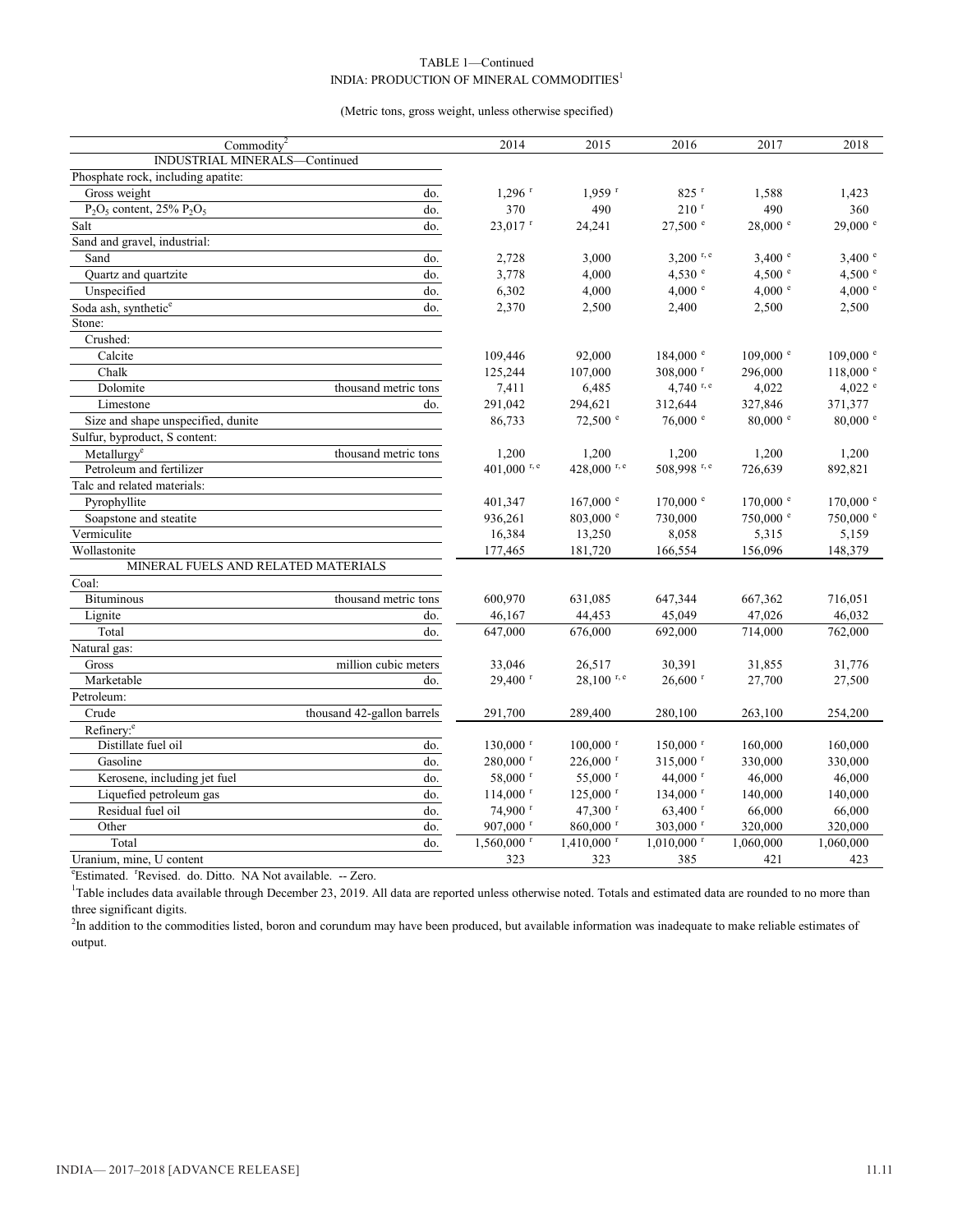#### (Thousand metric tons unless otherwise specified)

|            |                                                                   |                                                                    | Annual                  |
|------------|-------------------------------------------------------------------|--------------------------------------------------------------------|-------------------------|
| Commodity  | Major operating companies and major equity owners                 | Location of main facilities                                        | capacity <sup>e</sup>   |
| Alumina    | National Aluminium Co. Ltd. (NALCO) (Government, 80.93%)          | Damanjodi refinery, Odisha                                         | 2,300                   |
| Do.        | Utkal Alumina International Ltd. [Hindalco Industries Ltd.        | Koraput refinery, Odisha                                           | 1,500                   |
|            | (Aditya Birla Group, 33%; foreign investors, 26%; private         |                                                                    |                         |
|            | Indian investors, 23%; financial institutions, 18%), 100%]        |                                                                    |                         |
| Do.        | Vedanta Aluminium Ltd. (Vedanta Resources plc, 100%)              | Lanjigarh refinery, Odisha                                         | 1,000                   |
| Do.        | Hindalco Industries Ltd. (Aditya Birla Group, 33%;                | Renukoot refinery, Uttar Pradesh                                   | 700                     |
|            | foreign investors, 26%; private Indian investors, 23%;            |                                                                    |                         |
|            | financial institutions, 18%)                                      |                                                                    |                         |
| Do.<br>Do. | do.                                                               | Muri refinery, Jharkhand                                           | 450                     |
| Do.        | do.<br>Bharat Aluminium Co. Ltd. (Vedanta Aluminum Ltd., 51%, and | Belagavi refinery, Karnataka<br>Korba refinery, Chhattisgarh       | 350<br>200 <sup>1</sup> |
|            | Government, 49%)                                                  |                                                                    |                         |
| Do.        | Madras Aluminium Co. Ltd. (MALCO) [Vedanta Group, 80%,            | Mettur refinery, Tamil Nadu                                        | 85 <sup>1</sup>         |
|            | and others, 20%]                                                  |                                                                    |                         |
| Aluminum   | do.                                                               | Jharsuguda I and II smelters, Odisha                               | 1,750                   |
| Do.        | Bharat Aluminium Co. Ltd. (Vedanta Aluminum Ltd., 51%, and        | Korba I and II smelters <sup>1</sup>                               | 570                     |
|            | Government, 49%)                                                  |                                                                    |                         |
| Do.        | National Aluminium Co. Ltd. (NALCO) (Government, 100%)            | Angul smelter, Odisha                                              | 460                     |
| Do.        | Hindalco Industries Ltd. (Aditya Birla Group, 33%;                | Hirakud smelter, Odisha                                            | 220                     |
|            | foreign investors, 26%; private Indian investors, 23%;            |                                                                    |                         |
|            | financial institutions, 18%)                                      |                                                                    |                         |
| Do.        | do.                                                               | Aditya smelter, Sambalpu, Odisha                                   | 360                     |
| Do.        | do.                                                               | Mahan smelter, Bargawan,                                           | 360                     |
|            |                                                                   | Madhya Pradesh                                                     |                         |
| Do.        | do.                                                               | Renukoot smelter, Uttar Pradesh                                    | 350                     |
| Do.        | Madras Aluminium Co. Ltd. (MALCO) [Vedanta Group, 80%,            | Mettur smelter, Tamil Nadu <sup>2</sup>                            | 40                      |
|            | and others, 20%]                                                  |                                                                    |                         |
| Barite     | Andhra Pradesh Mineral Development Corp. Ltd. (Andhra             | Kadapa District mines, Andhra                                      | 3,000                   |
|            | Pradesh State government, 100%)                                   | Pradesh                                                            |                         |
| Do.        | ICL Ltd.                                                          | do.                                                                | 300                     |
| Do.        | Associated Mineral Corp.                                          | do.                                                                | 75                      |
| Do.        | Pragathi Minerals                                                 | do.                                                                | 50                      |
| Do.        | Vijayalaxmi Minerals Trading Co.                                  | do.                                                                | 50                      |
| Bauxite    | Utkal Alumina International Ltd.                                  | Baphilimali Mine, Rayagada District                                | 8,500                   |
| Do.        | National Aluminium Co. Ltd. (NALCO) (Government,<br>$100\%$       | Mines in Panchpatmali Hills, Damanjodi<br>Koraput District, Odisha | 6,800                   |
| Do.        | Bharat Aluminium Co. Ltd. [Sterlite Industries (India) Ltd., 51%, | Bodai Daldali (Kawardha) Mine,                                     | 1,250                   |
|            | and Government 49%]                                               | Chhattisgarh                                                       |                         |
| Do.        | do.                                                               | Mainpat Mine, Chhattisgarh                                         | 750                     |
| Do.        | Hindalco Industries Ltd. (Aditya Birla Group, 33%;                | Mines in Lohardaga District, Jharkhand                             | 750                     |
|            | foreign investors, 26%; private Indian investors, 23%;            |                                                                    |                         |
|            | financial institutions, 18%)                                      |                                                                    |                         |
| Do.        | Indian Aluminium Co. Ltd. (Indian interests, 60.4%, and           | Kolhapur District Mines, Maharashtra                               | 600                     |
|            | Alcan Aluminium Ltd., 39.6%)                                      |                                                                    |                         |
| Do.        | Gujarat Mineral Development Corp. (Gujarat State government, 75%, | Gadhsisa Mine and Ratadia project, Kutch                           | 500                     |
|            | and public and institutional investors, 25%)                      | District, Bhatia project, Jamnagar District                        |                         |
| Do.        | Minerals & Minerals Ltd. (Government, 100%)                       | Mines in Richuguta, Palamau District,<br>Jharkhand                 | 200                     |
| Do.        | do.                                                               | Mewasa Mines Devbhoomi Dwarka, Gujarat                             | 125                     |
| Do.        | Bombay Minerals Ltd.                                              | Asota Mewasa Mine, Gujarat                                         | NA                      |
| Do.        | Carborundum Universal Ltd.                                        | Gujarat Mine, Devbhoomi Dwarka                                     | NA                      |
| Do.        | Panditrao Mines and Minerals Pvt. Ltd.                            | Minche Budrak Mine, Maharashtra,<br>Kolhapur                       | NA.                     |
| Do.        | Prabhudas Vithaldas                                               | Gujarat                                                            | <b>NA</b>               |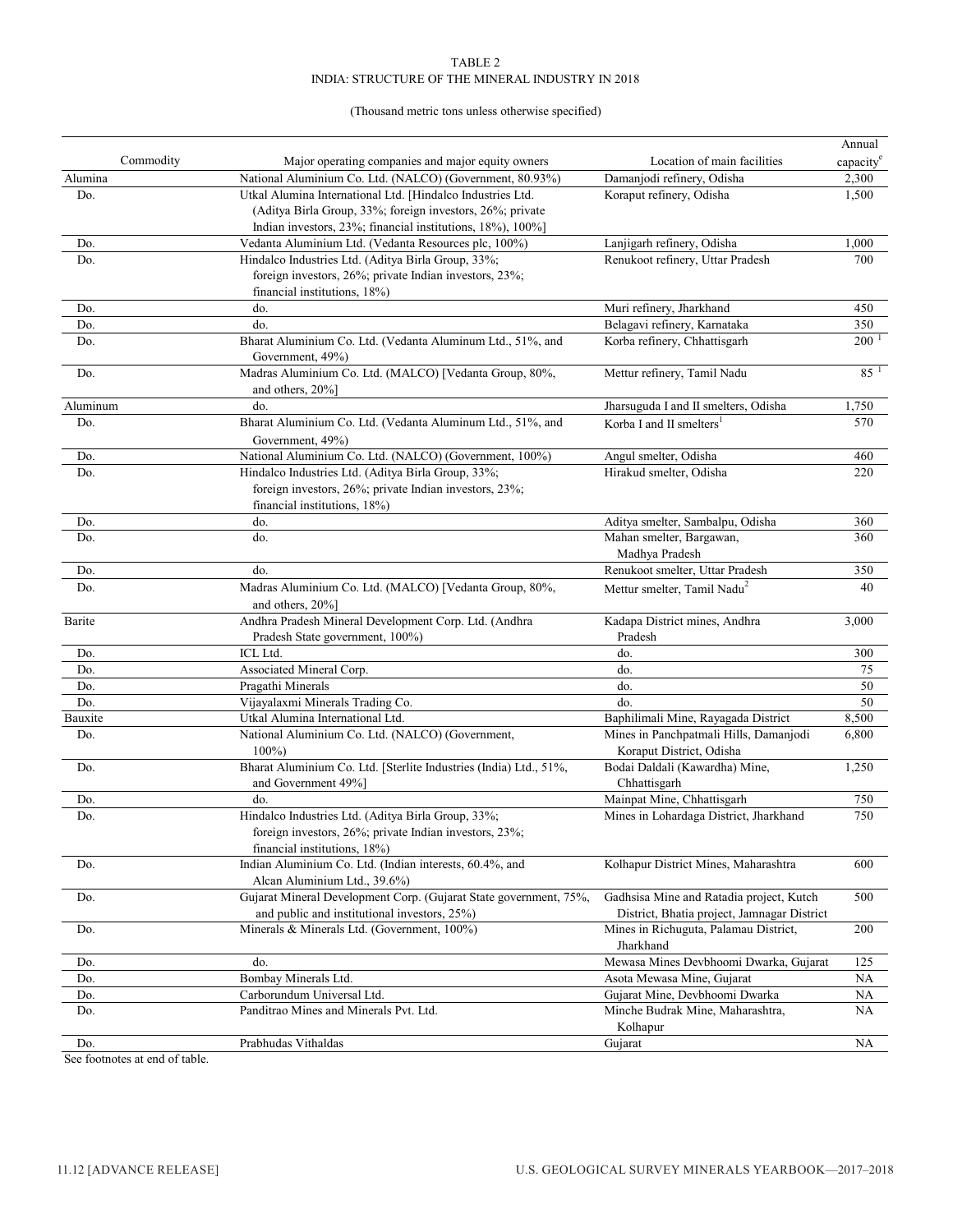(Thousand metric tons unless otherwise specified)

|         |             |                                                            |                                                 | Annual                |
|---------|-------------|------------------------------------------------------------|-------------------------------------------------|-----------------------|
|         | Commodity   | Major operating companies and major equity owners          | Location of main facilities                     | capacity <sup>e</sup> |
| Boron   |             | Borax Morarji Ltd.                                         | Ambernath Mine, Maharashtra                     | 17                    |
| Cadmium | metric tons | Hindustan Zinc Ltd.                                        | Chanderiya zinc smelter, Rajasthan              | 468                   |
| Do.     | do.         | do.                                                        | Debari zinc smelter, Rajasthan                  | 250                   |
| Do.     | do.         | do.                                                        | Vizag zinc smelter, Andhra Pradesh              | 115                   |
| Do.     | do.         | Binani Zinc Ltd.                                           | Binanipuram District, Kerala                    | 80                    |
| Cement  |             | Kesoram Industries Ltd.                                    | Kesoram Cement, Vasvadatta Cement,              | 7,250                 |
|         |             |                                                            | Karnataka                                       |                       |
| Do.     |             | Penna Cement Ltd.                                          | Penna Tadippatri I & II, Penna                  | 6,500                 |
|         |             |                                                            | Ganeshpahad, Penna-Boyareddypalli               |                       |
|         |             | Binani Cement Ltd.                                         | Ltd., Penna-Tandur                              |                       |
| Do.     |             |                                                            | Binani Cement Sirohi, Binani Cement<br>Sikar    | 6,250                 |
| Do.     |             | <b>JSW</b> Cement                                          | Nandyal Works, Vijayanagar Works<br>Dolvi Works | 6,000                 |
| Do.     |             | Birla Corp. Ltd. (M.P. Birla Group)                        | Birla Vikas & Satna, Birla Cement &             | 5,780                 |
|         |             |                                                            | Chanderia, Durgapur, Rae Bareli                 |                       |
| Do.     |             | OCL India Ltd.                                             | Kapilas and Rajgangpur, Odisha                  | 5,500                 |
| Do.     |             | Orient Papers & Industries                                 | Orient Cement, Orient-Cement-Jalgaon            | 5,000                 |
| Do.     |             | JK Lakshmi Cement Ltd. (a division of Straw Products Ltd., | Sirohi plant, Rajasthan                         | 4,700                 |
|         |             | JK Singhania, principal shareholder)                       | and Ahmadabad, Gujarat                          |                       |
| Do.     |             | My Home Industries Ltd. (joint venture of My Home Group    | Mellacheruvu and Visakhapatnam in               | 4,600                 |
|         |             | and CRH plc)                                               | Andhra Pradesh                                  |                       |
| Do.     |             | Rain Cement Ltd.                                           | Rain Comdt. Unit I, Rain Comdt. Unit            | 4,000                 |
|         |             |                                                            | LN-1, Rain Comdt. Unit LN-2                     |                       |
| Do.     |             | CCI Ltd. (Government, 100%)                                | Adilabad, Akaltara, Bokajan, Charkhi-Dadri,     | 3,850                 |
|         |             |                                                            | Kurkunta, Mandhar, Neemuch, Rajban,             |                       |
|         |             |                                                            | Tandur, Delhi                                   |                       |
| Do.     |             | Sagar Cement Ltd.                                          | Andhra Pradesh                                  | 3,750                 |
| Do.     |             | Zuari Cement Ltd.                                          | Zuari Cement, Sri Vishnu Cement                 | 3,400                 |
| Do.     |             | Prism Cement Ltd.                                          | Satna plant, Madhya Pradesh                     | 3,000                 |
| Do.     |             | The Mehta Group                                            | Suarashtra Cement, Gujarat Sidhee               | 2,700                 |
| Do.     |             | Dalmia Cement (Bharat) Ltd.                                | Belgalum, Karnataka                             | 2,500                 |
| Do.     |             | Jaiprakash Associates Ltd.                                 | Sewagram, Gujarat                               | 2,400                 |
| Do.     |             | KCP Ltd.                                                   | KCP Ltd-Macherla, Maktyala                      | 2,350                 |
| Do.     |             | Mangalam Cement Ltd.                                       | Mangalam Cement, Neer Shree Cement<br>Kolkata   | 2,000                 |
| Do.     |             | Ramco Cement Ltd.                                          | Ramasamyraja Nagar, Jayantipuram,               | 2,000                 |
|         |             |                                                            | Alathiyur Works I and II, Ariyalur              |                       |
|         |             |                                                            | Uthiramerur, Salem, Kolaghat                    |                       |
| Do.     |             | Shree Cement Ltd.                                          | Haridwar plant, Uttarakhand                     | 1,800                 |
| Do.     |             | Shree Digvijay Cement Co. Ltd.                             | Durg, Chhattisgarh                              | 1,700                 |
| Do.     |             | Andhra Cements Ltd. (Jaypee Group, 100%)                   | Vizag, Nadikude-Durga Cement                    | 1,420                 |
| Do.     |             | Lafarge S.A.                                               | Arasmeta and Sonadih, Chhattisgarh;             | 1,400                 |
|         |             |                                                            | Jojobera, Jharkhand; and Mejia,                 |                       |
|         |             |                                                            | West Benga                                      |                       |
| Do.     |             | Cement Manufacturing Co. Ltd.                              | Kolkata                                         | 1,270                 |
| Do.     |             | Raymond Cement Works (a division of Raymond Woolen         | Gopalnagar plant, West Bengal                   | 1,250                 |
|         |             | Mills Ltd., JK Singhania, principal shareholder)           |                                                 |                       |
| Do.     |             | Century Cement [Century Textiles and Industries Ltd.       | Baikunth Plant, Madhya Pradesh                  | 1,120                 |
|         |             | (Birla Group, 100%)]                                       |                                                 |                       |
| Do.     |             | HeidelbergCement India Ltd., 100%                          | Narasingarh plant, Haryana                      | 1,090                 |
| Do.     |             | Shree Digvijay Cement Co. Ltd.                             | Shreeniwas plant, Maharashtra                   | 1,070                 |
| Do.     |             | Rajashree Cement (a division of Indian Rayon and           | Khor plant, Karnataka                           | 1,020                 |
|         |             | Industries Ltd., 100%)                                     |                                                 |                       |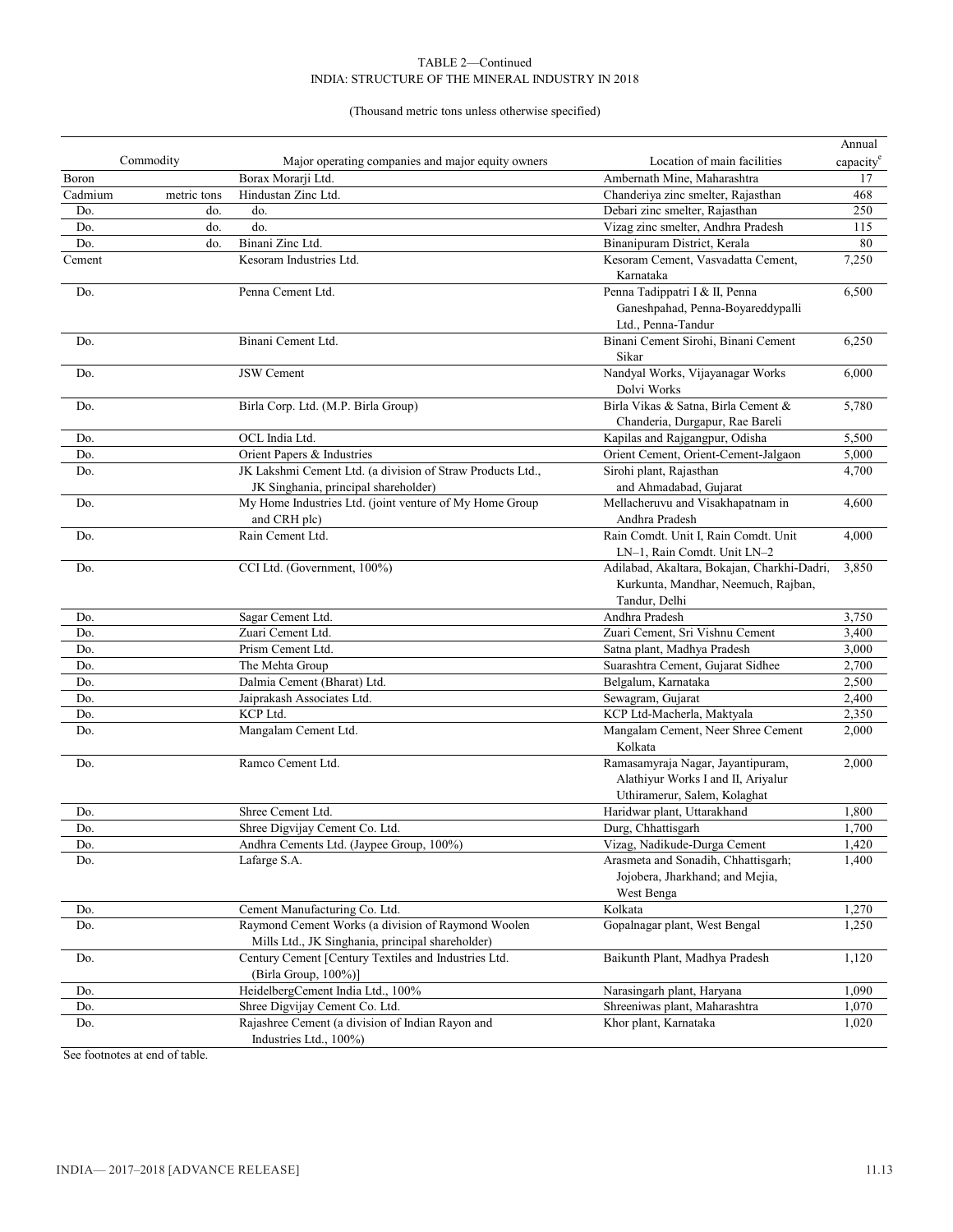(Thousand metric tons unless otherwise specified)

|                   |                                                                                                                                                       |                                                                                                                                                                                                            | Annual                |
|-------------------|-------------------------------------------------------------------------------------------------------------------------------------------------------|------------------------------------------------------------------------------------------------------------------------------------------------------------------------------------------------------------|-----------------------|
| Commodity         | Major operating companies and major equity owners                                                                                                     | Location of main facilities                                                                                                                                                                                | capacity <sup>e</sup> |
| Cement-Continued: | Coromandel Fertilizers Ltd. [Chevron Chemical Co.,<br>23.55%; International Minerals and Chemical Co., 20.89%; Parry                                  | Chilamkur plant, Andhra Pradesh                                                                                                                                                                            | 1,000                 |
| Do.               | and Co., 10.64%; E.I.D. Parry (India) Ltd., 6.65%; others, 38.27%]<br>Manikgarth Cement [Century Textiles and Industries Ltd.<br>(Birla Group, 100%)] | Tehsil Rajura plant, Maharashtra                                                                                                                                                                           | 1,000                 |
| Do.               | Raasi Cement Ltd. (Andhra Pradesh State government, 50%,<br>and Development Co. Ltd., 50%)                                                            | Vishnupuram plant, Andhra Pradesh                                                                                                                                                                          | 1,000                 |
| Do.               | Vikram Cement [Grasim Industries Ltd. (Birla Group, 100%)]                                                                                            | Vikram plant, Madhya Pradesh                                                                                                                                                                               | 1,000                 |
| Do.               | Tamil Nadu Cements Corp. Ltd.                                                                                                                         | Alangulam, Ariyalur, Virundhunagar<br>District                                                                                                                                                             | 900                   |
| Do.               | Malabar Cements Ltd.                                                                                                                                  | Malabar Cements, Malabar Cements                                                                                                                                                                           | 620                   |
| Do.               | Ultratech Cement Ltd.                                                                                                                                 | 12 integrated plants and 12 grinding units                                                                                                                                                                 | 83                    |
| Do.               | ACC Ltd., (LafargeHolcim Group, 67%)                                                                                                                  | Gagal I & II, Wadi I & II, Jamul, Lakheri<br>Thondebhavi, Kudithini, Kymore,<br>Chanda, Chaibasa and Sindri,<br>Damodhar, Bargarh, Madhukkarai,<br>Tikaria, Vizag                                          | 29                    |
| Do.               | Ambuja Cements Ltd. (LafargeHolcim Group, 14.8%)                                                                                                      | Plants in 7 States                                                                                                                                                                                         | 25                    |
| Do.               | Dalmia Cement (Bharat) Ltd.                                                                                                                           | Dalmiapuram and Ariyalur, Tamil Nadu;<br>and Kadapa, Andhra Pradesh                                                                                                                                        | 21                    |
| Do.               | India Cements Co. Ltd. (Government, 26%; Life<br>Insurance Corp. of India, 24%; others, 50%)                                                          | Sankarnagar plant and 2 plants, Tamil Nadu;<br>4 plants, Andhra Pradesh;<br>Mahi plant, Rajasthan                                                                                                          | 16                    |
| Do.               | Jaypee Cement Ltd.                                                                                                                                    | Jaypee Rewa, Jaypee Bela, Jaypee Sadva<br>Khurd, Jaypee Ayodhyaa Dalla<br>Chunar, Jaypee Panipat, Jaypee<br>Kutch, Jaypee Wanakbori, Jaypee<br>Roorkee, Jaypee Wanakbori,<br>Jaypee Bagheri, Bhilai Jaypee | 14                    |
| Do.               | J.K. Cement Works (a division of JK Synthetics Ltd., 100%),                                                                                           | Nimbahera plant, Mangrol, Muddapur<br>Jhari, Gotan, Lakshmi Cement,<br>Lakshmi Cement-Kalol                                                                                                                | 11                    |
| Do.               | Chettinad Cement Corp. Ltd.                                                                                                                           | Chettinad-Karur, Chettinad Karikkali,<br>Chettinad-Ariyalur                                                                                                                                                | 11                    |
| Chromite          | Orissa Mining Corp. Ltd. (Orissa Industries Ltd., 100%)                                                                                               | Dhenkanal and Kendujhar District, Odisha<br>Randia plant, Bhadrak, Cuttack<br>District, Odisha; Hassan District<br>Karnataka                                                                               | 700                   |
| Do.               | Tata Steel Ltd.                                                                                                                                       | Randia plant, Bhadrak, Cuttack District,<br>Odisha                                                                                                                                                         | 351                   |
| Do.               | Ferro Alloys Corp. Ltd.                                                                                                                               | Randia plant, Bhadrak, Cuttack District,<br>Odisha; Khamman District,<br>Andhra Pradesh; Dhenkanal and<br>Kendujhar Districts, Odisha                                                                      | 310                   |
| Do.               | Balasore Alloys Ltd.                                                                                                                                  | Sukinda Valley, Jajpur, Odisha                                                                                                                                                                             | 95                    |
| Do.               | Indian Metal & Ferro Alloys Corp. Ltd.                                                                                                                | Therubali, Rayagada and Choudwar,<br>Cuttack, Mahagiri and Nuasahi mines                                                                                                                                   | 62                    |
| Do.               | Mysore Minerals Ltd. (Government, 100%)                                                                                                               | Mines at Aladahalli                                                                                                                                                                                        | 37                    |
| Do.               | do.                                                                                                                                                   | Mines at Bhakthara Halli                                                                                                                                                                                   | 24                    |
| Do.               | do.                                                                                                                                                   | Mines at Byrapura                                                                                                                                                                                          | 15                    |
| Do.               | do.                                                                                                                                                   | Mines at Tagadur                                                                                                                                                                                           | 12                    |
| Do.               | do.                                                                                                                                                   | Hassan District, Karnataka                                                                                                                                                                                 | 12                    |
| Do.               | do.                                                                                                                                                   | Mines at Jambur                                                                                                                                                                                            | 5                     |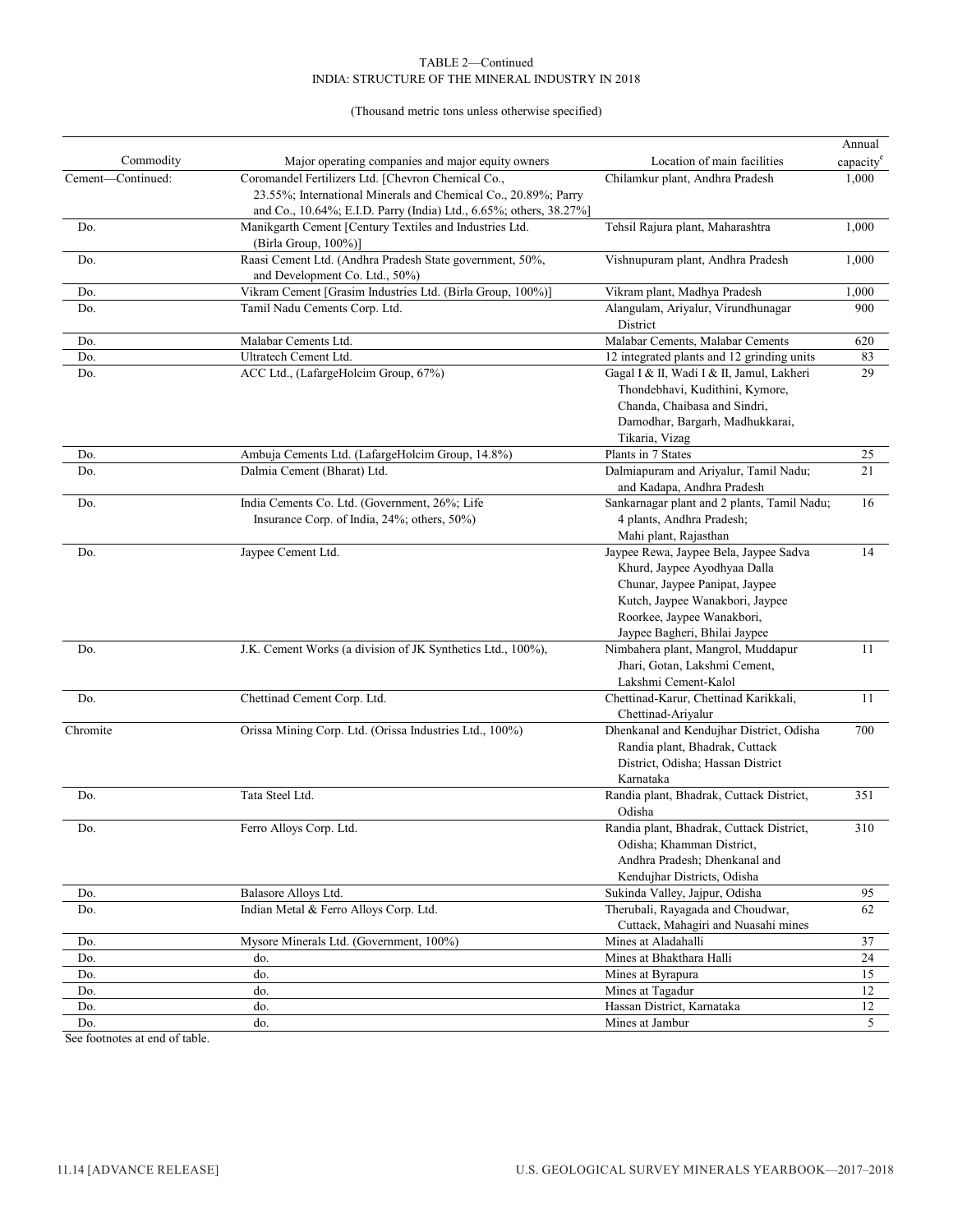(Thousand metric tons unless otherwise specified)

|           |                     |                                                              |                                            | Annual                |
|-----------|---------------------|--------------------------------------------------------------|--------------------------------------------|-----------------------|
|           | Commodity           | Major operating companies and major equity owners            | Location of main facilities                | capacity <sup>e</sup> |
|           | Chromite-Continued  | Misrilall Mines Pvt Ltd.                                     | Saruabil village, Jajpur, Odisha           | NA                    |
| Do.       |                     | Jindal Stainless Ltd.                                        | Jindal Chromite Mines, Jajpur, Odisha      | NA                    |
| Clay:     |                     |                                                              |                                            |                       |
| Bentonite |                     | Ashapura Minechem Ltd.                                       | Kutch Mine, Gujarat                        | 350                   |
| Do.       |                     | do.                                                          | Bhuji and Dharur                           | 72                    |
| Do.       |                     | Ashpura International Ltd.                                   | NA                                         | NA                    |
| Do.       |                     | Gimpex Ltd.                                                  | Chennai                                    | NA                    |
| Do.       |                     | Vijaylaxmi Group of Industries                               | West Rajasthan                             | NA                    |
| Ball clay |                     | <b>Bikaner Ceramics</b>                                      | Rajasthan, Bikaner                         | 75                    |
| Do.       |                     | Sampat Lal Daga                                              | do.                                        | NA                    |
| Fire clay |                     | Shanta Sales Corp.                                           | do.                                        | NA                    |
| Kaolin    |                     | 20 Microns Ltd.                                              | Bhuji, Gujarat                             | 65                    |
| Do.       |                     | English India Clays Ltd.                                     | Veli Mine, Kerala                          | 240                   |
| Coal      | million metric tons | North Eastern Coalfields Ltd. [Coal India Ltd.               | Assam                                      | 64                    |
|           |                     | (Government, 100%)]                                          |                                            |                       |
| Do.       | do.                 | South Eastern Coalfields Ltd. [Coal India Ltd.               | Chhattisgarh                               | 36                    |
|           |                     | (Government, 100%)]                                          |                                            |                       |
| Do.       | do.                 | Central Coalfields Ltd. [Coal India Ltd.                     | Bihar                                      | 27                    |
|           |                     | (Government, $100\%)$ )                                      |                                            |                       |
| Do.       | do.                 | Bharat Coking Coal Ltd. [Coal India Ltd.                     | <b>Bihar and West Bengal</b>               | 26                    |
|           |                     | (Government, 100%)]                                          |                                            |                       |
| Do.       | do.                 | Northern Coalfields Ltd. [Coal India Ltd.                    | Madhya Pradesh and Uttar Pradesh           | 24                    |
|           |                     | (Government, $100\%)$ )                                      |                                            |                       |
| Do.       | do.                 | Eastern Coalfields Ltd. [Coal India Ltd.                     | Bihar and West Bengal                      | 21                    |
|           |                     | (Government, 100%)]                                          |                                            |                       |
| Do.       | do.                 | Mahanadi Coalfields Ltd. [Coal India Ltd.                    | Odisha                                     | 21                    |
|           |                     | (Government, 100%)]                                          |                                            |                       |
| Do.       | do.                 | Singareni Collieries Co. Ltd. (Andhra Pradesh State          | Andhra Pradesh and Maharashtra             | 18                    |
|           |                     | government, 50%, and Government, 50%)                        |                                            |                       |
| Do.       | do.                 | Western Coalfields Ltd. [Coal India Ltd. (Government, 100%)] | Madhya Pradesh and Maharashtra             | 18                    |
| Do.       | do.                 | Neyveli Lignite Corp. Ltd. (NLC) (Government, 100%)          | Tamil Nadu                                 | 17                    |
| Copper:   |                     |                                                              |                                            |                       |
|           | Ore, gross weight   | Hindustan Copper Ltd. (HCL) (Government, 100%)               | Malanjkhand Copper Complex Mines,          | 2,000                 |
|           |                     |                                                              | Balaghat District, Madhya Pradesh          |                       |
| Do.       |                     | do.                                                          | Khetri Copper Complex Mines,               | 1,000                 |
|           |                     |                                                              | Khetrinagar Rajasthan                      |                       |
| Do.       |                     | do.                                                          | Indian Copper Complex Mines, Ghatsila      | 630                   |
|           |                     |                                                              | District, Jharkhand                        |                       |
| Do.       |                     | do.                                                          | Kendadih Mine, Jharkhand                   | 225                   |
|           |                     |                                                              | Balaghat District, Madhya Pradesh          |                       |
| Metal     |                     | Hindalco Industries Ltd. (Aditya Birla Group, 33%;           | Birla Copper Complex smelter, Dahej,       | 500                   |
|           |                     | foreign investors, 26%; private Indian investors, 23%;       | Gujarat                                    |                       |
|           |                     | financial institutions, 18%)                                 |                                            |                       |
| Do.       |                     | Vedanta Ltd.                                                 | Tuticorin smelter, Tamil Nadu <sup>3</sup> | 400                   |
| Do.       |                     | do.                                                          | Silvassa refinery, Gujarat                 | 300                   |
| Do.       |                     | Jhagadia Copper Ltd.                                         | Jhagadia, Gujarat                          | 50                    |
| Do.       |                     | Hindustan Copper Ltd. (HCL) (Government, 100%)               | Khetri Copper Complex smelter-refinery,    | 31                    |
|           |                     |                                                              | Khetrinagar District, Rajasthan            |                       |
| Do.       |                     | do.                                                          | Indian Copper Complex smelter-refinery,    | 19                    |
|           |                     |                                                              | Ghatsila District, Jharkhand               |                       |
| Do.       |                     | do.                                                          | Taloja copper project, Maharashtra         | $\rm NA$              |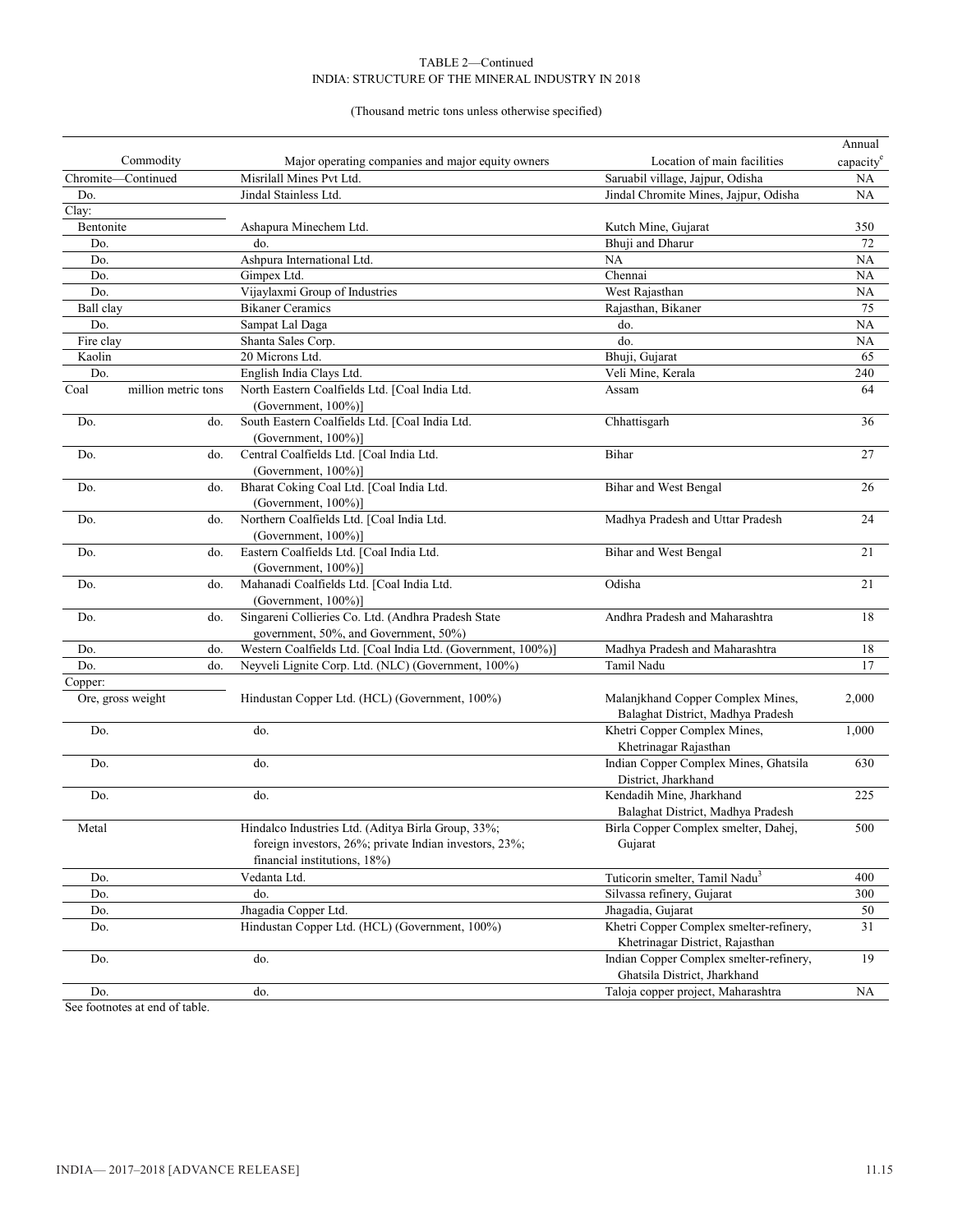(Thousand metric tons unless otherwise specified)

|                    |                                |                                                                                                                            |                                           | Annual                |
|--------------------|--------------------------------|----------------------------------------------------------------------------------------------------------------------------|-------------------------------------------|-----------------------|
|                    | Commodity                      | Major operating companies and major equity owners                                                                          | Location of main facilities               | capacity <sup>e</sup> |
| Diamond            | thousand carats                | National Mineral Development Corp. Ltd. (NMDC)<br>(Government, 100%)                                                       | Majhgawan Mine                            | 25                    |
| Fluorite           |                                | Maharashtra State Mining Corp. Ltd.                                                                                        | Dongargaon, Maharashtra, Chandrapur       | 12                    |
|                    | Gold, ore, gross weight metric | Hutti Gold Mines Co.                                                                                                       | Hutti Mine, Karnataka                     | 490                   |
|                    | tons                           |                                                                                                                            |                                           |                       |
| Do.                | do.                            | do.                                                                                                                        | Hira-Buddini                              | 157                   |
| Do.                | do.                            | do.                                                                                                                        | Uti Mine, Karnataka                       | 55                    |
| Do.                |                                | Mahmohan Minera Industries (Pvt) Ltd.                                                                                      | Kunderkocha Mine, Jharkhand               | NA                    |
| Graphite           |                                | Agrawal Graphite Industries Ltd.                                                                                           | Belpara District, Odisha                  | 10                    |
| Do.                |                                | Tamil Nadu Minerals Ltd.                                                                                                   | Sivaganga District, Tamil Nadu            | NA                    |
| Gypsum             |                                | FCI Aravali Gypsum and Minerals India Ltd.                                                                                 | Kavas-Utarali group of mines, Mohangarh   | 526                   |
|                    |                                |                                                                                                                            | group of mines, Bikaner group             |                       |
|                    |                                |                                                                                                                            | of mines Suratgarh group of mines,        |                       |
|                    |                                |                                                                                                                            | Raimsinghpur group of mines,              |                       |
|                    |                                |                                                                                                                            | Kishanpura A and B, Rajasthan             |                       |
| Iron and raw steel |                                | JSW Steel Co. Ltd.                                                                                                         | Vijayanagar, Karnataka                    | 12,000                |
| Do.                |                                | Tata Steel Ltd.                                                                                                            | Jamshedpur steel plant, Jharkhand         | 6,800                 |
| Do.                |                                | Rashtriya Ispat Nigam Ltd.                                                                                                 | Visakhapatnam steel plant, Andhra Pradesh | 6,300                 |
| Do.                |                                | Steel Authority of India Ltd. (Government, 100%)                                                                           | Bhilai steel plant, Chhattisgarh          | 5,100                 |
| Do.                |                                | JSW Steel Co. Ltd.                                                                                                         | Dolvi, Maharashtra                        | 5,000                 |
| Do.                |                                | Ministeel plants (privately owned)                                                                                         | 18 plants located throughout India        | 4,700                 |
| Do.                |                                | Steel Authority of India Ltd. (Government, 100%)                                                                           | Bokaro steel plant, Jharkhand             | 3,400                 |
| Do.                |                                | Essar Steel Co. Ltd.                                                                                                       | Hazira, Gujarat                           | 3,000                 |
| Do.                |                                | Indian Iron and Steel Co. Ltd. (IISCO) (Steel Authority of<br>India Ltd. [Government, 100%])                               | Duburi, Odisha                            | 3,000                 |
| Do.                |                                | do.                                                                                                                        | Kalinganagar, Odisha                      | 3,000                 |
| Do.                |                                | Steel Authority of India Ltd. (Government, 100%)                                                                           | Rourkela steel plant, Odisha              | 2,700                 |
| Do.                |                                | do.                                                                                                                        | Durgapur steel plant, West Bengal         | 2,000                 |
| Do.                |                                | Indian Iron and Steel Co. Ltd. (IISCO) (Steel Authority of                                                                 | Jagdalpur, Chhattisgarh                   | 2,000                 |
|                    |                                | India Ltd. [Government, 100%])                                                                                             |                                           |                       |
| Do.                |                                | JSW Steel Co. Ltd.                                                                                                         | Salem Special Steel plant, Karnataka      | 1,200                 |
| Do.                |                                | Indian Iron and Steel Co. Ltd. (IISCO) (Steel Authority of                                                                 | Burnpur steel plant, West Bengal          | 870                   |
|                    |                                | India Ltd. [Government, 100%])                                                                                             |                                           |                       |
| Do.                |                                | MSP Steel and Power Ltd.                                                                                                   | Raipur, Chhattisgarh                      | 750                   |
| Do.                |                                | Lloyds Steel Industries Ltd.                                                                                               | Wardha, Maharashtra                       | 500                   |
| Do.                |                                | Visvesvaraya Iron and Steel Ltd. (Karnataka State Government, 60%,<br>and Steel Authority of India Ltd. [Government, 40%]) | Bhadravati steel plant, Karnataka         | 180                   |
| Iron ore           |                                | Kudremukh Iron Ore Co. Ltd. (Government, 100%)                                                                             | Kudremukh, Chikmagalur District,          | 10,000                |
|                    |                                |                                                                                                                            | Karnataka                                 |                       |
| Do.                |                                | National Mineral Development Corp. Ltd. (NMDC) (Government,<br>$100\%$                                                     | Bailadila, Chhattisgarh                   | 9,000                 |
| Do.                |                                | do.                                                                                                                        | Donimalai, Karnataka                      | 9,000                 |
| Do.                |                                | Steel Authority of India Ltd. (Government, 100%)                                                                           | Bastar and Durg District, Chhattisgarh;   | 7,000                 |
|                    |                                |                                                                                                                            | Bolani, Odisha; and Chiria, Jharkhand     |                       |
| Do.                |                                | do.                                                                                                                        | Kendujhar District, Odisha                | 3,500                 |
| Do.                |                                | Tata Steel Ltd.                                                                                                            | do.                                       | 3,500                 |
| Do.                |                                | Steel Authority of India Ltd. (Government, 100%)                                                                           | do.                                       | 3,000                 |
| Do.                |                                | V.M. Salgaocar & Bros. Pvt. Ltd.                                                                                           | Goa                                       | 2,500                 |
| Do.                |                                | Indian Iron and Steel Co. Ltd. (IISCO) (Steel Authority of                                                                 | Singhbhum District, Bihar                 | 2,500                 |
|                    |                                | India Ltd. [Government, 100%])                                                                                             |                                           |                       |
| Do.                |                                | Chowgule and Co. Ltd.                                                                                                      | Goa                                       | 2,500                 |
| Do.                |                                | Dempo Mining Corp. Ltd.                                                                                                    | do.                                       | 2,500                 |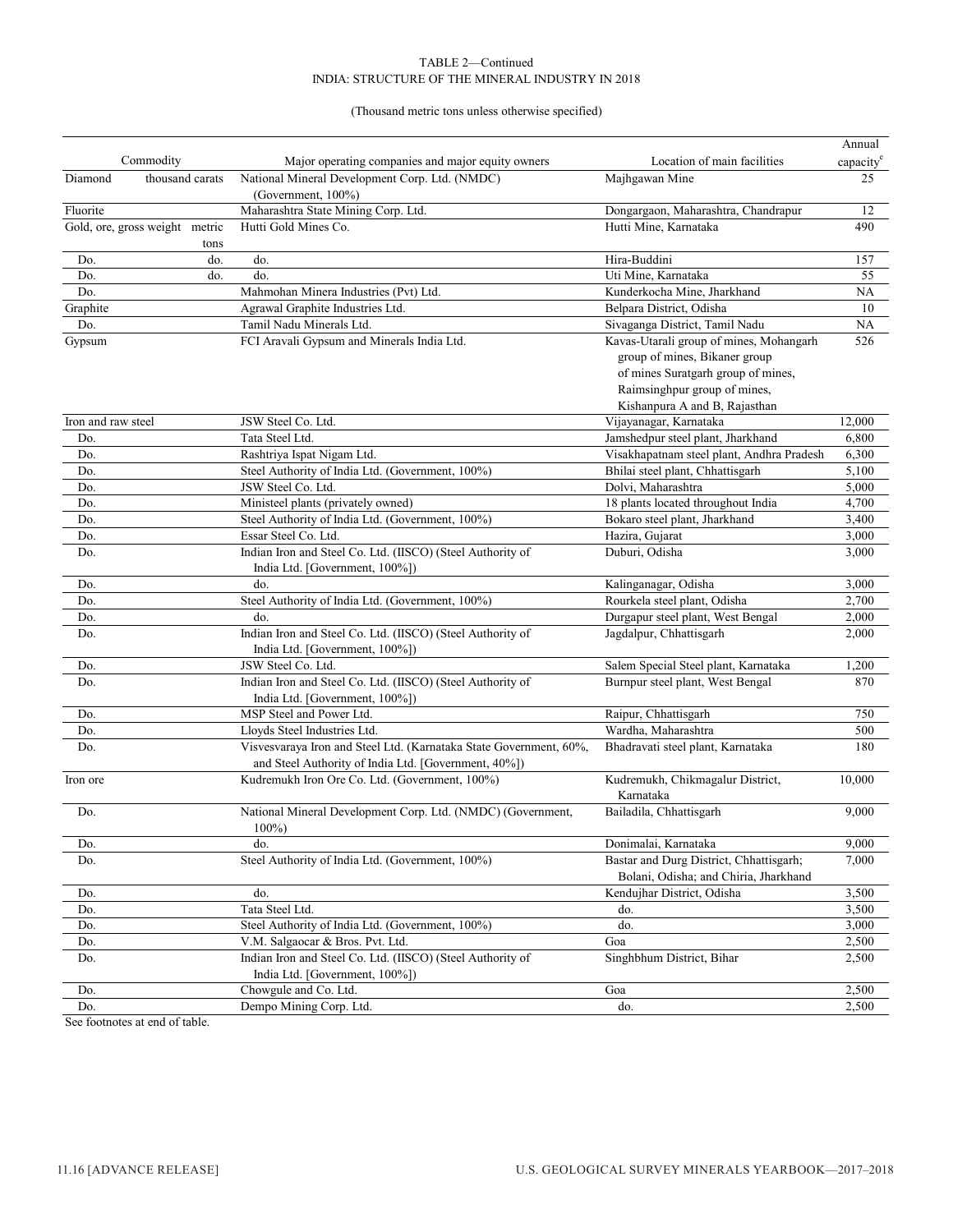#### (Thousand metric tons unless otherwise specified)

|                              |                                                                                                 |                                     | Annual                |
|------------------------------|-------------------------------------------------------------------------------------------------|-------------------------------------|-----------------------|
| Commodity                    | Major operating companies and major equity owners                                               | Location of main facilities         | capacity <sup>e</sup> |
| Iron ore-Continued           | Tata Steel Ltd.                                                                                 | Kendujhar District, Odisha          | 2,000                 |
| Do.                          | NSL Consolidated Ltd. (China Metallurgical Group Corp., 100%)                                   | Mangal, Andhra Pradesh              | 200                   |
| Do.                          | Sesa Goa Ltd. (Vedanta Resources plc, 51%)                                                      | Codli and Sonshi, Goa               | NA                    |
| Kyanite                      | Hindustan Copper Ltd. (HCL) (Government, 100%)                                                  | Singhbhum District, Bihar           | 22                    |
| Do.                          | Associated Mining Co.                                                                           | Bhandara District, Maharashtra      | 10                    |
| Do.                          | Maharashtra Mineral Corp. Ltd.                                                                  | do.                                 | 10                    |
| Do.                          | Bihar State Mineral Development Corp. Ltd. (Bihar State<br>government, 100%)                    | Singhbhum District, Bihar           | 10                    |
| Lead-zinc ore, gross weight  | Hindustan Zinc Ltd. (Sterlite Opportunities and<br>Ventures Ltd., 64.9%, and Government, 29.5%) | Rampura-Agucha Mine, Rajasthan      | 5,000                 |
| Do.                          | do.                                                                                             | Sindesar Khurf Mine, Rajasthan      | 4,500                 |
| Do.                          | do.                                                                                             | Zawar Mine group, Rajasthan         | 4,000                 |
| Do.                          | do.                                                                                             | Kayad Mine, Rajasthan               | 1,200                 |
| Do.                          | do.                                                                                             | Rajpura Dariba Mine, Rajasthan      | 900                   |
| Lead concentrate, Pb content | do.                                                                                             | Sargipalli Mine, Odisha             | 150                   |
| Do.                          | do.                                                                                             | Chanderiya smelters, Rajasthan      | 85                    |
| Do.                          | do.                                                                                             | Agnigundala Mine, Andhra Pradesh    | 72                    |
| Do.                          | do.                                                                                             | Zawar Mine group, Rajasthan         | 8                     |
| Lead. refined:               |                                                                                                 |                                     |                       |
| Primary                      | do.                                                                                             | Chanderiya smelters, Rajasthan      | 105                   |
| Do.                          | do.                                                                                             | Dariba smelter                      | 100                   |
| Do.                          | do.                                                                                             | Tundoo smelter, Bihar               | 8                     |
| Secondary                    | Indian Lead Co.                                                                                 | Thane refinery, Mumbai, Maharashtra | 12                    |
| Do.                          | do.                                                                                             | Refinery at Kolkata                 | 12                    |
| Magnesite                    | Steel Authority of India Ltd. (Government, 100%)                                                | Salem, Tamil Nadu                   | 150                   |
| Do.                          | Tamil Nadu Magnesite Ltd. (Tamil Nadu State government, 100%)                                   | do.                                 | 150                   |
| Do.                          | Dalmia Magnesite Corp.                                                                          | do.                                 | 72                    |
| Manganese ore, gross weight  | MOIL Ltd. (Government, 100%)                                                                    | Balaghat, Madhya Pradesh            | 310                   |
| Do.                          | do.                                                                                             | Chikla Mine, Maharashtra            | 150                   |
| Do.                          | do.                                                                                             | Ukwa Mine, Madhya Pradesh           | 55                    |
| Do.                          | do.                                                                                             | Munsar Mine, Maharashtra            | 55                    |
| Do.                          | do.                                                                                             | Gumgaon, Maharashtra                | 60                    |
| Do.                          | Aryan Mining & Trading Corp.                                                                    | Sundargarh, Odisha                  | NA                    |
| Do.                          | Eastern Mining Co.                                                                              | North Kanara, Karnataka             | <b>NA</b>             |
| Do.                          | <b>Falechand Marsingdas</b>                                                                     | Andhra Pradesh                      | NA                    |
| Do.                          | J.A. Trivedi Bros.                                                                              | do.                                 | NA                    |
| Do.                          | Mysore Minerals Ltd.                                                                            | do.                                 | NA                    |
| Do.                          | do.                                                                                             | Shimoga, Karnataka                  | NA                    |
| Do.                          | Mangilall, Rungta (Pvt.) Ltd.                                                                   | Keonjhar, Odisha                    | NA                    |
| Do.                          | Orissa Mining Corp. Ltd.                                                                        | do.                                 | NA                    |
| Do.                          | do.                                                                                             | do.                                 | NA                    |
| Do.                          | Orissa Mineral Development Co. Ltd.                                                             | Koraput, Odisha                     | NA                    |
| Do.                          | Orissa Manganese & Minerals (Pvt.) Ltd.                                                         | do.                                 | NA                    |
| Do.                          | Radhika Metals & Minerals Pvt. Ltd.                                                             | <b>NA</b>                           | NA                    |
| Do.                          | R.B.S. Shreeram Durga Prasad and Falechand Marsingdas                                           | Vizianagaram, Andhra Pradesh        | NA                    |
| Do.                          | Rungta Mines (Pvt.) Ltd.                                                                        | do.                                 | NA                    |
| Do.                          | Sandur Manganese and Iron Ores Ltd.                                                             | Bellary, Karnataka                  | NА                    |
| Do.                          | S. Lall & Co.                                                                                   | do.                                 | NA                    |
| Do.                          | Tata Steel Ltd.                                                                                 | Ferromanganese plant, Odisha        | NA                    |
| Do.                          | do.                                                                                             | Keonjhar, Odisha                    | NA                    |
| Do.                          | do.                                                                                             | do.                                 | NA                    |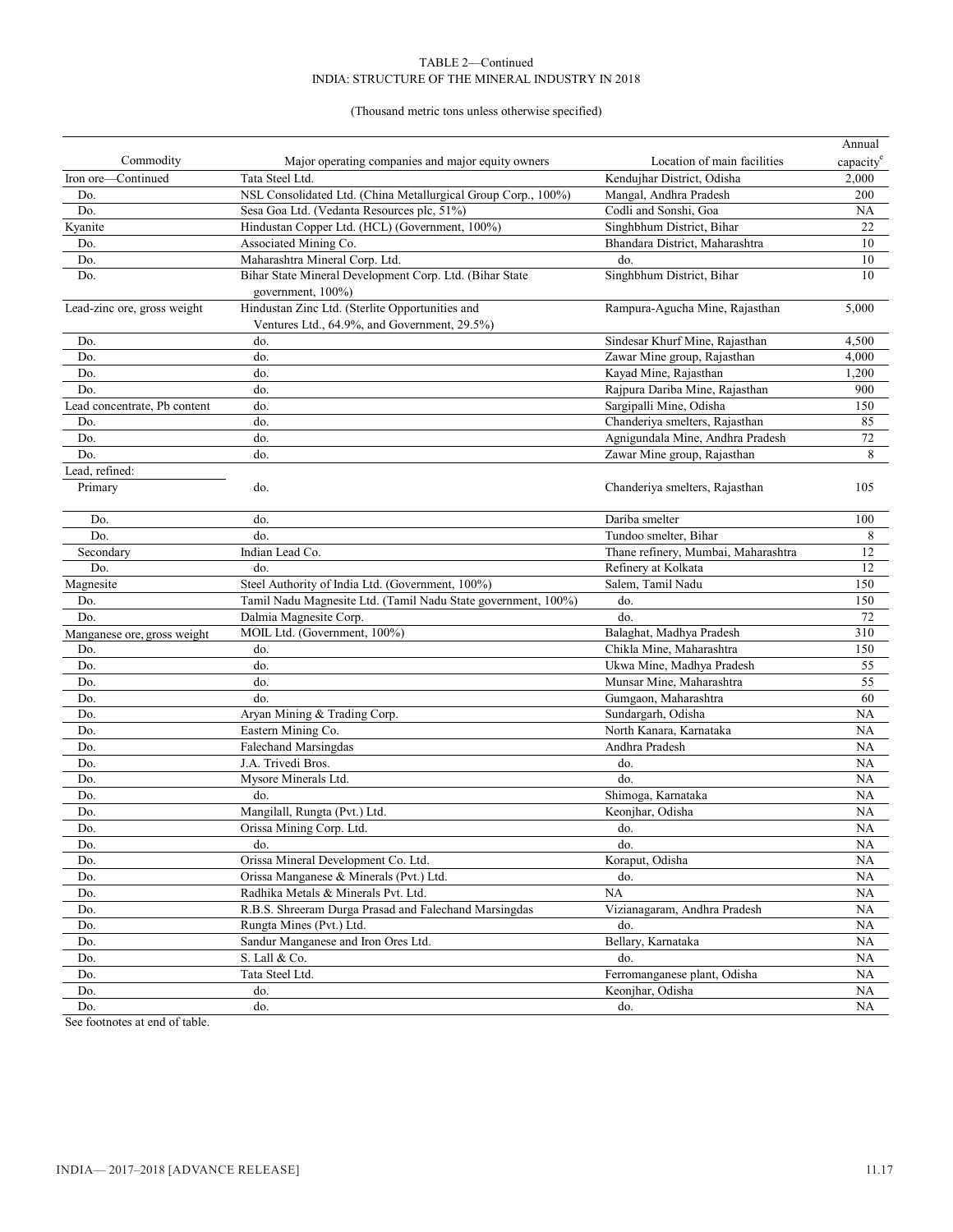(Thousand metric tons unless otherwise specified)

|               |                                                     |                                                                                                       |                                                                                                 | Annual                |
|---------------|-----------------------------------------------------|-------------------------------------------------------------------------------------------------------|-------------------------------------------------------------------------------------------------|-----------------------|
|               | Commodity                                           | Major operating companies and major equity owners                                                     | Location of main facilities                                                                     | capacity <sup>e</sup> |
| Mica          |                                                     | Premier Mica Co.                                                                                      | Rjupalem, Andhra Pradesh                                                                        | 200                   |
| Do.           |                                                     | Micafab India Pvt. Ltd.                                                                               | Sydapuram Mandal, Andhra Pradesh                                                                | 1                     |
| Do.           |                                                     | Dwarakananad Reddy, and 4 others                                                                      | Nellore, Andhra Pradesh                                                                         | NA                    |
|               | Petroleum, refined<br>thousand<br>42-gallon barrels | Reliance Industries Ltd.                                                                              | Jamnagar refinery, Gujarat                                                                      | 668                   |
| Do.           | per day<br>do.                                      | Essar Oil Ltd.                                                                                        | Vadinar refinery, Gujarat                                                                       | 245                   |
| Do.           | do.                                                 | Indian Oil Corp. (Oil and Natural Gas Corp., 91%,<br>and private interests, 9%)                       | Mathura refinery, Uttar Pradesh                                                                 | 240                   |
| Do.           | do.                                                 | Reliance Industries Ltd.                                                                              | Koyali refinery, Gujarat                                                                        | 185                   |
| Do.           | do.                                                 | Indian Oil Corp. (Oil and Natural Gas Corp., 91%,<br>and private interests, 9%)                       | Mathura refinery, Uttar Pradesh                                                                 | 156                   |
| Do.           | do.                                                 | Bharat Petroleum Corp. Ltd. (Oil and Natural Gas Corp., 67%,<br>and private interests, 33%)           | Mahul refinery, Mumbai, Maharashtra                                                             | 135                   |
| Do.           | do.                                                 | Madras Refineries Ltd. (Oil and Natural Gas Corp., 52%,<br>and private interests, 48%)                | Madras refinery, Tamil Nadu                                                                     | 131                   |
| Do.           | do.                                                 | Hindustan Petroleum Corp. Ltd. (Oil and Natural Gas Corp., 51%,<br>and private interests, 49%)        | do.                                                                                             | 110                   |
| Do.           | do.                                                 | Essar Oil Ltd.                                                                                        | Visakhapatnam refinery, Andhra<br>Pradesh                                                       | 90                    |
| Do.           | do.                                                 | Kochi Refineries Ltd. (Oil and Natural Gas Corp., 55%,<br>and private interests, 45%)                 | Ambalamugal refinery, Kerala                                                                    | 67                    |
| Do.           | do.                                                 | do.                                                                                                   | Haldia refinery, West Bengal                                                                    | 61                    |
|               | Phosphate rock, gross weight                        | Rajasthan State Mineral Development Corp. Ltd. (Rajasthan State<br>government, 100%)                  | Jamarkotra, Badgaon, Dakankotra, Kanpur,<br>Kharbaria-ka-Guda, and Sallopat<br>Mines, Rajasthan | 1,500                 |
| Do.           |                                                     | Pyrites Phosphates and Chemicals Ltd.                                                                 | Durmala and Maldeota underground<br>mines, Uttar Pradesh                                        | <b>NA</b>             |
| Do.           |                                                     | Madhya Pradesh State Mining Corp. Ltd. (Madhya Pradesh State<br>government, 100%)                     | Hirapur (Maddeora) and Khatamba<br>Mines, Madhya Pradesh                                        | <b>NA</b>             |
| Do.           |                                                     | do.                                                                                                   | Hirapur Mine (Tigoda), Madhya, Pradesh                                                          | <b>NA</b>             |
| Do.           |                                                     | do.                                                                                                   | Jhabua Mine, Madhya Pradesh                                                                     | NA                    |
| Do.           |                                                     | Hindustan Zinc Ltd. (HZL) (Sterlite Opportunities and Ventures<br>Ltd., 64.9%, and Government, 29.5%) | Maton Mine, Rajasthan                                                                           | NA                    |
|               | Rare earths, monazite<br>metric<br>tons             | IREL (Indian) Ltd. [Government (Department of<br>Atomic Energy, 100%]                                 | Manavalakurichi, Tamil Nadu                                                                     | 6,000                 |
| Do.           | do.                                                 | Kerala Minerals and Metals Ltd.                                                                       | Kollam, Kerala                                                                                  | 240                   |
| Salt          |                                                     | Dev Salt Pvt. Ltd                                                                                     | Morbi, Gujarat                                                                                  | 28,000                |
| Do.           |                                                     | Hindustan Salt Ltd.                                                                                   | Mine at Mandi District, Himachal<br>Pradesh                                                     | 4,800                 |
| Silver, metal | thousand<br>kilograms                               | Hindustan Zinc Ltd. (HZL) (Sterlite Opportunities and Ventures<br>Ltd., 64.9%, and Government, 29.5%) | Chavara, Kerala                                                                                 | 600                   |
|               | Titanium, ilmenite-rutile ore                       | V.V. Mineral Pvt. Ltd.                                                                                | Thoothukudi, Tamil Nadu                                                                         | 500                   |
| Do.           |                                                     | Trimex Sands Pvt. Ltd. (Trimex Group)                                                                 | Andhra Pradesh                                                                                  | 300                   |
| Do.           |                                                     | Beach Minerals Co. Pvt.Ltd.                                                                           | Kuttam, Chennai, Tamil Nadu                                                                     | 150                   |
| Do.           |                                                     | Kerala Minerals and Metals Ltd. (Kerala State government, 100%)                                       | Orissa Sands Complex, Ganjam                                                                    | 103                   |
| Do.           |                                                     | do.                                                                                                   | Manavalakurichi, Tamil Nadu                                                                     | 100                   |
| Do.           |                                                     | Trimex Sands Pvt. Ltd. (Trimex Group)                                                                 | Sirkurman deposit, Srikakulam                                                                   | NA                    |
|               | Uranium, ore, U content                             | Uranium Corp. of India [Government (Department of Atomic<br>Energy), 100%]                            | Jaduguda, Jharkhand, Tummalpalle,<br>Andhra Pradesh                                             | 500                   |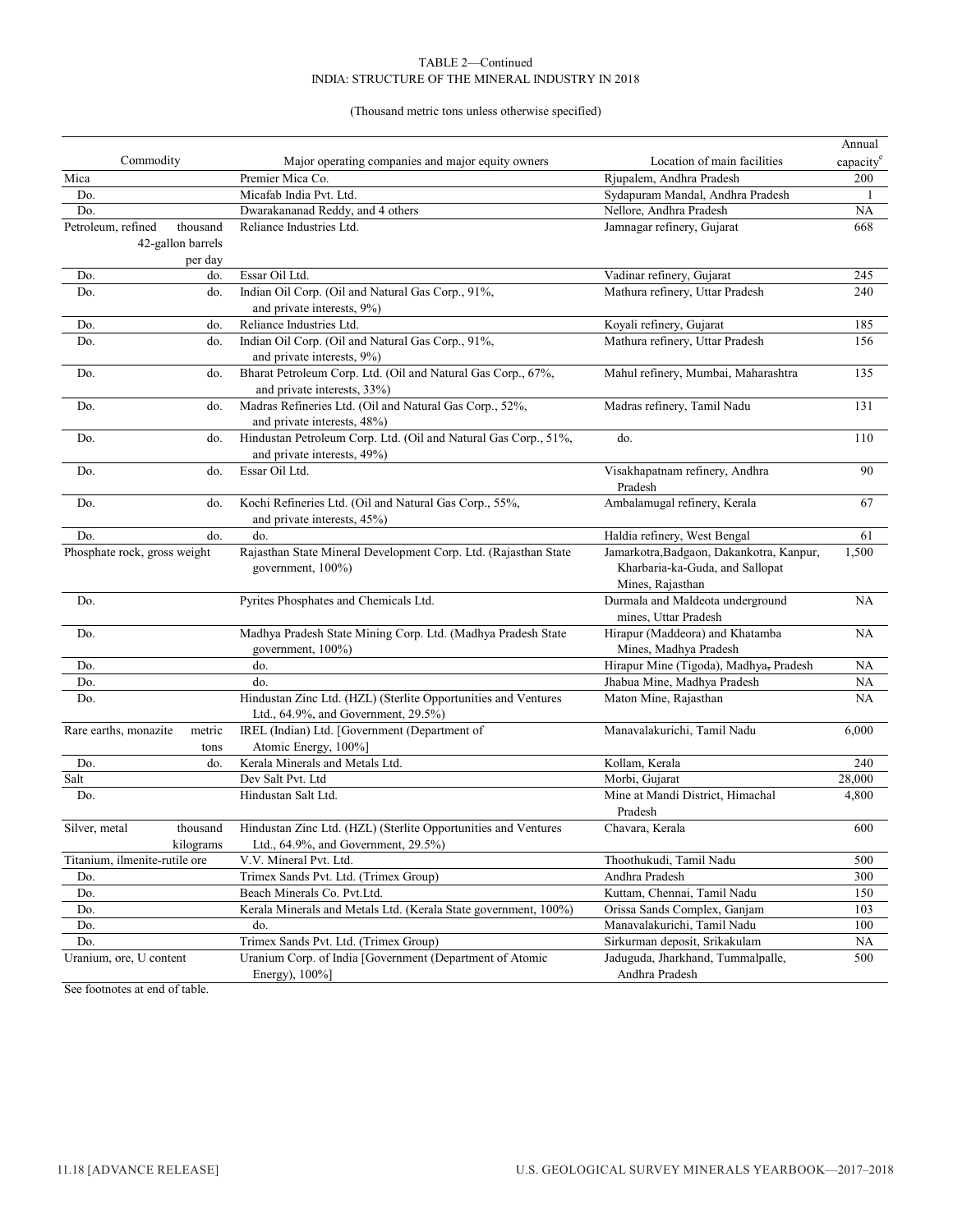(Thousand metric tons unless otherwise specified)

|             |                                                                |                                             | Annual   |
|-------------|----------------------------------------------------------------|---------------------------------------------|----------|
| Commodity   | Major operating companies and major equity owners              | Location of main facilities                 | capacity |
| Zinc, metal | Hindustan Zinc Ltd. (HZL) (Sterlite Opportunities and Ventures | Rampura, Agacha Mine                        | 3,300    |
|             | Ltd., $64.9\%$ , and Government, $29.5\%$ )                    |                                             |          |
| Do.         | do.                                                            | Dariba Smelting Complex, Rajasthan          | 210      |
| Do.         | do.                                                            | Zinc Smelter Debari, Rajasthan              | 88       |
| Do.         | do.                                                            | Zinc Smelter Vizag, at Vizag, Andhra Prades | 56       |
| Do.         | Binani Zinc Ltd. (Binani Industries Ltd., 89.9%)               | Binanipuram smelter, Kerala                 |          |

e Estimated. Do., do. Ditto. NA Not available.

<sup>1</sup>The plants were closed in 2018.

 $2$ The plant has been closed since December 2008 through 2018.

#### TABLE 3 INDIA: EXPORTS OF SELECTED MINERAL COMMODITIES

(Thousand metric tons unless otherwise specified)

| Commodity                                |             | 2014             | 2015               | 2016                 | 2017    | 2018                     |
|------------------------------------------|-------------|------------------|--------------------|----------------------|---------|--------------------------|
| <b>METALS</b>                            |             |                  |                    |                      |         |                          |
| Aluminum:                                |             |                  |                    |                      |         |                          |
| Alumina                                  |             | 1,526            | 1,367              | 1,437                | 1,358   | 1,418                    |
| Bauxite                                  |             | 5,289            | 7,491              | 2,929                | 1.694   | 1,132                    |
| Copper:                                  |             |                  |                    |                      |         |                          |
| Ore and concentrates                     |             | $\overline{4}$   | $\sim$             | 10                   | 14      | 32                       |
| Blister and anode                        |             | Ξ.               | $\overline{a}$     | $\overline{2}$       |         | $\overline{\phantom{a}}$ |
| Refined copper                           |             | 362              | 341                | 305                  | 395     | 127                      |
| Copper alloy, ingots                     |             | $\overline{2}$   | $\overline{2}$     | $\overline{2}$       | 6       | $\mathfrak{Z}$           |
| Copper and alloys, semifabricated        |             | 21               | 33                 | 33                   | 47      | 43                       |
| Copper and alloys, scrap                 |             | 6                | 5                  | $\overline{4}$       | 5       | 5                        |
| Gold, metal <sup>1</sup>                 | kilograms   | 70,721           | 70,796             | 135,275              | 133,032 | 36,929                   |
| Iron ore:                                |             |                  |                    |                      |         |                          |
| Iron ore, gross weight                   |             | 9,844            | 4,211              | 21,697               | 28,057  | 17,900                   |
| Iron ore, Fe content <sup>e</sup>        |             | 6,100            | 2.600              | 13,500               | 17,400  | 11,100                   |
| Iron and steel:                          |             |                  |                    |                      |         |                          |
| Direct-reduced iron                      |             | 167              | 132                | 262                  | 500     | 658                      |
| Pig iron                                 |             | 835              | 542                | 556                  | 655     | 322                      |
| Steel:                                   |             |                  |                    |                      |         |                          |
| Semifinished and finished steel products |             | 10,379           | 7,563              | 10,325               | 16,335  | 11,101                   |
| Ingots and semis                         |             | 1,601            | 769                | 1,766                | 2,786   | 2,452                    |
| Long products                            |             | 908              | 766                | $1,051$ <sup>r</sup> | 1,848   | 1,501                    |
| Flat products                            |             | 5,899            | 4,373              | 5,791                | 9,749   | 5,513                    |
| Tabular products                         |             | 1,463            | 1,215              | 1,345                | 1,602   | 1,251                    |
| Lead, metal                              |             | 7                | 54                 | 64                   | 77      | NA                       |
| Zinc, metal                              |             | 174              | 225                | 232                  | 203     | 216                      |
| <b>INDUSTRIAL MINERALS</b>               |             |                  |                    |                      |         |                          |
| Barite                                   |             | 829 <sup>r</sup> | $524$ <sup>r</sup> | $1,057$ <sup>r</sup> | 1,417   | 2,244                    |
| Cement <sup>1</sup>                      |             | 5,141            | 6,288              | 6,222                | 6,851   | 6,650                    |
| Graphite, natural                        | metric tons | 2,774            | 302                | 400                  | 1,068   | 450                      |
| Gypsum                                   | do.         | 38,213           | 56,023             | 95,391               | 75,738  | 150,050                  |
| Potassic fertilizers                     | do.         | 17               | 39                 | 31                   | 32      | 43                       |
| Potassium nitrate                        |             | 1.246            | 1.063              | 1,130                | 886     | 821                      |
| MINERAL FUELS AND RELATED MATERIALS      |             |                  |                    |                      |         |                          |
| Coal <sup>1</sup>                        |             | 2,189            | 1,237              | 1,576                | 1,772   | 1,500                    |
| Liquefied natural gas                    |             | 5                | 5                  | 5                    | NA      | NA                       |
| Petroleum, crude                         |             | 350              | 1,050              | NA                   | NA      | NA                       |

<sup>r</sup>Revised. NA Not available. -- Zero.

<sup>1</sup>Production is for the fiscal year that began on April 1 of the year shown in the column heading.

Source: Indian Minerals Yearbook 2014–2018; World Steel Association, 2019; International Copper Study Group, 2019; United Nations Comtrade Database, 2014–2018.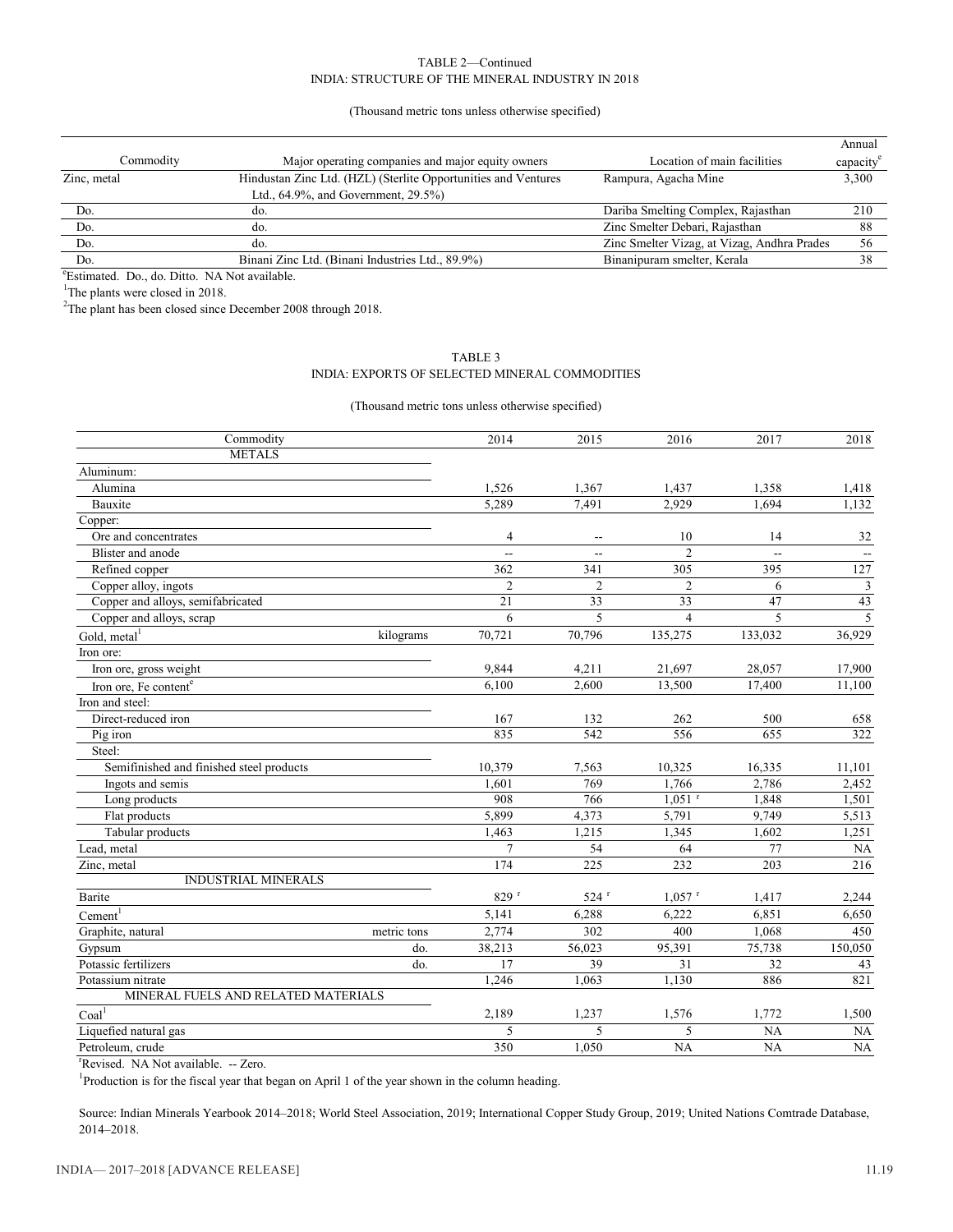#### TABLE 4 INDIA: IMPORTS OF SELECTED MINERAL COMMODITIES

#### (Thousand metric tons unless otherwise specified)

| Commodity                           |             | 2014                 | 2015                  | 2016               | 2017    | 2018           |
|-------------------------------------|-------------|----------------------|-----------------------|--------------------|---------|----------------|
| <b>METALS</b>                       |             |                      |                       |                    |         |                |
| Aluminum:                           |             |                      |                       |                    |         |                |
| Alumina                             |             | 818                  | 874                   | 1,310              | 2,056   | 2,694          |
| Bauxite                             |             | $1.601$ <sup>r</sup> | $1.337$ <sup>r</sup>  | 1.510 <sup>r</sup> | 1.628   | 1,887          |
| Copper:                             |             |                      |                       |                    |         |                |
| Ore and concentrates                |             | 594                  | $687$ <sup>r</sup>    | 672                | 440     | 315            |
| Blister and anode                   |             | 38                   | 83                    | 149                | 142     | 130            |
| Refined copper                      |             | 31                   | 40                    | 36                 | 36      | 84             |
| Copper alloy, ingots                |             | $\overline{4}$       | 3                     | $\overline{3}$     | 3       | $\mathfrak{Z}$ |
| Copper and alloys, semifabricated   |             | 227                  | $260$ <sup>r</sup>    | 296                | 311     | 429            |
| Copper and alloys, scrap            |             | 169                  | 174                   | 180                | 175     | 195            |
| Gold metal <sup>1</sup>             | kilograms   | 661,715              | 915,473               | 968,075            | 778,449 | 955,182        |
| Iron ore:                           |             |                      |                       |                    |         |                |
| Iron ore, gross weight              |             | 7,413                | 9,515                 | 3,597              | 5,362   | 15,890         |
| Iron ore, Fe content <sup>e</sup>   |             | 4,600                | 5,900                 | 2,200              | 3,300   | 9,900          |
| Iron and steel:                     |             |                      |                       |                    |         |                |
| Direct-reduced iron                 |             | 178                  | 38                    | 22                 | 90      | 53             |
| Pig iron                            |             | 27                   | 35                    | 38                 | 27      | 20             |
| Scrap                               |             | 5,699                | 6,710                 | 6,380              | 5,365   | 6,330          |
| Steel:                              |             |                      |                       |                    |         |                |
| Semifinished and finished           |             | 9,477                | 13,284                | 9,904              | 8,882   | 9,026          |
| Ingots and semis                    |             | 413                  | 765                   | 577                | 555     | 598            |
| Long products                       |             | 1,626                | 2,015                 | 1,423              | 1,062   | 1,198          |
| Flat products                       |             | 6,744                | 9,829                 | 7,119              | 6,573   | 6,259          |
| Tabular products                    |             | 657                  | 643                   | 752                | 658     | 916            |
| Lead, metal                         |             | 113                  | 109                   | 121                | 121     | 131            |
| Zinc, metal                         |             | 112 <sup>r</sup>     | $105$ <sup>r</sup>    | 236 r              | 141     | 153            |
| <b>INDUSTRIAL MINERALS</b>          |             |                      |                       |                    |         |                |
| Barite                              | metric tons | 5,984 <sup>r</sup>   | $10,145$ <sup>r</sup> | 7,414              | 10,131  | 12,508         |
| $C$ ement <sup>1</sup>              |             | 13,676               | 7,165                 | 1,359              | 2,038   | 2,620          |
| Graphite, natural                   | metric tons | 25,235               | 29,292                | 33,523             | 39,986  | 42,863         |
| Gypsum                              | do.         | 4,066                | 3,850                 | 4,451              | 4,960   | 5,974          |
| Potassic fertilizers                | do.         | 4,250                | 3,722                 | 3,828              | 4,570   | 4,622          |
| Potassium nitrate                   | do.         | 158                  | 286                   | 191                | 266     | 100            |
| MINERAL FUELS AND RELATED MATERIALS |             |                      |                       |                    |         |                |
| $\mathrm{Coal}^1$                   |             | 166,861              | 212,103               | 204,000            | 191,014 | 208,000        |
| Liquefied natural gas               |             | 19,100               | 20,000                | 24,300             | 26.100  | 30,600         |
| Petroleum, crude                    |             | 1,300                | 1,400                 | 1,500              | 1,700   | 1,800          |
|                                     |             |                      |                       |                    |         |                |

r Revised.

<sup>1</sup>Production is for the fiscal year that began on April 1 of the year shown in the column heading.

Source: Indian Minerals Yearbook, 2014–2018; World Steel Association, 2019; International Copper Study Group, 2019; United Nations Comtrade Database, 2014–2018.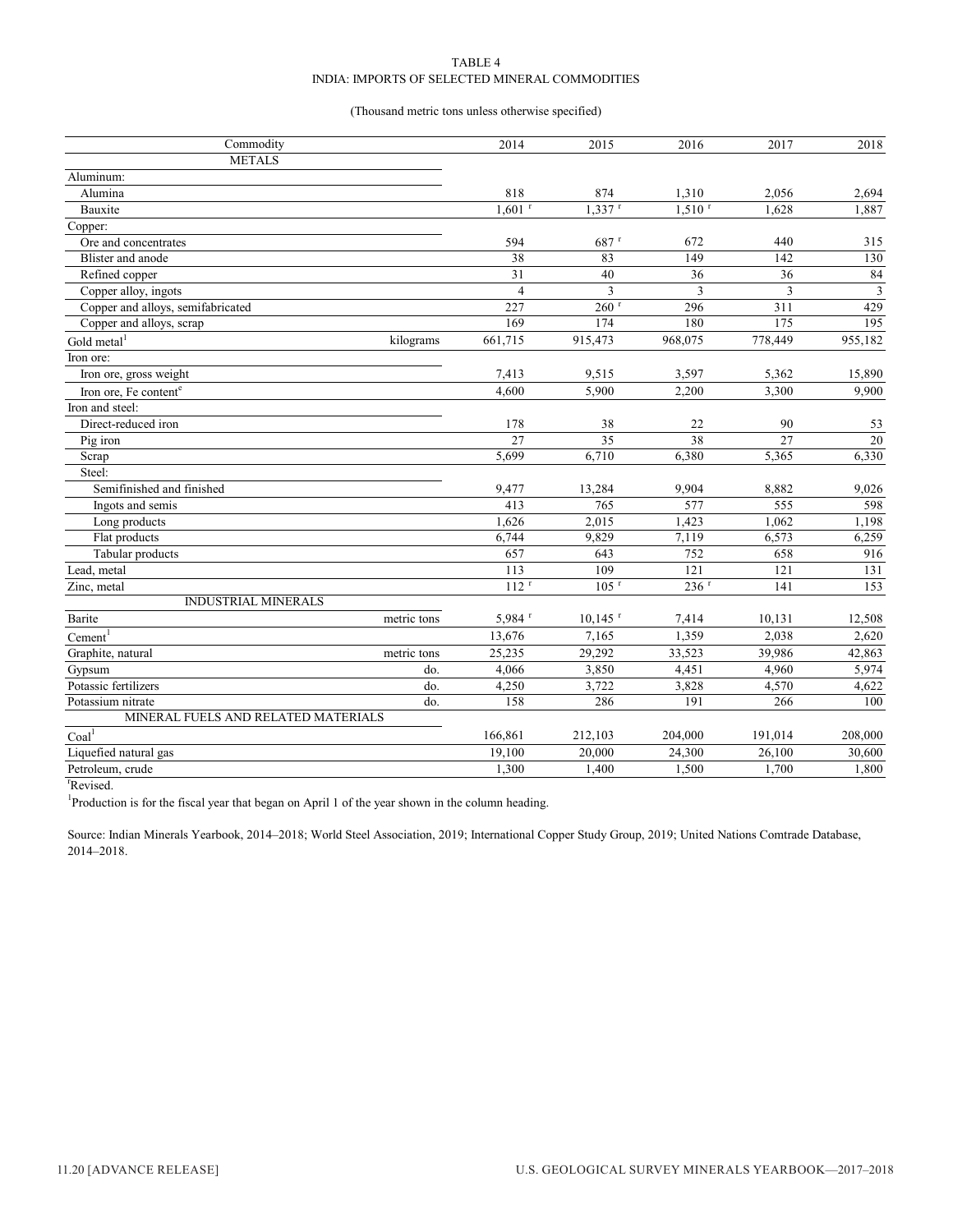#### TABLE 5

### INDIA: ESTIMATED RESERVES OF MAJOR MINERAL COMMODITIES IN  $2018^{1,\,2}$

#### (Thousand metric tons unless otherwise specified)

| Commodity                     |                 | Reserves    |
|-------------------------------|-----------------|-------------|
| Apatite                       |                 | 30          |
| Asbestos (all grades)         |                 | 30          |
| Barite (all grades)           |                 | 51,000      |
| Bauxite                       |                 | 660,000     |
| Calcite                       |                 | 3,400       |
| Chalk                         |                 | 5,100       |
| Chromite ore (all grades)     |                 | 100,000     |
| Clay:                         |                 |             |
| Ball clay                     |                 | 50,000      |
| Bentonite                     |                 | 15,000      |
| Fireclay                      |                 | 27,000      |
| Fuller's earth                |                 | 3,900       |
| Kaolin                        |                 | 230,000     |
| Coal, lignite                 |                 | 150,000,000 |
| Copper:                       |                 |             |
| Crude ore                     |                 | 210,000     |
| Cu content                    |                 | 2,700       |
| Corundum                      | metric tons     | 200         |
| Diamond                       | thousand carats | 960         |
| Diaspore                      |                 | 7,900       |
| Dolomite                      |                 | 680,000     |
| Dunite                        |                 | 13,000      |
| Feldspar (all grades)         |                 | 320,000     |
| Fluorite                      |                 | 290         |
| Garnet                        |                 | 13,000      |
| Gold:                         |                 |             |
| Crude ore                     |                 | 17,000      |
| Au content                    | kilograms       | 70,000      |
| Graphite                      |                 | 8,000       |
| Gypsum                        |                 | 37,000      |
| Iron ore:                     |                 |             |
| Crude ore                     |                 | 5,400,000   |
| Fe content                    |                 | 3,400,000   |
| Iron oxide-pigments, ochre    |                 | 37,000      |
| Kyanite and related minerals: |                 |             |
| Kyanite                       |                 | 690         |
| Sillimanite                   |                 | 6,500       |
| Lead and zinc ore             |                 | 110,000     |
| Lead. Pb content              |                 | 2,500       |
| Limestone                     |                 | 16,000,000  |
| Magnesite                     |                 | 82,000      |
| Manganese ore                 |                 | 93,000      |
| Mica                          |                 | 140         |
| Monazite                      |                 | 13,000      |
| Phosphate rock                |                 | 46,000      |
| Quartzite                     |                 | 83,000      |
| Silica                        |                 | 650,000     |
| Salt (rock)                   |                 | 16,000,000  |
| Silver:                       |                 |             |
| Crude ore                     |                 | 150,000     |
| Ag content                    |                 | 7,200       |
| Talc                          |                 | 110,000     |
| Tin:                          |                 |             |
| Ore                           |                 |             |
| Sn content                    | metric tons     | 150         |
|                               |                 |             |